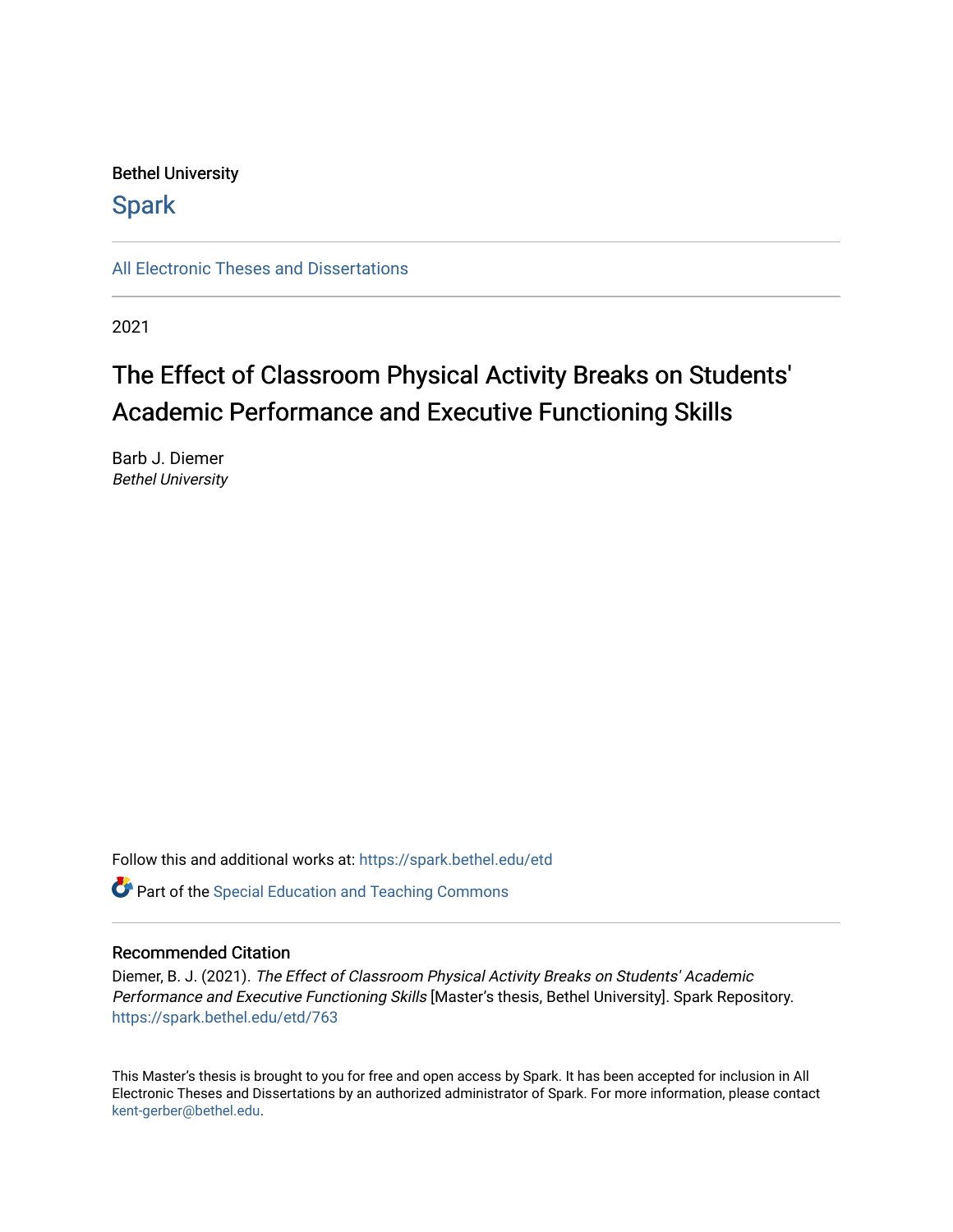## THE EFFECT OF CLASSROOM PHYSICAL ACTIVITY BREAKS ON STUDENTS' ACADEMIC PERFORMANCE AND EXECUTIVE FUNCTIONING SKILLS

A MASTER'S THESIS SUBMITTED TO THE FACULTY OF BETHEL UNIVERSITY

BY

BARB DIEMER

IN PARTIAL FULFILLMENT OF THE REQUIREMENTS

FOR THE DEGREE OF

MASTER OF ARTS IN EDUCATION

DECEMBER 2021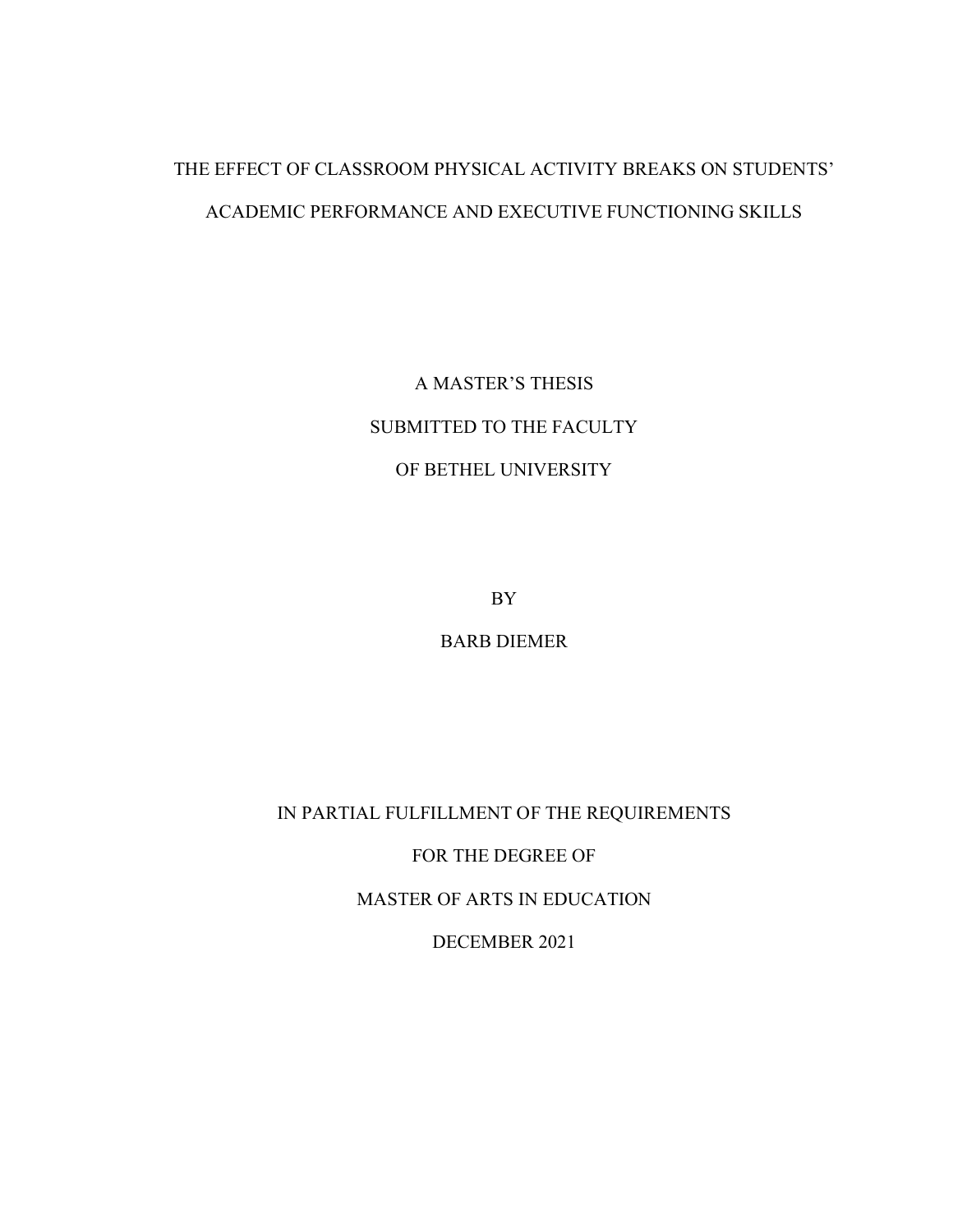### BETHEL UNIVERSITY

## THE EFFECT OF CLASSROOM PHYSICAL ACTIVITY BREAKS ON STUDENTS' ACADEMIC PERFORMANCE AND EXECUTIVE FUNCTIONING SKILLS

Barb Diemer

December 2021

APPROVED

Thesis Advisor: Nathan Elliott, M.A.

Program Director: Dr. Katie Bonawitz, Ed.D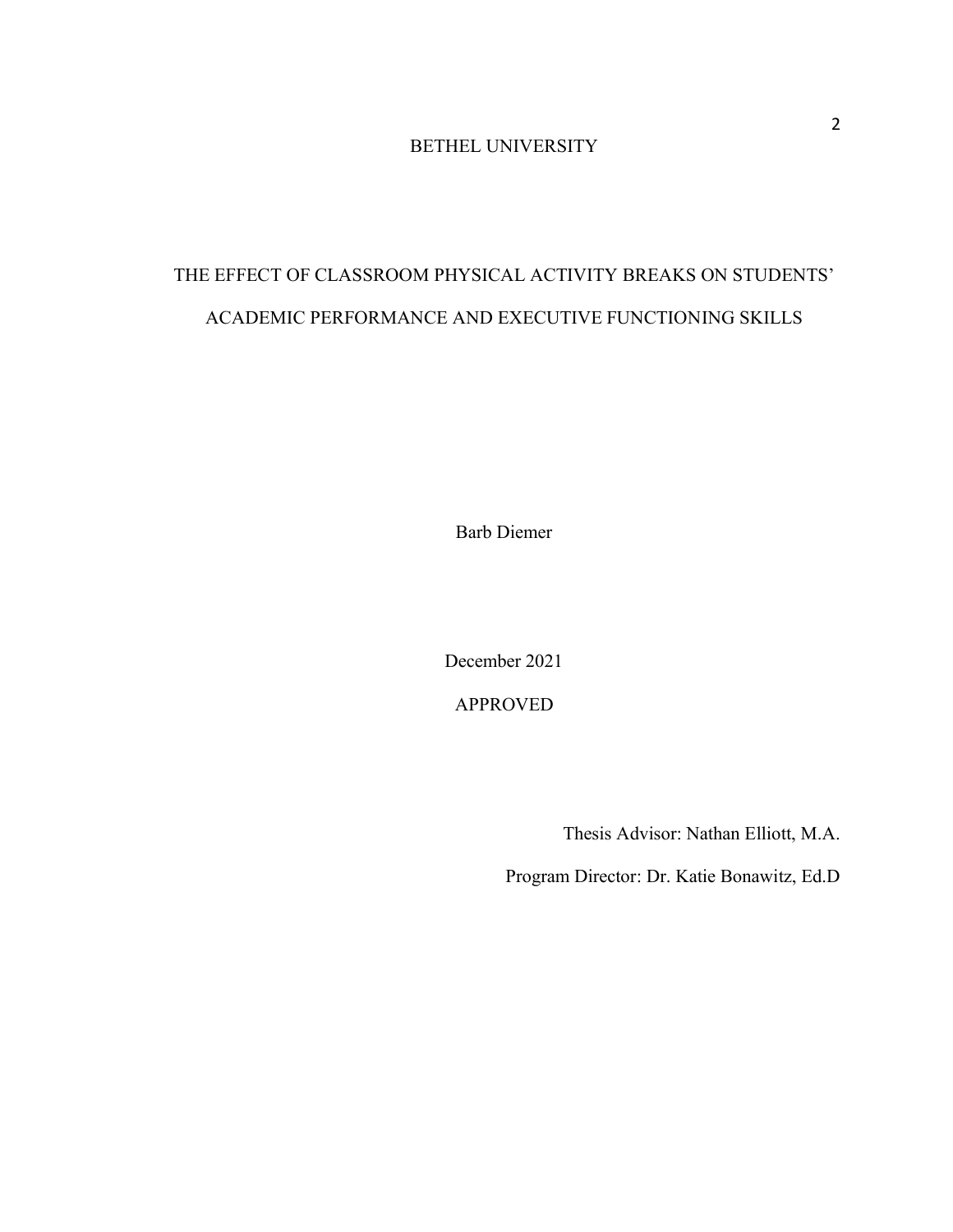#### Acknowledgements

I would like to acknowledge and give thanks to my advisor Nathan Elliott for his guidance and support through the process of completing this project. I would also like to extend thanks to Lisa Silmser for her insight, guidance and participation in the thesis defense. I greatly appreciate the support and encouragement from the Graduate School Academic Resource Center.

I would also like to thank my family for their support and prayers through the research process. Their encouragement and understanding carried me through the many challenges along the way.

Finally, this project would not be possible without the grace of God. Through the difficult times and challenges, God's presence guided me and provided strength to complete this project.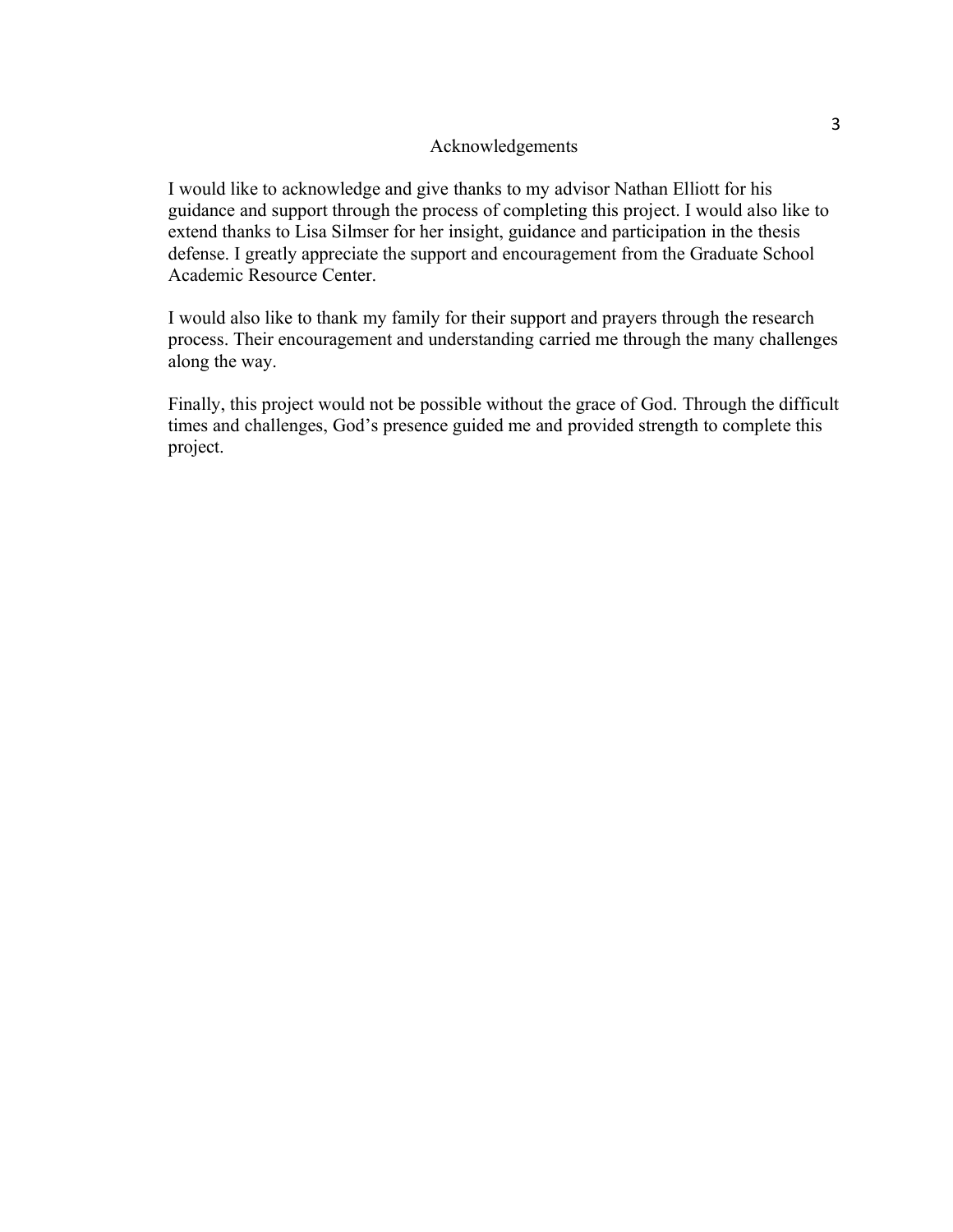Abstract

Classroom-based Physical Activity (PA) has gained attention among teachers and schools due to the potential to enhance learning while also providing the opportunity for children to increase their physical activity level. Children are not meeting the recommended amount of daily physical exercise and the increase in obesity is alarming. Implementation of PA breaks at school has been identified as a way to address the need for more physical activity as well as providing an intervention to target learning. Classroom breaks that have been studied include active learning, which takes place by combining PA with academic material or breaks that are solely exercised in nature, free from academic content. Positive relationships have been seen with the implementation of classroom breaks on academic performance and executive functioning skills. The increased diagnosis of Attention Deficit Hyperactivity Disorder (ADHD) among children and adolescents has also received attention as teachers face the challenge of meeting the needs of students struggling with executive functioning deficits related to ADHD as well as other diagnosed disabilities. Teachers are faced with time constraints of providing the opportunity for movement while also being under pressure to dedicate the prescribed amount of time towards core content such as English, math, and science. This literature review looks at studies that have investigated the effects of classroom-based PA breaks on academic performance, executive functioning skills, and the impact on students with disabilities. Results have shown a positive relationship between physical activity and academic performance. These promising findings also show a noticeable impact on the lowest level learners and students with a diagnosed disability.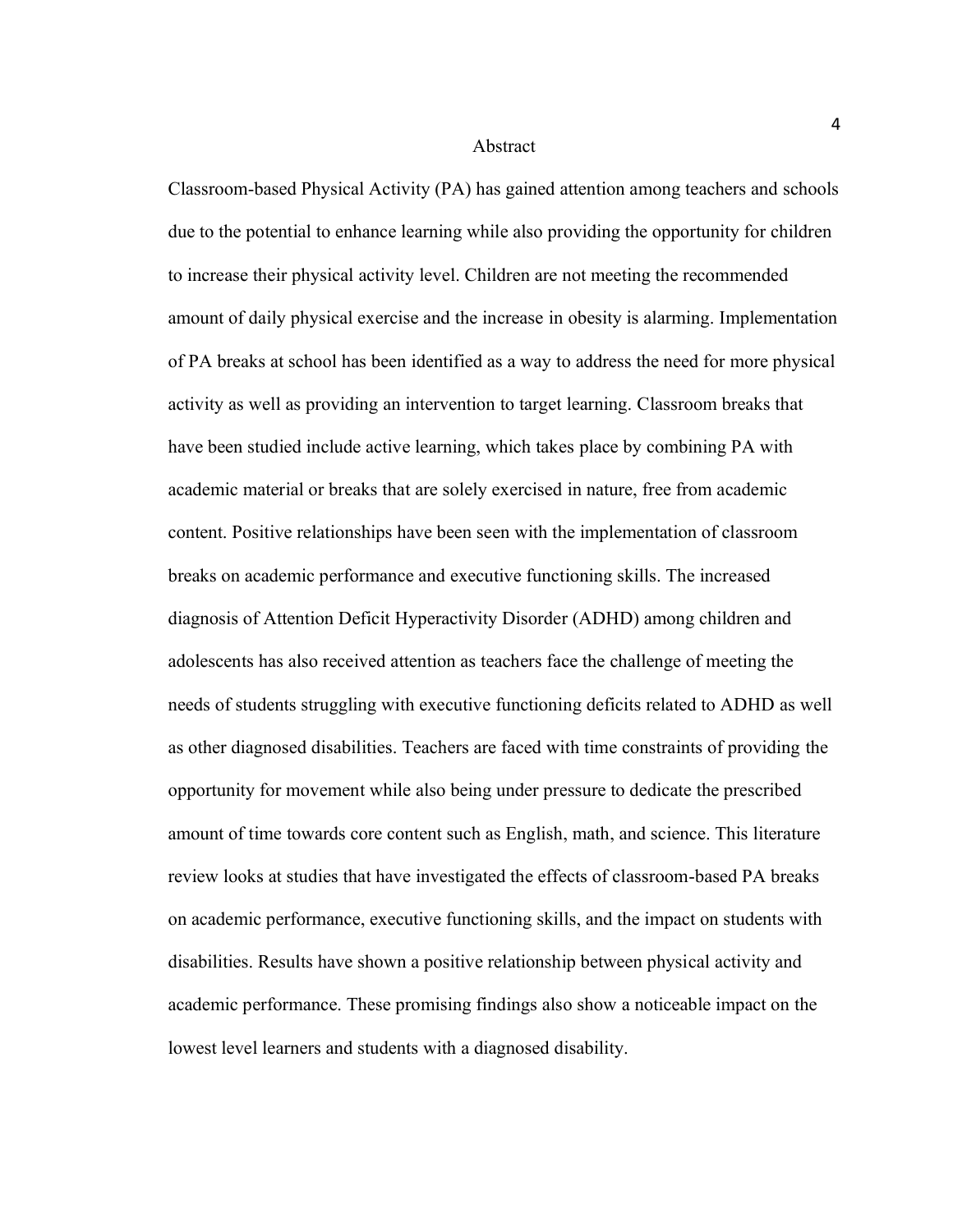### Table of Contents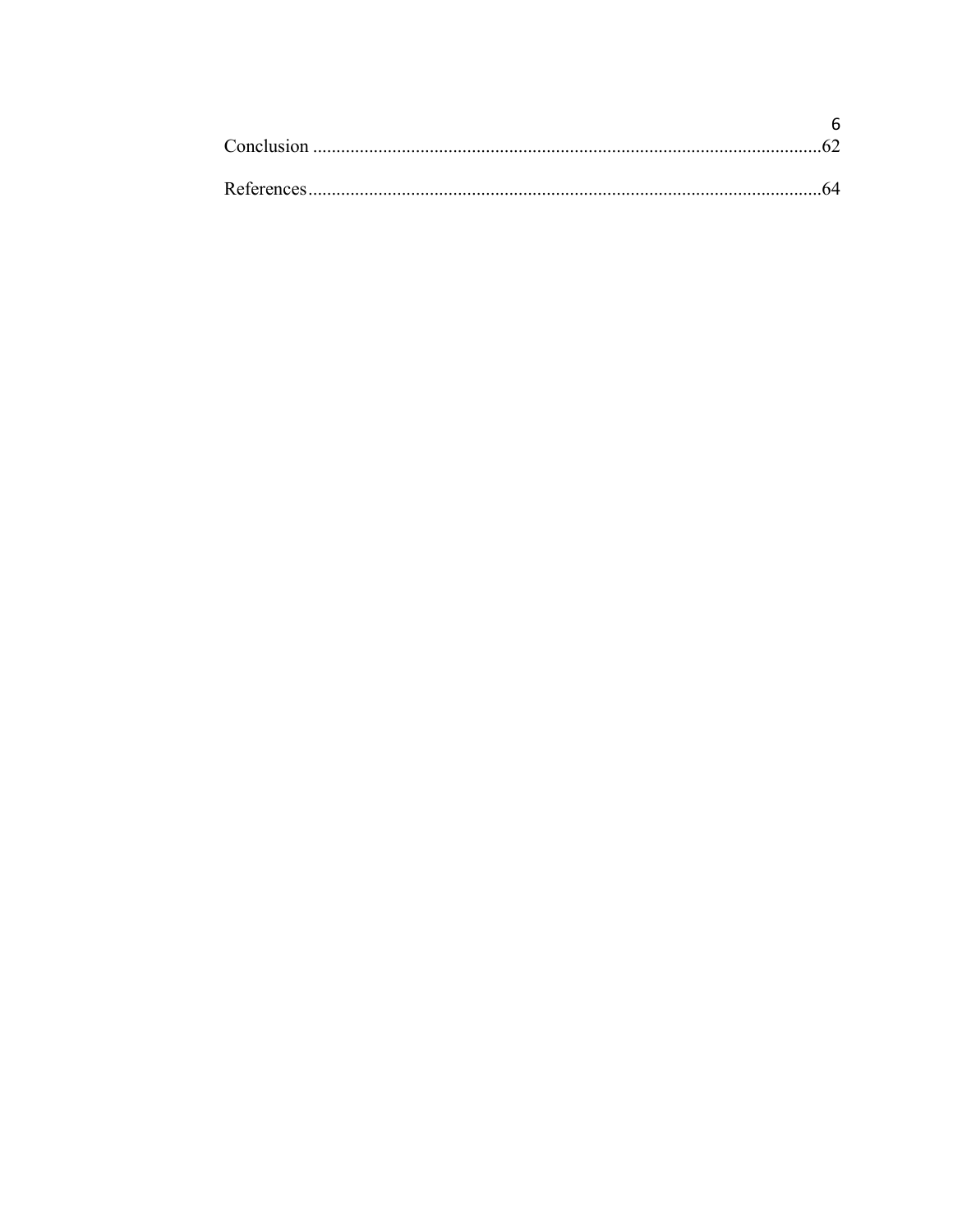#### **CHAPTER I: INTRODUCTION**

More than 200 years ago, Thomas Jefferson provided a message of advice in a letter to his nephew. The message had a heavy focus on education and exercise. Along with urging diligent studying, Jefferson specifically addressed the necessity of taking breaks from academic efforts to exercise. The letter stated "health must not be sacrificed to learning. A strong body makes the mind strong." (Mullins et al., 2019, 140). This is good advice to live by, but with the way education has changed over the years, there is limited time for exercise in the school setting.

#### **No Child Left Behind Legislation**

In 2001, the No Child Left Behind Act (NCLB) was enacted to close the achievement gap and hold schools accountable for the achievement of all students (Mullins et al., 2019). The federal government mandated numerous accountability measures, but for the purpose of this research, the measure highlighted is standardized testing. This law put into place the mandate for all states to have proficiency tests in place to measure student achievement. With standardized testing, the focus became academic core subjects like English, math, and science. More time was allocated for these subjects and the reduction in support for school for physical education classes occurred in part to the No NCLB Act of 2001. Since the passage of the NCLB in 2001, 44% of elementary schools in the United States have reduced physical education and recess time (Savina et al., 2016).

#### **Centers for Disease Control and Prevention Recommendations**

The Centers for Disease Control and Prevention (CDC) recommends that children engage in 60-minutes a day of moderate to vigorous exercise; however, many children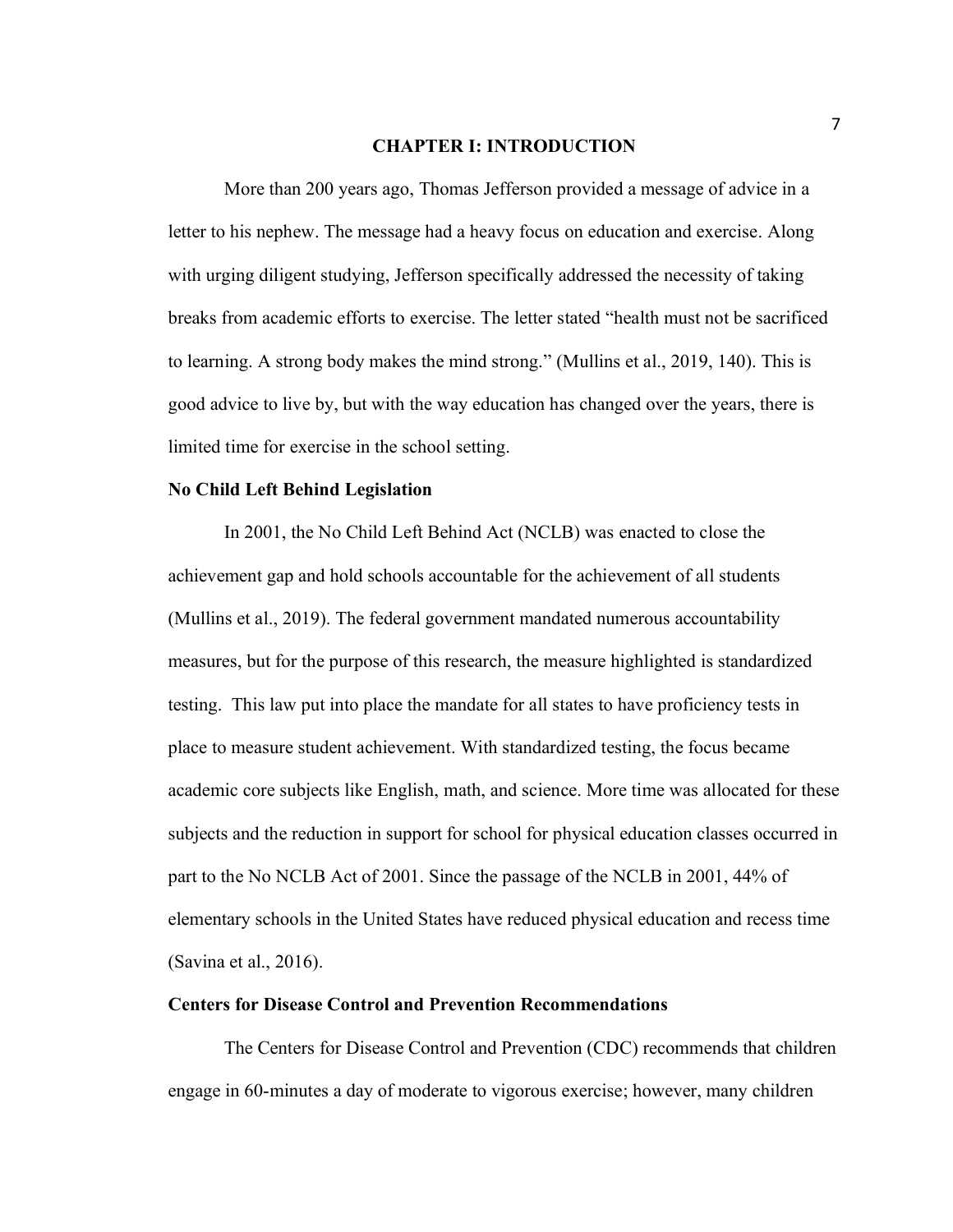are falling well short of this recommended amount of activity (Stoepker et al., 2018). With the increased pressure placed on academic achievement, opportunities for students to be physically active at school have declined. Stoepker et al. (2018) reported that since 1980, childhood obesity rates have tripled, with rates of obesity among 6 to11-year-old children doubling from 7% to 17.5% and rates of obesity among teens quadrupling from 5% to 20.5%. This alarming trend has led researchers to investigate what interventions can take place to increase children's physical activity (PA) levels. Schools have been identified as a primary source for promoting physical activity, given the amount of time in a child's day is spent at school. Finding ways to replace some of the sedentary time that occurs during traditional instruction is the challenge. Methods of increasing school day PA such as classroom physical activity, brain breaks, brain booster, or active learning involves taking a short pause in the standard lesson to be physically active or to integrate PA into the lesson. There is promise for these types of intervention, but the thought remains among educators and school leaders that increasing time spent on PA will threaten academic achievement (Ma et al., 2014).

#### **Executive Functioning Deficits**

This researcher sees a large number of students that have executive functioning deficits. Deficits across many different disability labels are noted and when special education evaluations take place, a large portion of information gathered through interviews, surveys, and observation surrounds executive functioning and the impact on school performance. The classroom setting can present many challenges to students, especially those diagnosed with Attention Deficit Hyperactivity Disorder (ADHD). Educators are continually looking for strategies and interventions to meet the needs of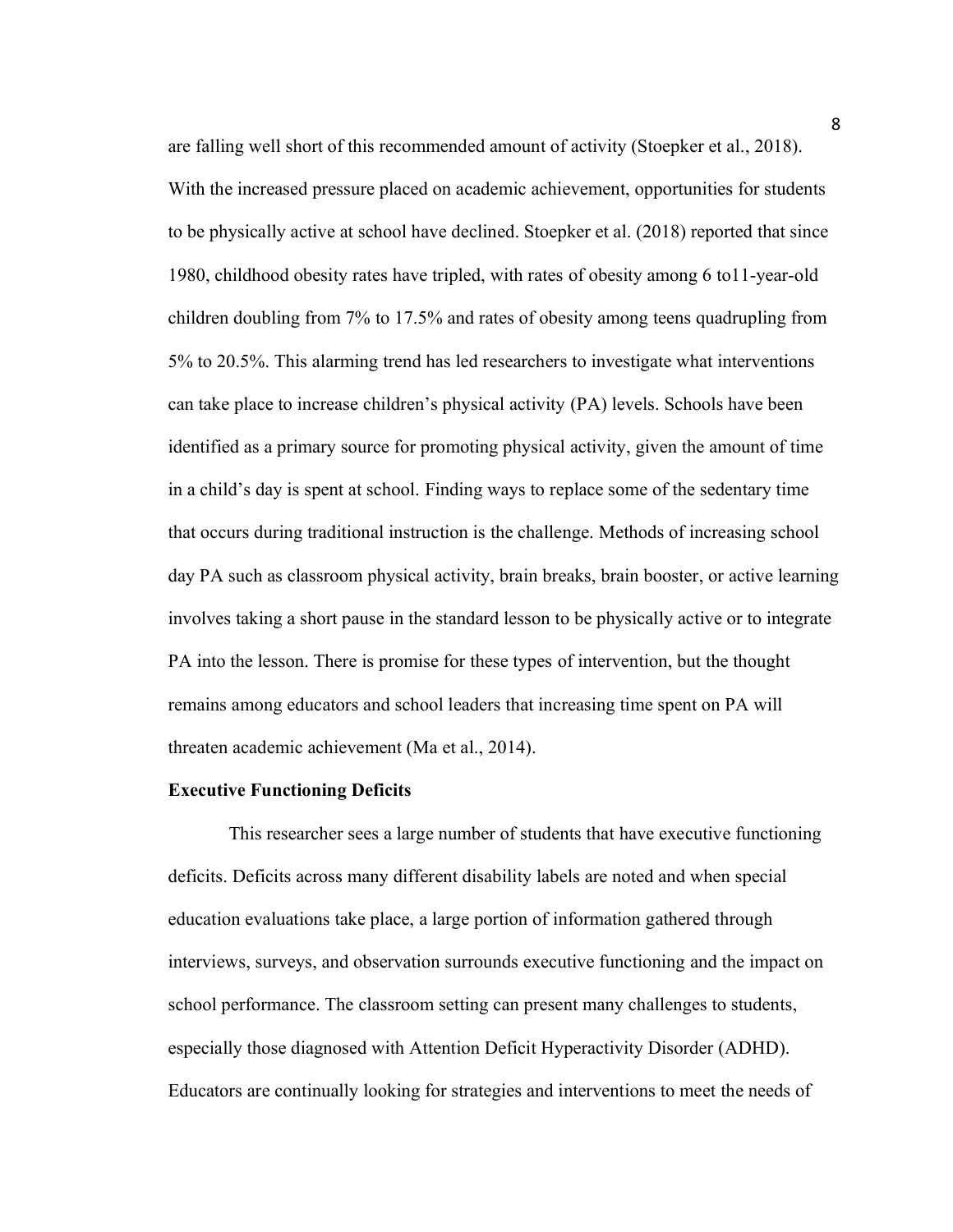students and foster their academic achievement. Research teams have found that children's executive functioning skills predict academic achievement over the early elementary years and through adolescence (Raver & Blair, 2016).

#### **Research Questions**

This paper will address the following questions: How does physical activity influence executive functioning skills among children in the classroom setting? What are executive functioning skills? What does physical activity look like within the classroom, and what is its impact on academic achievement?

#### **Key Terms**

A common term that is so often heard in the education field is executive functioning. What is executive functioning? Researchers generally characterize executive functioning as a specific set of attention regulation skills involved in conscious goal directed problem solving (Zelazo et al., 2016). Consider a typical school day and the many demands placed on students. There are numerous expectations such as being on time, keeping an organized locker, paying attention, completing work on time, recalling information learned, avoiding distractions, regulating reactions to situations, and the list goes on. Executive functioning skills make it possible to meet these challenges and sustain attention, keep goals and information in mind, refrain from responding immediately, resist distraction, tolerate frustration, consider the consequences of different behaviors, reflect on past experiences, and plan for the future (Zelazo et al, 2016). Three executive functioning skills that are the foundation of both children's and adults' abilities to carry out daily responsibilities include cognitive flexibility, working memory, and inhibitory control (Raver & Blair, 2016).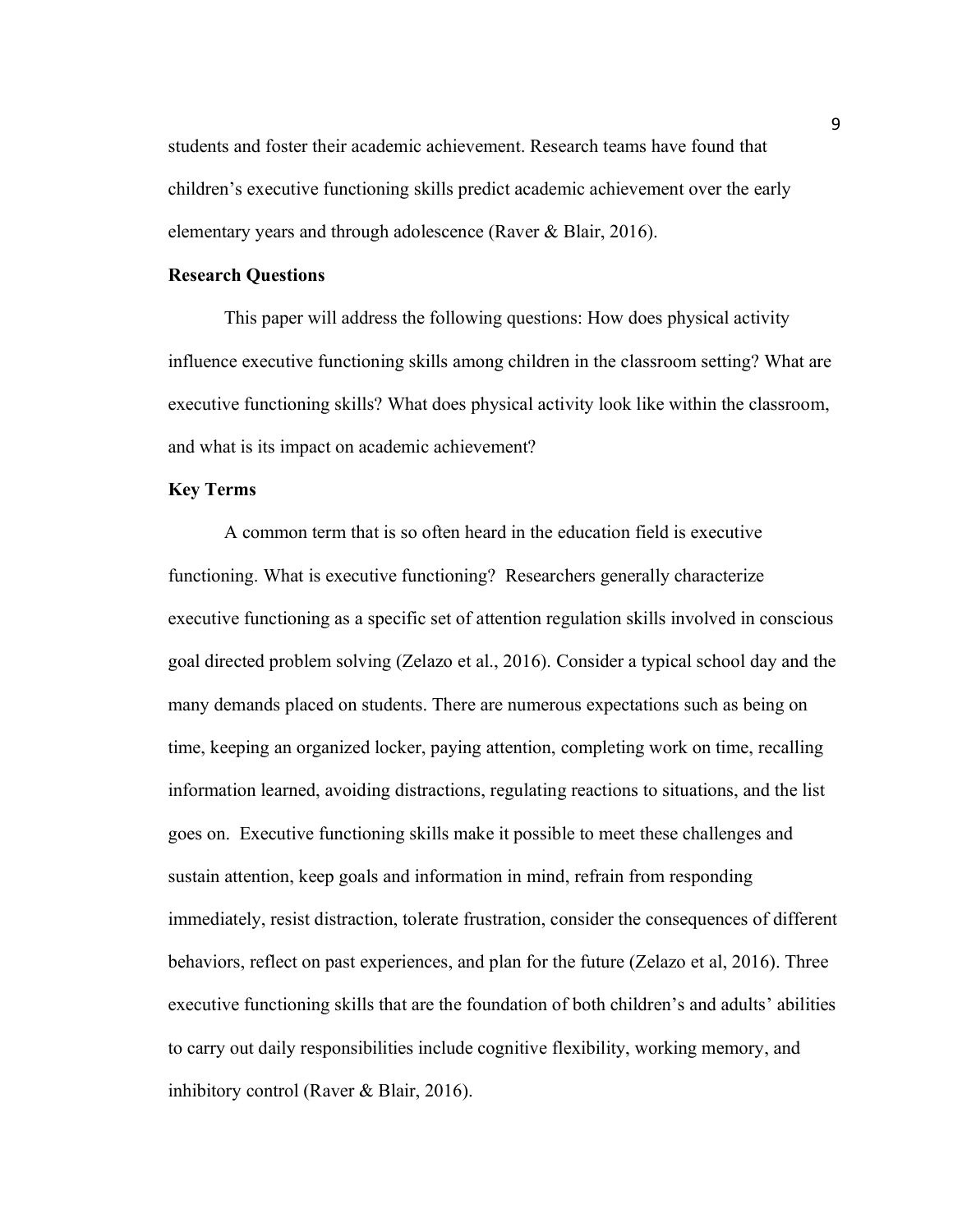Cognitive flexibility involves thinking about something in multiple ways. Examples include considering someone else's perspective or thinking of multiple ways to solve a math problem (Zelazo et al., 2016). Many students have difficulty coming up with

a solution when schedules change or when something they plan for does not fit their expectation. Working memory involves both keeping information in mind and manipulating it in some way. An example of the use of working memory would be a reader taking information after reading a passage and integrating several key ideas to explain or summarize what was in the passage (Zelazo et al., 2016). Inhibitory control is the process of deliberately suppressing attention, and subsequently responding to something. This involves ignoring a distraction, stopping an impulse, or overcoming a highly learned response (Zelazo et al., 2016).

Difficulties with executive functioning are associated with learning challenges and a greater likelihood of behavior problems. Deficits with these skills are a prominent feature of emotional behavioral disorder (EBD), neurodevelopmental disorders (e.g., attention deficit hyperactivity disorder (ADHD); autism spectrum disorder (ASD), and specific learning disabilities (SLD's) that interfere with children's education (Zelazo et al., 2016).

#### **Benefits of Physical Activity**

Physical activity has not only been associated with increased physical and mental health but also with beneficial effects on cognitive functions such as attention, inhibition, and cognitive flexibility (Tilp, 2019). Active play and regular physical activity have a positive effect on student achievement, cognition skills, and classroom behavior. (Conyers & Wilson, 2015). Neuroscience research suggests that exercise powers up brain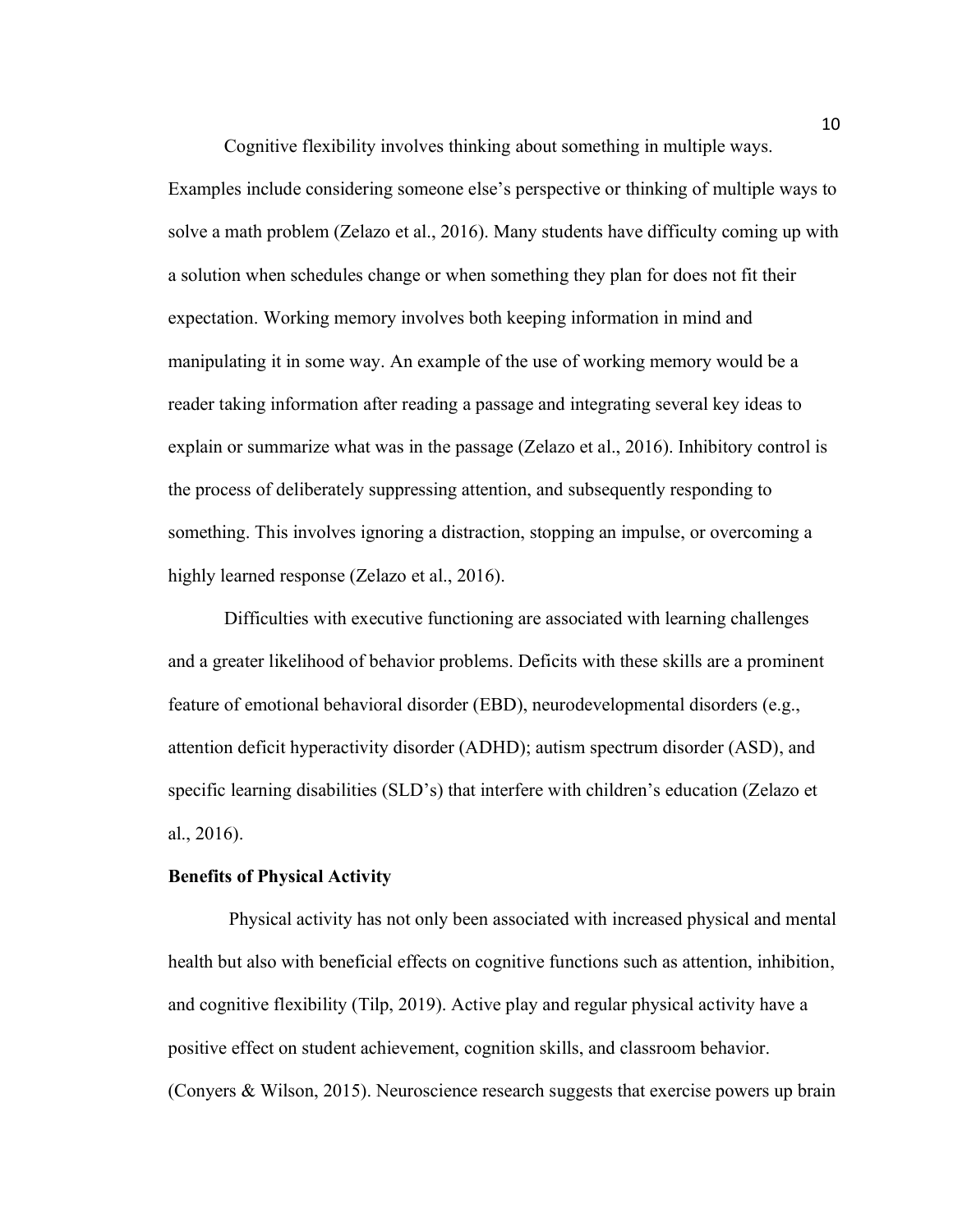areas associated with executive functioning that support higher order thinking, and with learning and memory, one can incorporate play, physical activity, and movement in meeting academic demands. Recent advances have shown that one of the most remarkable features of the brain is that it is plastic, meaning it has the capacity to reorganize itself, create new neurons, and new synapses across the lifespan (Moreau, 2015). There is the potential to mediate important changes in cognition, particularly in children whose nervous system is highly malleable. One of the most effective ways to trigger neurogenesis appears to be physical exercise (Moreau, 2015).

Evidence suggests that motor activity may, in some instances, be a necessary compensatory mechanism that facilitates cognitive functioning by greater performance on working memory tasks in ADHD individuals (Moreau, 2015). Researchers and educators have an interest in the link between doses of physical activity and cognitive function because it relates to both health and academic performance (Calvert, 2019). Research teams have found that children's executive functioning skills predict academic achievement over the early elementary years and through adolescence (Raver & Blair, 2016). Researchers and educators continue to raise concerns about how schools can balance physical activity with academic instruction (Hall et al., 2015). Students have prolonged periods of sitting and curriculum developed to meet these standards. The relationship between executive function and physical activity is in need of further research. There are increased academic demands placed on students. Given increased knowledge about the relationship between executive functioning and academic achievement, the education field would benefit from further research.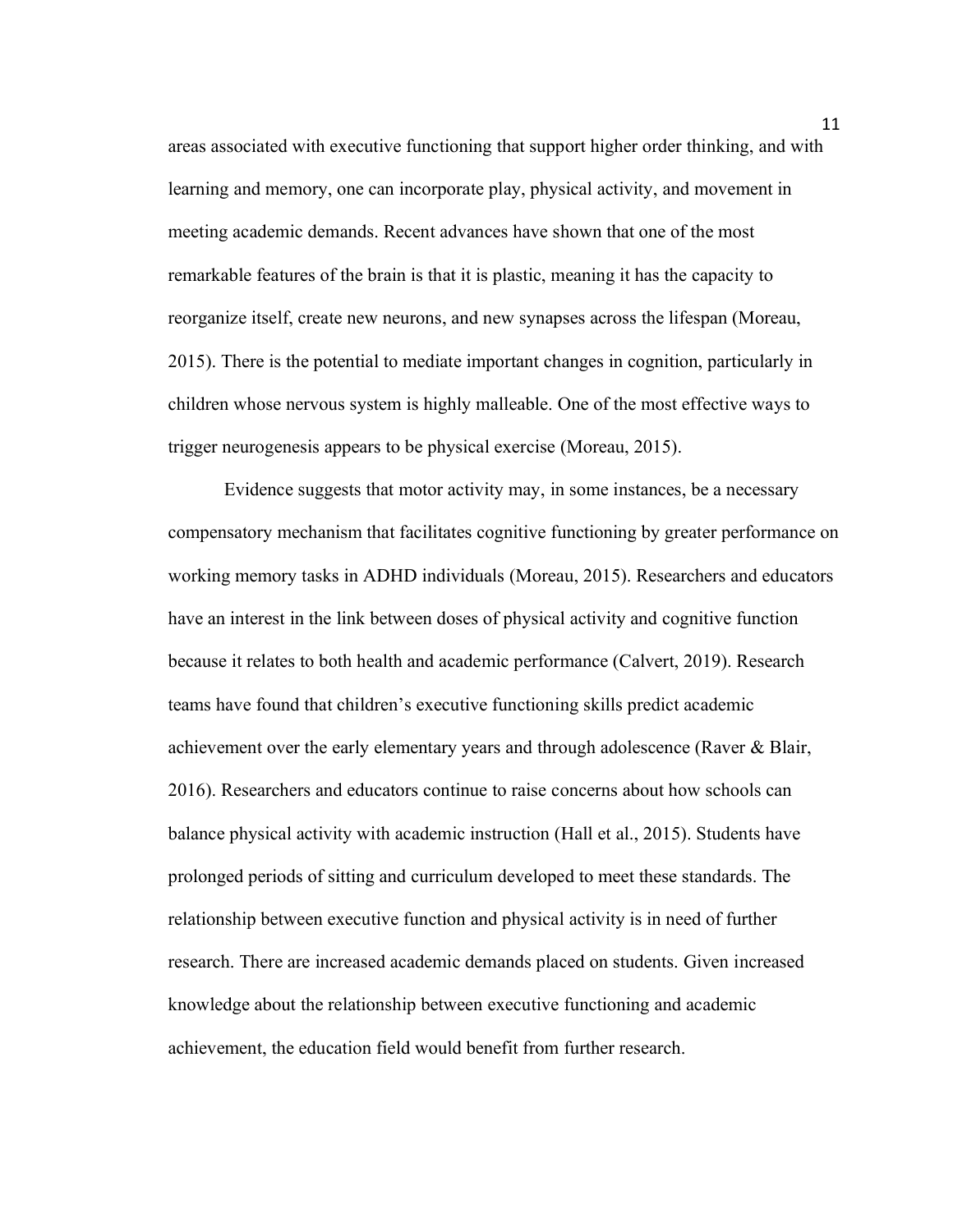Among the most important challenges in this field is the question of which specific type and dose of exercise is more versus less likely to unfold beneficial effects and on which facet of cognition. Previous studies have found a positive relationship between diverse parameters of cognition and aerobic fitness tests (Verret et al., 2012). Previous research done by Verret et al. (2012) suggested that despite positive results, conclusions must be considered exploratory. Nevertheless, results suggested that a physical activity program may be beneficial for children with ADHD. In order to add support to these outcomes, future research should include greater executive functions assessment.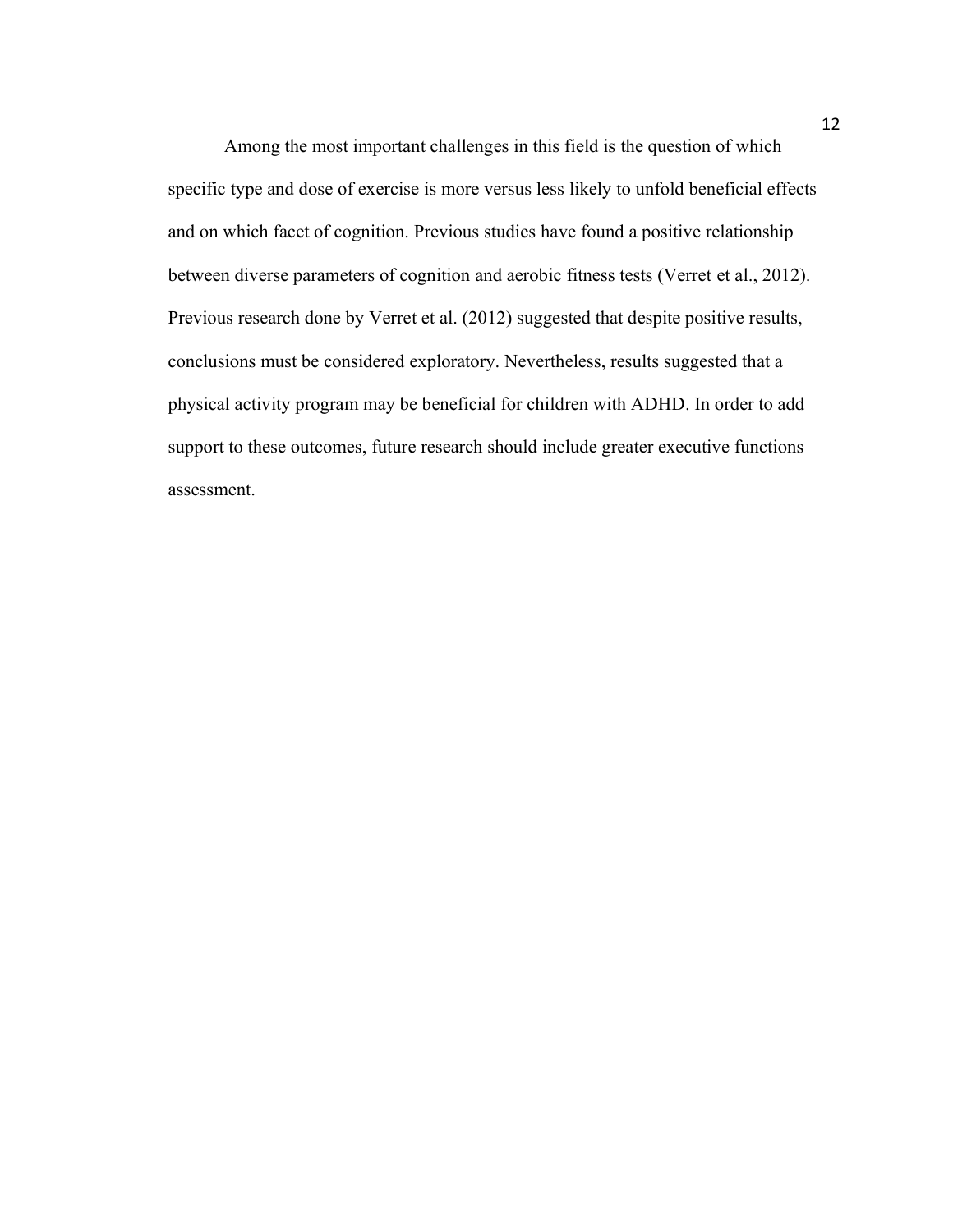#### **CHAPTER II: LITERATURE REVIEW**

#### **Literature Search Procedures**

The purpose of this chapter is to review the literature on implementing movement or physical activity breaks in the school setting and the impact on cognition and academic performance, on-task behavior, and the outcomes of the most vulnerable learners, those with intellectual disabilities. The literature for this thesis was located by searching ERIC, Google Scholar, EBSCO, and Academic Search Premier with publication dates of 2010- 2021. The key words that were used in conducting these searches included "movement interventions in the classroom," "movement and executive function benefits," "physical activity and on-task behavior," and "physical activity impact on academic performance."

#### **Physical Activity Breaks in the Classroom**

There is no question that physical activity is beneficial to children's health, however, in many schools, students are not receiving the daily recommended time for physical exercise. "Experts recommend that children engage in 60 minutes or more of moderate to vigorous PA (physical activity) per day, yet studies have found that only 42% of children 6-11 years obtain this goal" (Erwin et al., 2012, 474). Children are more sedentary with less time spent on physical activity at school, along with increased time playing video games and accessing technology. Erwin et al. (2012) noted that the *No Child Left Behind* legislation led to budget cuts and increased pressure for schools to increase standardized test scores. The perception is that incorporating more time for physical activity will take away time from the core subjects such as math and reading. PA breaks in the classroom differ from other environments like recess and physical education class due to the size of the room. Classroom-based physical activity can be classified into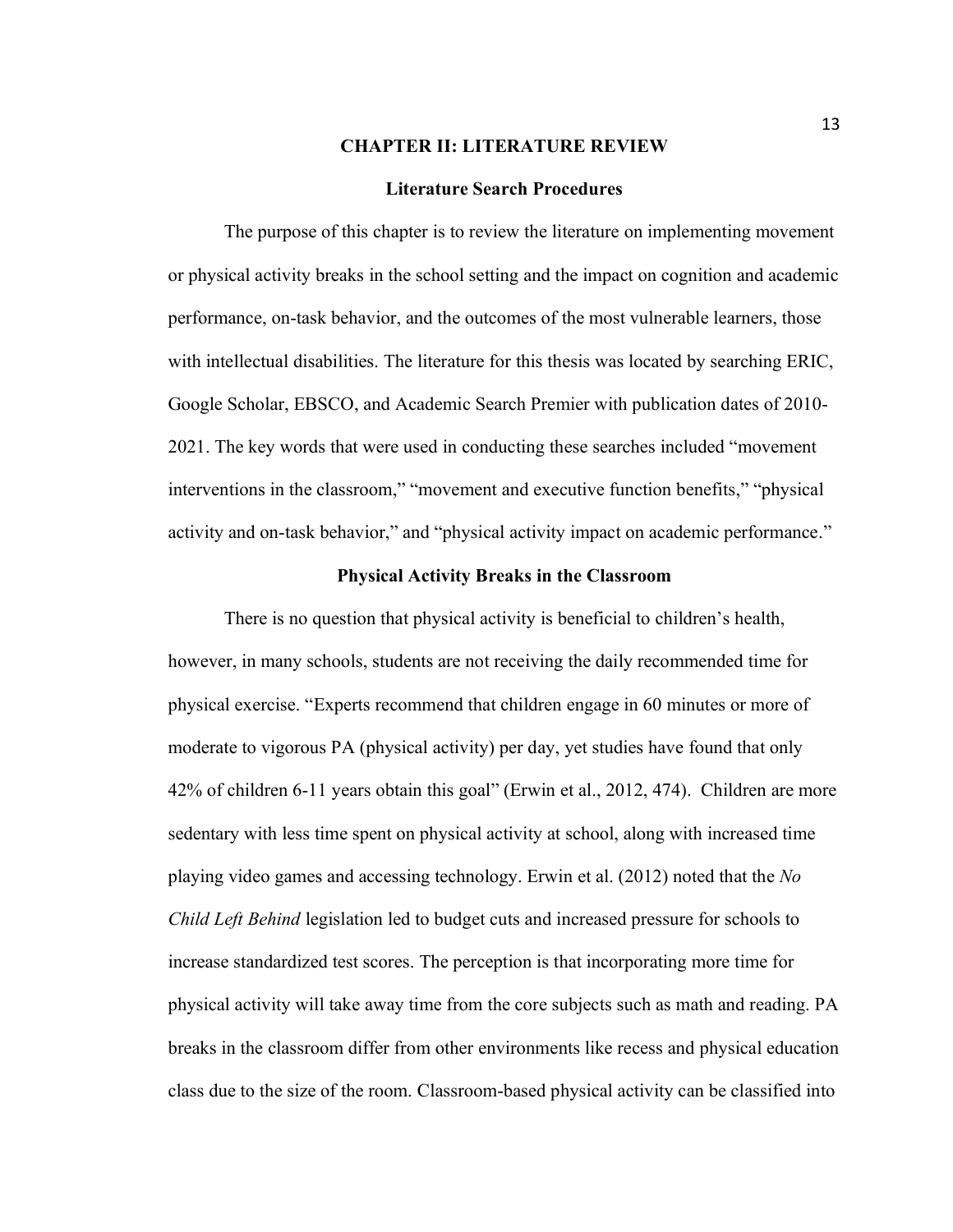(1) physical activity breaks consisting of short bouts of physical activity between the delivery of academic lessons and (2) integrated physical activity during academic lessons (Schmidt et al., 2019). This research will discuss the implementation of classroom physical activity breaks and the impact on children's academic performance, executive function, and the impact on students with disabilities.

#### **Academic Achievement**

In the study by Vazou and Smiley-Oyen (2014), cognitive function was referred to as a broad category of mental operations, which includes the process by which sensory data are interpreted, stored, and retrieved, and used in forming verbal and nonverbal responses, reasoning, and behavioral decisions. The study by Mullender-Wijnsma et al. (2014) explored physical activity breaks within the classroom by providing outcomes of an intervention that combined physical activity with learning activities. The study was based upon evidence for the positive effects of moderate to vigorous physical activity (MVPA) on academic achievement. Building on previous findings that combining learning activities with physical activities may lead to favorable academic outcomes as well as health improvements led the team to develop Fit en Vaardig Op School, which stands for academically proficient at school. The inspiration for this intervention was the Physical Activity Across Curriculum (PAAC) and Take10, a learning program for elementary students that introduces physical activity into learning activities and was found to be implemented with success (2014). The first aim of the study was to describe the implementation of the program and the second aim was to investigate the effects of the program on mathematics and reading outcomes after a year. For the purpose of this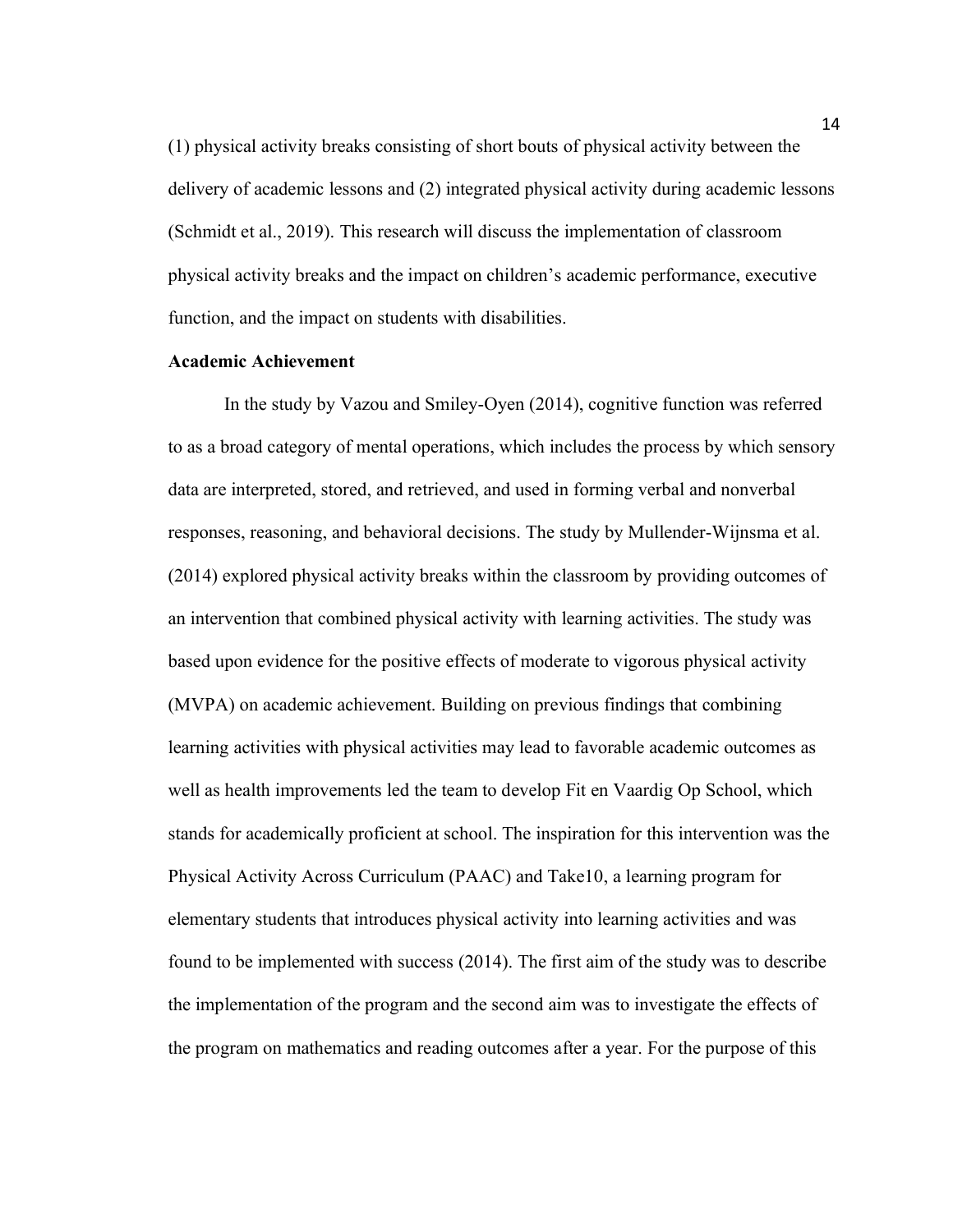research for this thesis, the focus will be on the effects the program had on academic performance after one year.

The study done by Mullender-Wijnsma et al. (2014) included 228 children in second and third grade from six elementary schools in the Netherlands. Three classes participated in the F&V intervention, while the other three classes comprised the control group. In the schools where second grade students participated in the intervention, third grade students made up the control group for their grade and in the schools where grade two formed the control group, grade three students made up the intervention group. The intervention took place three times a week for 21 weeks and consisted of 63 physically academic active lessons of moderate to vigorous intensity but relatively easy to perform (2014). Each F&V lesson was 10-15 minutes in length, one lesson focused on solving math problems, followed by another lesson on solving language problems. The exercises were performed when the children solved a problem, with an example being jumping in place for each letter when spelling a word. Other examples of physical activity included marching, jogging, and hopping in place. The interactive white board provided a visual presentation of the mathematical and language tasks.

The measurements of intensity in the study incorporated the use of heart rate during the F&V lessons. The use of heart rate monitors was a strength as previous studies involved the use of pedometers to track activity. The monitors averaged and stored heart rate every second throughout the lesson (Mullender-Wijnsma et al., 2014). Prior to the intervention, a maximum endurance test was done during physical education class in which the children participated in a shuttle run test. Academic achievement was measured by standardized tests. In the area of mathematics, children were assessed by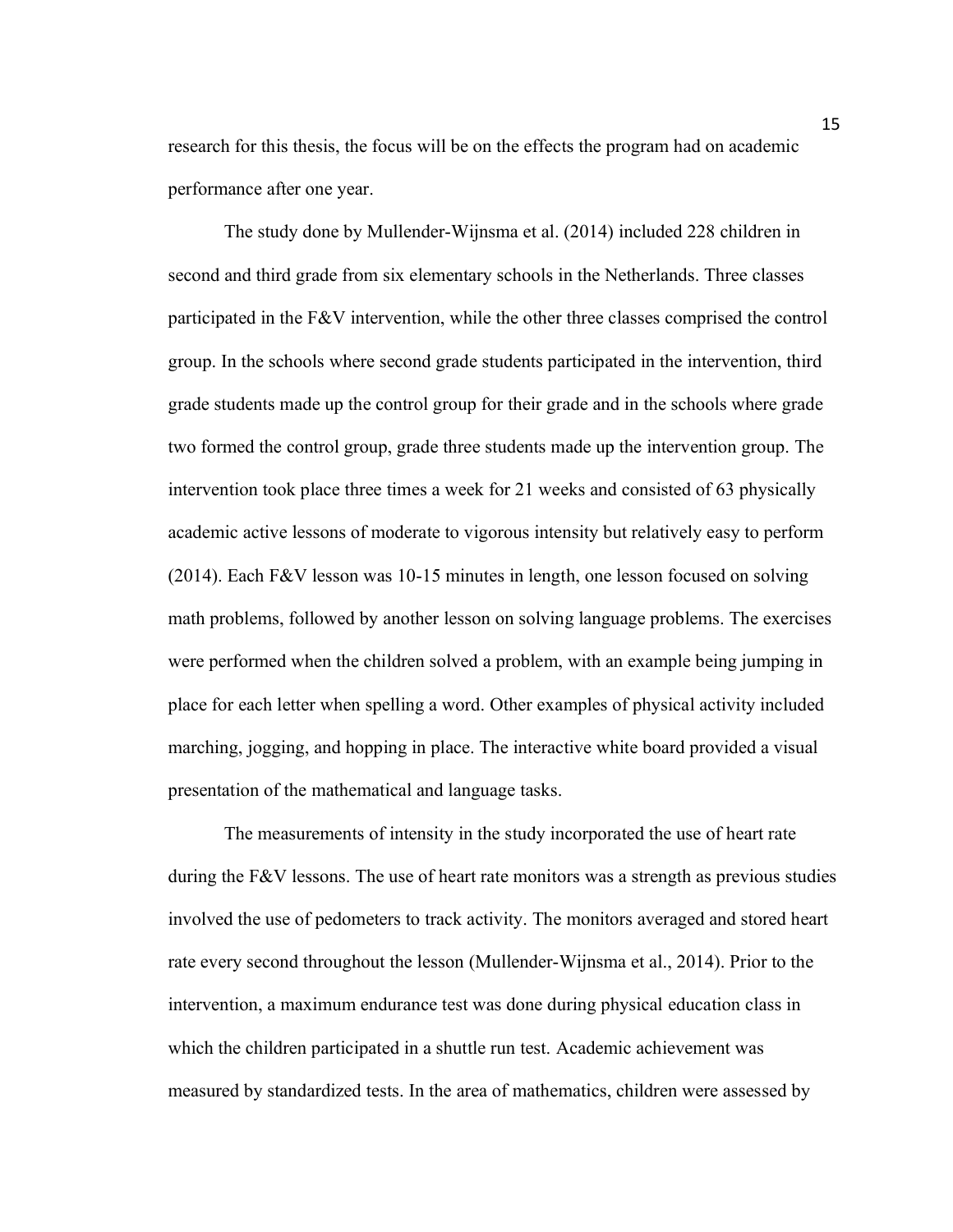participating in a speed test in which they solved arithmetic problems as fast as they could. To assess reading performance, children read aloud as many words as possible in a minute, with another test given with a new set of words (Mullender-Wijnsma et al., 2014).

The data from Mullender-Wijnsma et al. (2014) showed that third grade students in the intervention group scored significantly higher on both math and reading in comparison to the control group. Mullender-Wijnsma et al. concluded that the F&V intervention can be implemented with success in elementary classrooms and the physically active lessons improved academic achievement for third grade students. There is an opportunity for future studies to build on this information and investigate how the intervention can be improved.

The decline in children's physical activity levels is not only alarming in terms of physical health, but also in terms of cognitive development. This concern comes from knowing that motor and cognitive abilities are strongly interrelated and together predict academic achievement in young people (Schmidt et al., 2019). Besides enhancing physical activity levels, classroom-based physical activity interventions appear to be effective at influencing academic related outcomes (Schmidt et al., 2019). What makes the study of integrating physical activity in the classroom so interesting is the varying studies and research on this topic. Different theories and approaches, different backgrounds of the researchers, such as exercise scientists or educational psychologists, influence the direction of the study. For example, the study of Schmidt et al. (2019) included some background in the concept of embodied cognition theory. It is argued that embodying knowledge through motor actions contributed to the construction of higher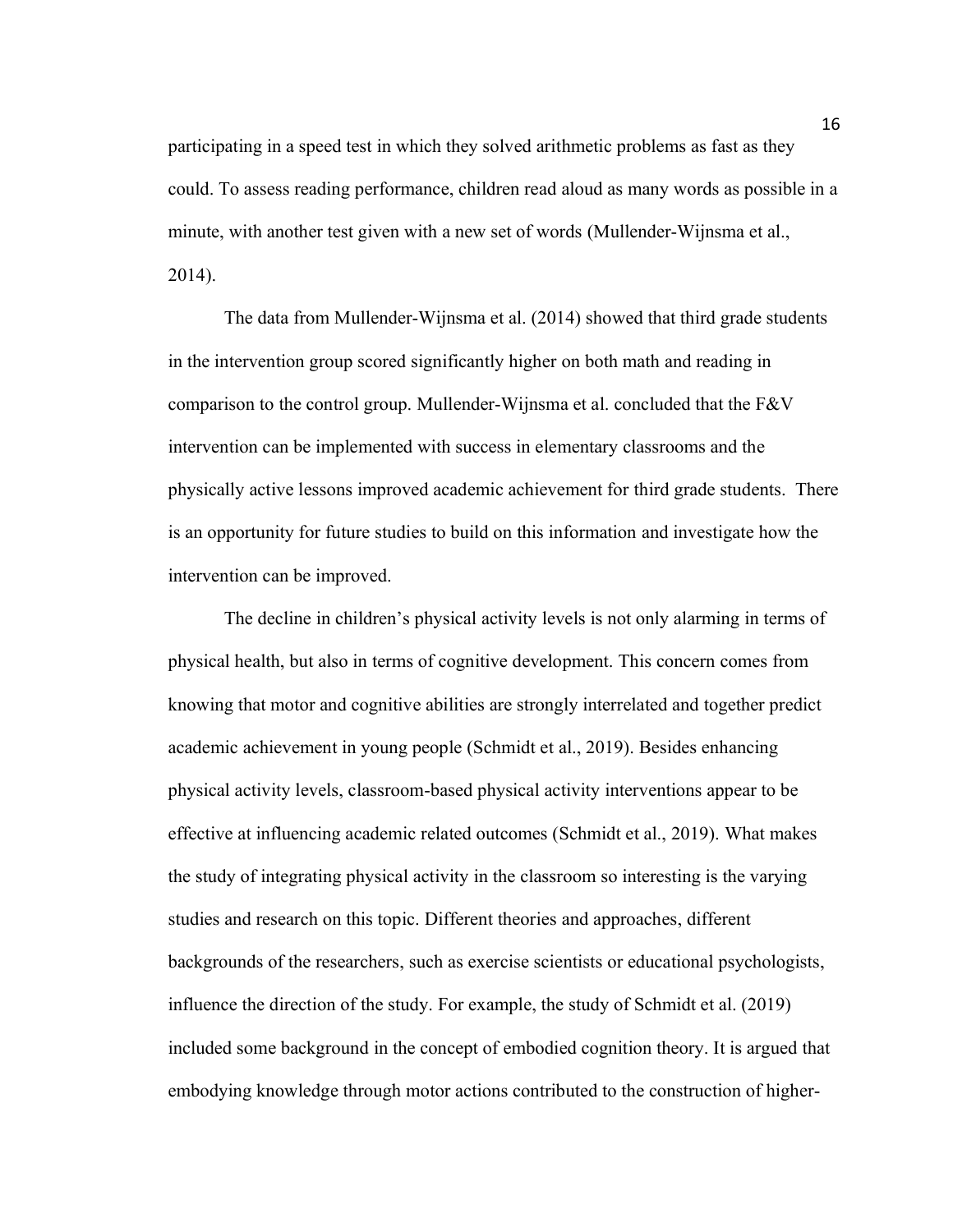quality mental representations, facilitating recall, and enhancing memory and learning (Schmidt et al., 2019). The study of Schmidt et al. investigated the effects of specifically designed physical activities on primary school children's foreign language vocabulary learning and attentional performance after acute bouts of embodied learning.

Participants in the study were 104 children in the third grade from six elementary schools in Switzerland. Classes were randomly assigned to the experimental conditions, which resulted in two classes in the embodied learning condition consisting of taskrelated physical activities, two in the physical activity condition involving task-unrelated physical activities, and two in the control condition consisting of a sedentary teaching style (Schmidt et al., 2019). There were three phases that were part of the experiment: pre-test, instruction, and a testing phase. Children were asked to translate 38 exotic animal names from French to German during the pre-test. From the pre-test, 20 animal names unknown to all the children were selected for the instruction phase. The instruction phase lasted two weeks and consisted of one 10-minute session two days per week, which compared to other studies is a relatively short intervention period. The learning sessions were conducted by a trained research student, accompanied by a video played on a big screen to ensure that all learning sessions were identical in terms of the sequencing of the words, numbers of repetition, and duration (Schmidt et al., 2019).

As previously mentioned, embodied learning is a theory that has been proposed to enhance memory and learning. The embodied learning component in the Schmidt et al. (2019) study involved students enacting the movements of the animal name to be learned. For example, for the "short-tailed kangaroo," the children hopped like a kangaroo and positioned their angled arms in front of their torso (Schmidt et al., 2019). For the physical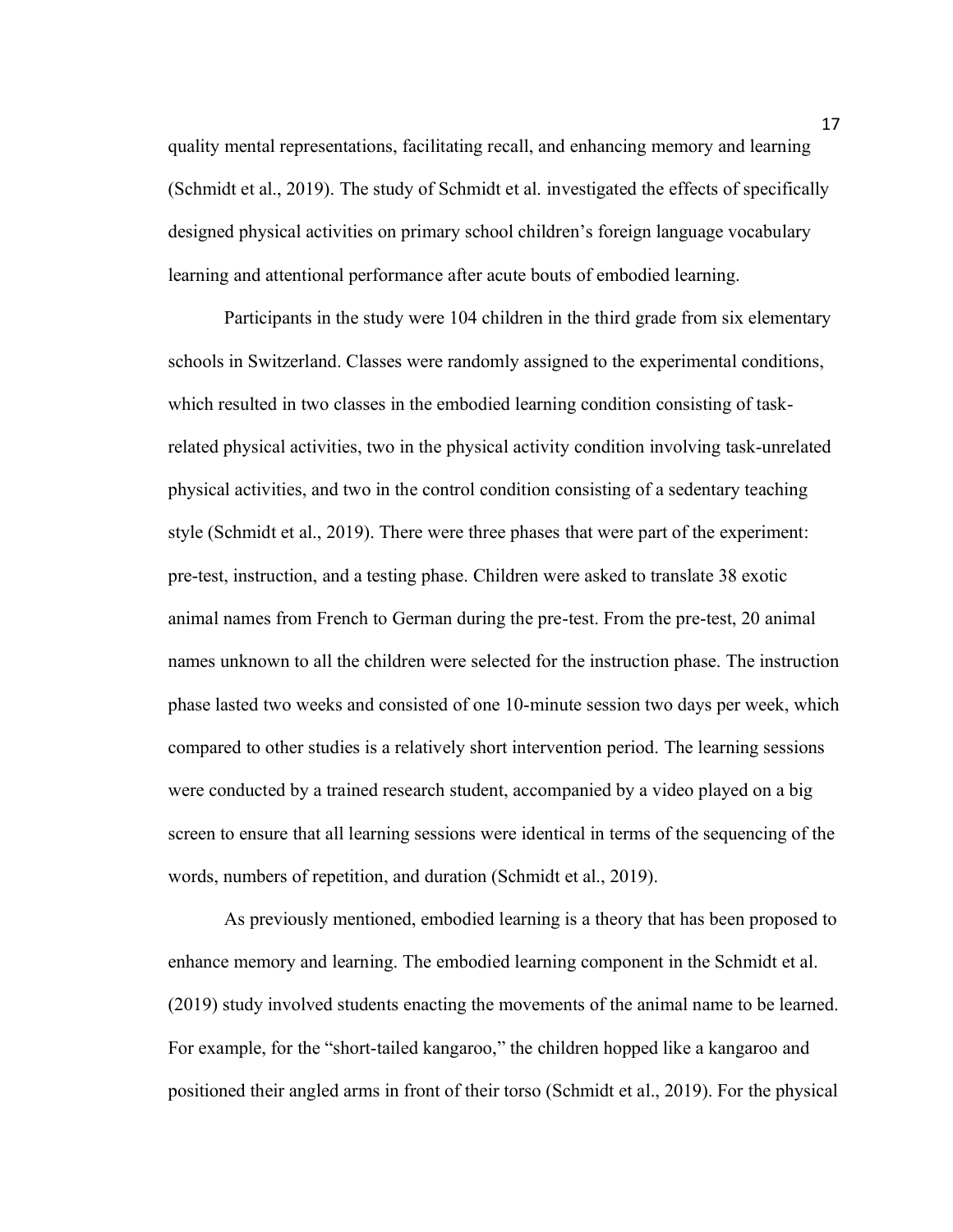activity condition, children had to perform movements of the same intensity, but without being related to the animal, for example, running in place. In the control condition, children repeated the animal names as often as the other two conditions, but while being seated at their desks.

The study by Schmidt et al. (2019) shed light on a few areas that have implications for educators. First, children of both the embodied learning and the physical activity condition enjoyed the lessons more than children in the sedentary condition. This finding is in alignment with previous studies comparing embodied learning or integrated physical activity lessons to traditional sedentary teaching instruction with children showing positive reactions. Positively influencing children's enjoyment through classroom-based physical activity is relevant for cognition, since changes in positive affect have been found to mediate the relationship between cognitive engaging activities and children's attentional performance (Schmidt et al., 2019). When looking at the data analysis of the Schmidt et al. (2019) study, the linear mixed model controlling for age and step counts showed that there was a significant difference between the conditions in children's memory performance with the comparisons revealing both embodied learning and the physical activity conditions as being more effective in teaching children new words than the control condition. Children's focused attention, however, did not differ between the three conditions (Schmidt et al., 2019). A couple of things to take note of during this study that differed from other research is the fact that the children only wore accelerometers during one session. Additional days and times of accelerometer use would provide more data in terms of physical activity in comparison to the intervention. Also, the dose response was rather low and may not have reached a threshold to evoke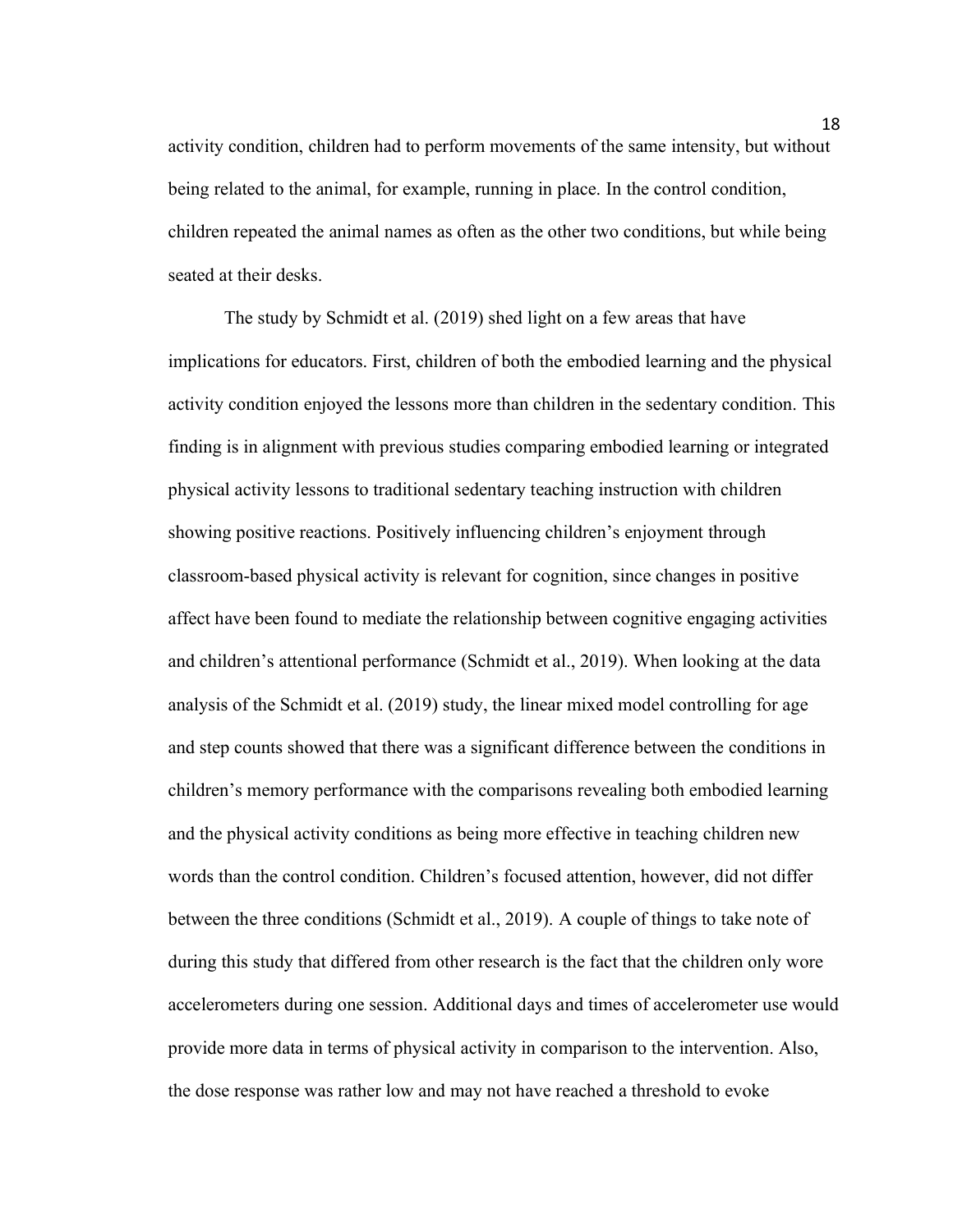physiological effects on attentional performance that has been seen to be exercise dependent. Future studies should design and compare specific physical activities at different intensity levels to test this assumption (Schmidt et al., 2019).

Given the modernized environment, children have become increasingly more sedentary. The decrease in physical activity along with increased pressure for high stakes testing shows that considerable evidence is needed to demonstrate the effectiveness of classroom-based interventions that promote PA during the school day (Erwin et al., 2012). The study of Erwin et al. set out to determine the effect of a classroom PA intervention on students' academic performance in the areas of mathematics and reading. Along with the need to establish effective PA interventions, Erwin et al. highlighted the importance of using measures of assessment that are sensitive to incremental changes in students' growth in academics. Most of the research incorporated the use of standardized tests to assess the long-term effects of PA interventions on children's cognitive outcomes; these types of measurements are not useful in assessing short-term gains of the intervention (Erwin et al., 2012). A common tool that educators use in assessing academic growth more frequently and over shorter periods of time is through the use of Curriculum-Based Measurements (CBMs). While this assessment model changes in academic growth, it may be possible to more accurately detect whether PA is exerting a positive effect on children's rate of learning or ability to retain the material. The research of Erwin et al. (2012) aimed to evaluate whether implementing curricular PA positively influenced children's reading and mathematics achievement.

The study took place in an elementary school and included 29 third grade classrooms (Erwin et al., 2012). This was a relatively small sample size compared to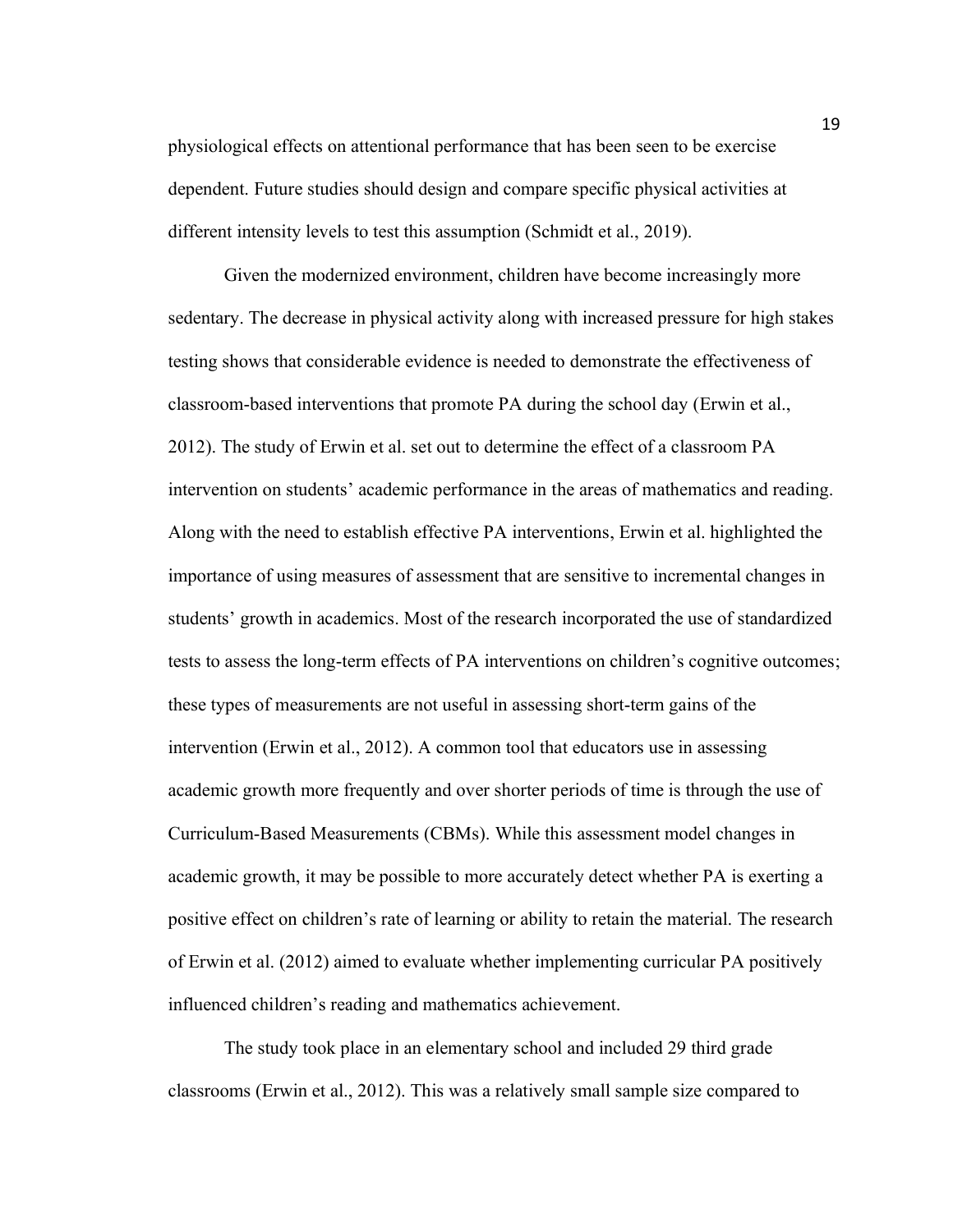other studies measuring the effects of PA in the classroom. The intervention lasted 20 weeks with one classroom serving as the treatment group, while the other classroom took part as the control group. In an effort to measure small progress over time, curriculumbased reading and mathematics fluency assessments were administered to all students to record baseline data with a follow-up every two weeks using different reading passages and math worksheets (Erwin et al., 2012). With the purpose of the study to measure the effect of physical activity, there also needed to be a tool to track the activity and correlate that to the assessment data. Pedometers were used for the duration of the intervention and students wore these instruments for the entire school day. Children are explorers and fascinated by new objects presented to them, so the use of pedometers was well thought out with the children having the opportunity to handle the pedometers and get some practice wearing them prior to the intervention starting. The PA intervention was organized and structured with training provided before implementation and activity break cards were provided. The PA break was integrated into the curriculum, with the activities related to the math and reading content that was being taught (Erwin et al., 2012).

The findings of Erwin et al. (2012) suggest that PA can positively affect children's reading and mathematics scores as their progress was monitored through the use of curriculum-based measures as well as standardized test scores. There is validity to using the standardized measurements as this form of assessment can track growth and cognitive development over longer periods of time, however, the significance of being able to see short-term gains from the use of CBM's was found in this study. Erwin et al. (2012) discovered that the students in the treatment group had significantly higher scores in math and reading and the difference did not reach that level of significance when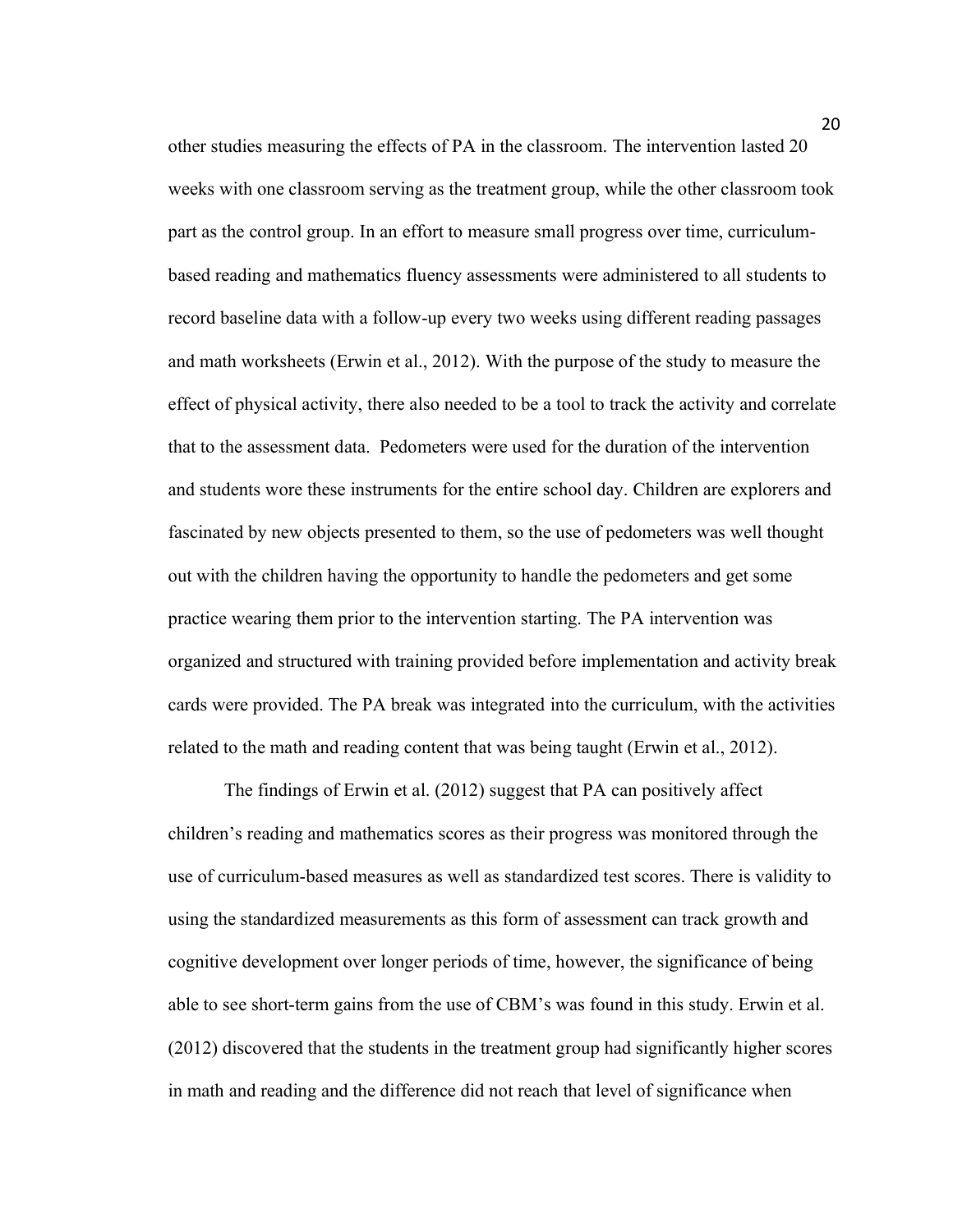comparing standardized test scores. The promising findings of allocating 20 minutes a day of PA activity is that the intervention did not take away from students' learning and in fact increased the outcome in this area as well as increasing PA, which is beneficial for children's health.

Shoval et al. (2018) set out to explore the impact of integrated physical activity into the learning environment for kindergarteners with a notion that it would contribute to their academic achievement. Similar to the study of Schmidt et al. (2012), different physical activity interventions were implemented. The three groups that were part of this study included mindful movement, which integrated movement in a purposeful way for academic learning, a movement group allowing children to move around the classroom unrelated to any curriculum task, and the control condition where children continued with their regular schedule with no additional PA breaks. The study was of good size and length, with 160 kindergarten students participating for 145 days. Teachers were interested in this concept as the two intervention teachers voluntarily participated in training, 60 hours total, prior to the study. The setup and structure of kindergarten classrooms are typically organized in a way to allow students to move about the class with the learning environment set apart from the area where students engage in free play. Research has shown that learning can benefit from movement and Shoval et al. (2018) wanted to show the effects of both mindful integrated movement and movement not related to a specific learning task. The learning environment for the mindful movement was set up in a way to promote learning through activities such as balancing on blocks that were built in the shape of letters or writing numbers on shelves of climbing equipment. For the second learning environment where students participated in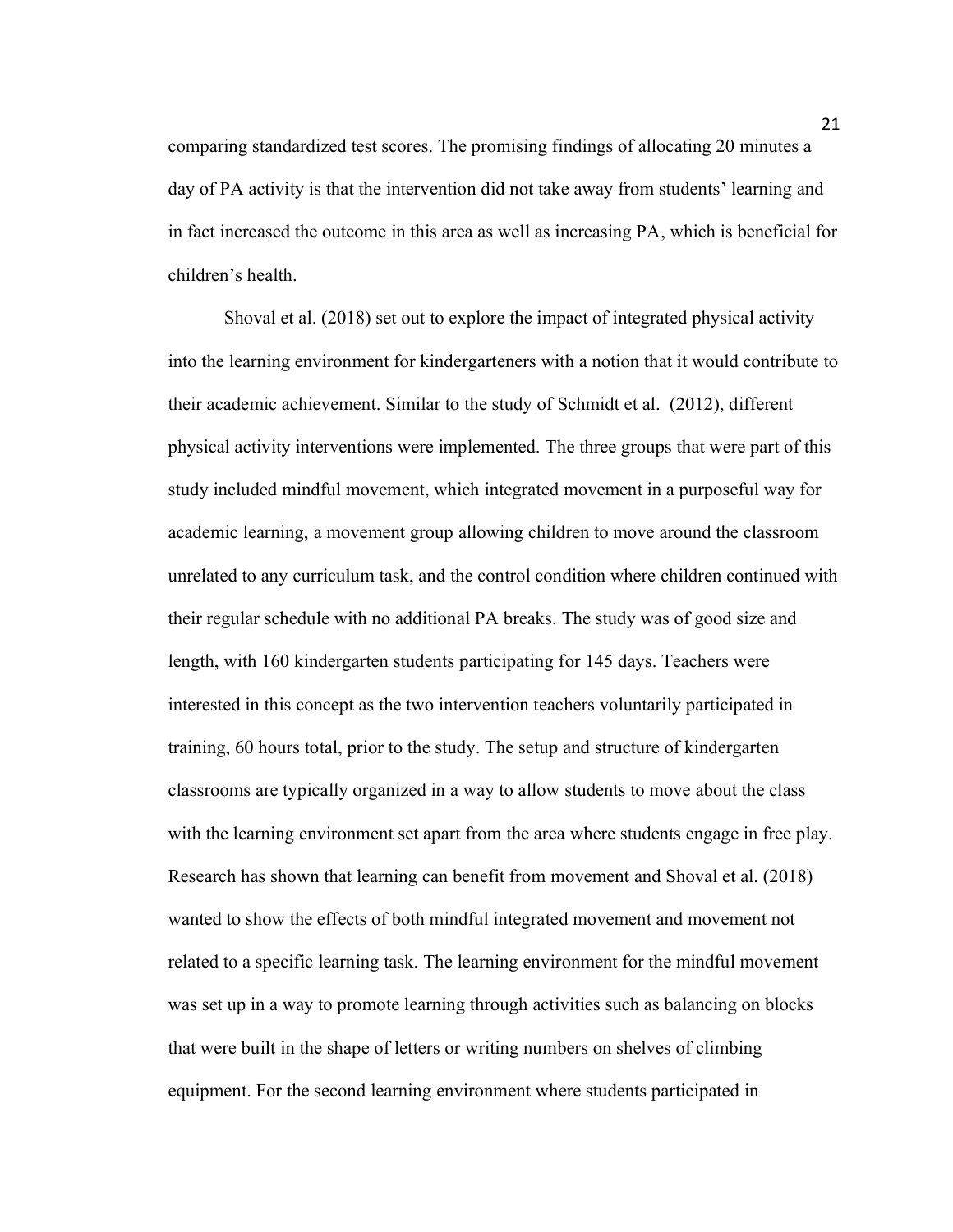movement for the purpose of being active, participated in using the playground equipment outside or when indoors, used balls, rings, or other small objects.

The findings of Shoval et al. (2018) showed that the children that had the opportunity to learn in the mindful movement environment attained a higher level of academic achievement. It was also found that the kinesthetic component played a large part in the learning. There has been literature published on learning processes related to motor skills and the study of Shoval et al. (2018) revealed that kinesthetic perception is activated through movement. This process enables learning and leads to a higher level of academic achievement. When kindergarten students engage in mindful movement, they have the opportunity to demonstrate kinesthetically what they have learned in areas such as language skills. For example, vocabulary like "catching" or "throwing" a ball or "rise" compared to "raise" can be demonstrated in the mindful learning environment. These are just some examples of mindful movement and the effect of the kinesthetic process on learning. Shoval et al. (2018) recommended that a follow-up study be conducted to determine if a mindful movement learning environment could enhance kindergarten students' motor skills.

Tilp et al. (2019) also investigated the effects of motor and coordinationorientated exercises on the academic achievement of school-age children. The study started with 69 students being recruited but given the requirement of having to participate in a certain percentage of test sessions, the number of participants was reduced to 35 students between the age of 11 and 14. A four-week intervention of embedding 30 minutes of motor/fitness exercise five days a week during a morning school break was implemented as the intervention. Basic reading and math skills were assessed to evaluate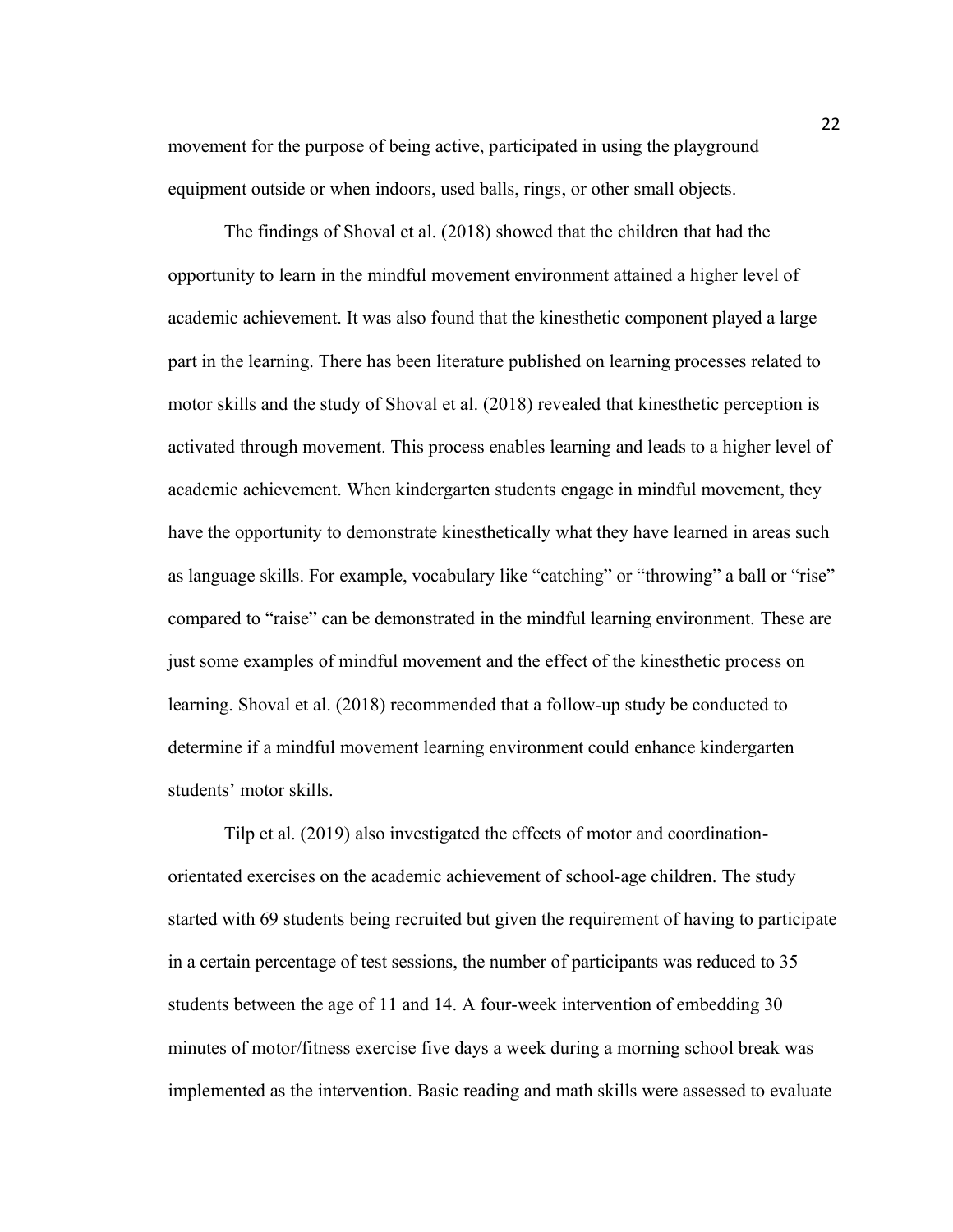the potential effects of the intervention on academic performance (Tilp et al., 2019). The findings of Tilp et al. ((2019) showed a positive effect on arithmetic competence, attention, and a facet of creative potential. This is a promising finding and implication for the education field. The question still remains as to what type of activity and level of vigor has the most potential. More specific exercises may be needed to obtain an effect on the demands of higher-level cognition.

Resaland et al. (2016) used a randomized control trial to determine the effects of a seven-month physical activity intervention on the academic performance of fifth-grade students in Norway. The study was comprised of a large sample size of 1129 children from 57 schools with the criteria being that students were able to participate in daily PA and complete academic performance tasks. Teachers were supported with preintervention training, refresher courses during the intervention, help via email or phone, as well as information and videos for approximately 100 PA lessons to carry out the intervention. The PA intervention included three components; 90 minutes a week of physically active lessons that took place on the playground, five minutes a day of physical activity breaks during classroom lessons, and 10 minutes of daily physical activity homework prepared by the teacher (Resaland et al., 2016). The activities were selected for all children in the intervention group to participate and were activities of vigorous intensity as measured by an accelerometer that the children wore for seven consecutive days.

The results of the intervention showed no significant overall effect on academic performance; however, some promising results were found with the lowest level performers in the area of numeracy. There was an increase for those students that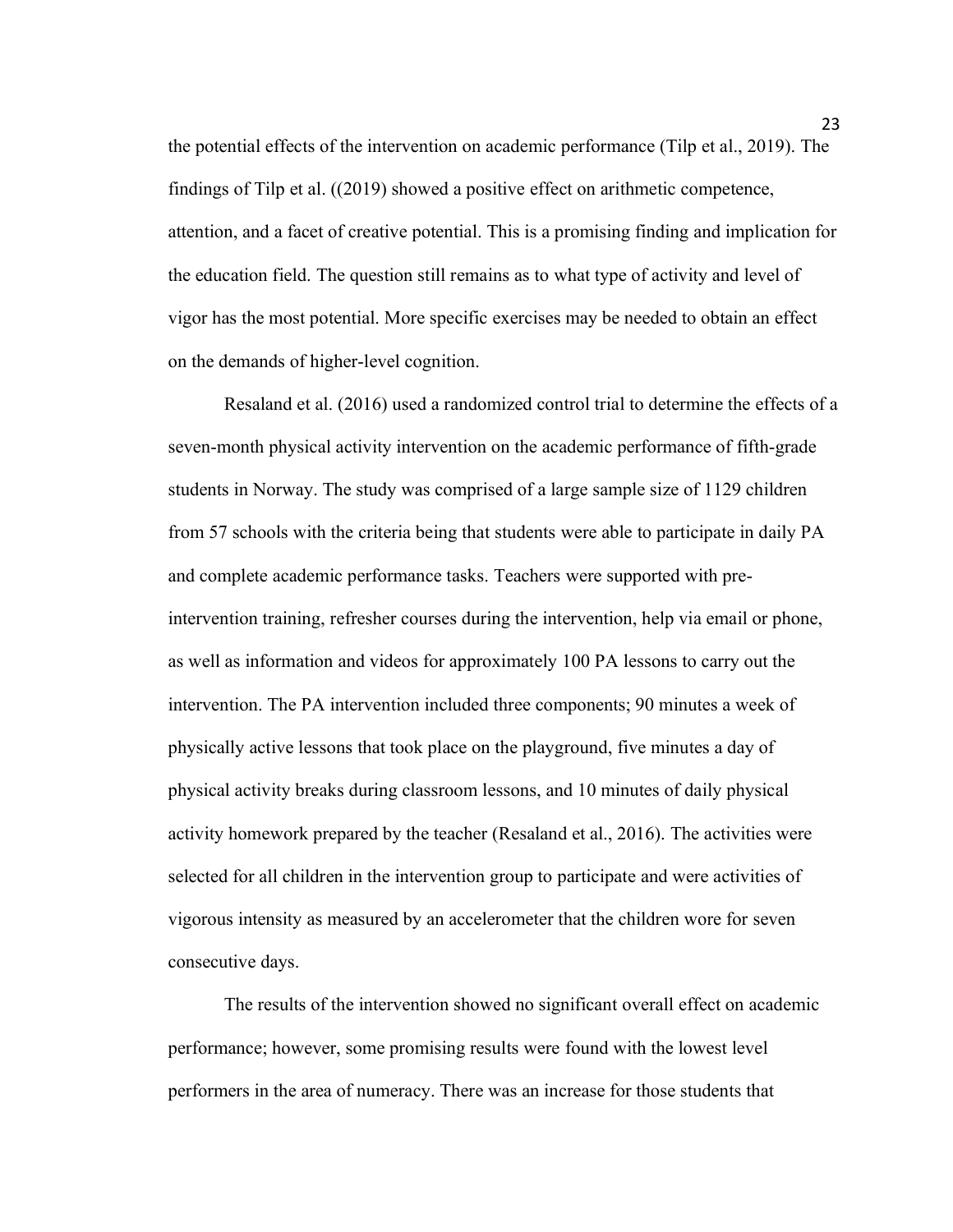performed the lowest at baseline and it was suggested that the combined approach of integrating the physical activity in curricular content impacted those children more than the amount of PA (Resaland et al., 2016). Positive findings came out of the study, which showed enhanced learning with some school children, but more evidence is needed to show increased academic achievement in all children.

A consideration in the implementation of movement breaks is the activity itself as the type of break may have different outcomes for children's achievement. Fedewa et al. (2018) sought to explore more of the type of PA used and what will have the greatest impact on academic achievement. To accomplish this, they investigated the effects of an aerobic only PA break compared to an aerobic PA break that was combined with academic content. The study included 460 children grades three through five from four elementary schools in the southeastern part of the U.S. The schools were matched on demographic characteristics with 47% qualifying for free and reduced lunch. A random assignment of schools was done with 176 students assigned to academic breaks and 284 students engaged in aerobic only breaks only (Fedewa et al., 2018).

The instrument of measurement completed before and after the intervention included math and reading assessments along with step counts. Fedewa et al. (2018) utilized standard assessments in the fall and spring with the use of Fast-Bridge Learning for math and reading. Pedometers, which are an established measurement, were used to measure student PA. The aerobic intervention classes were given a list of aerobic only movements, whereas Go Noodle movement breaks were used in the aerobic breaks with academic content incorporated into the activity for the other classes. Despite findings that support the integration of movement breaks in the classroom, research to date has not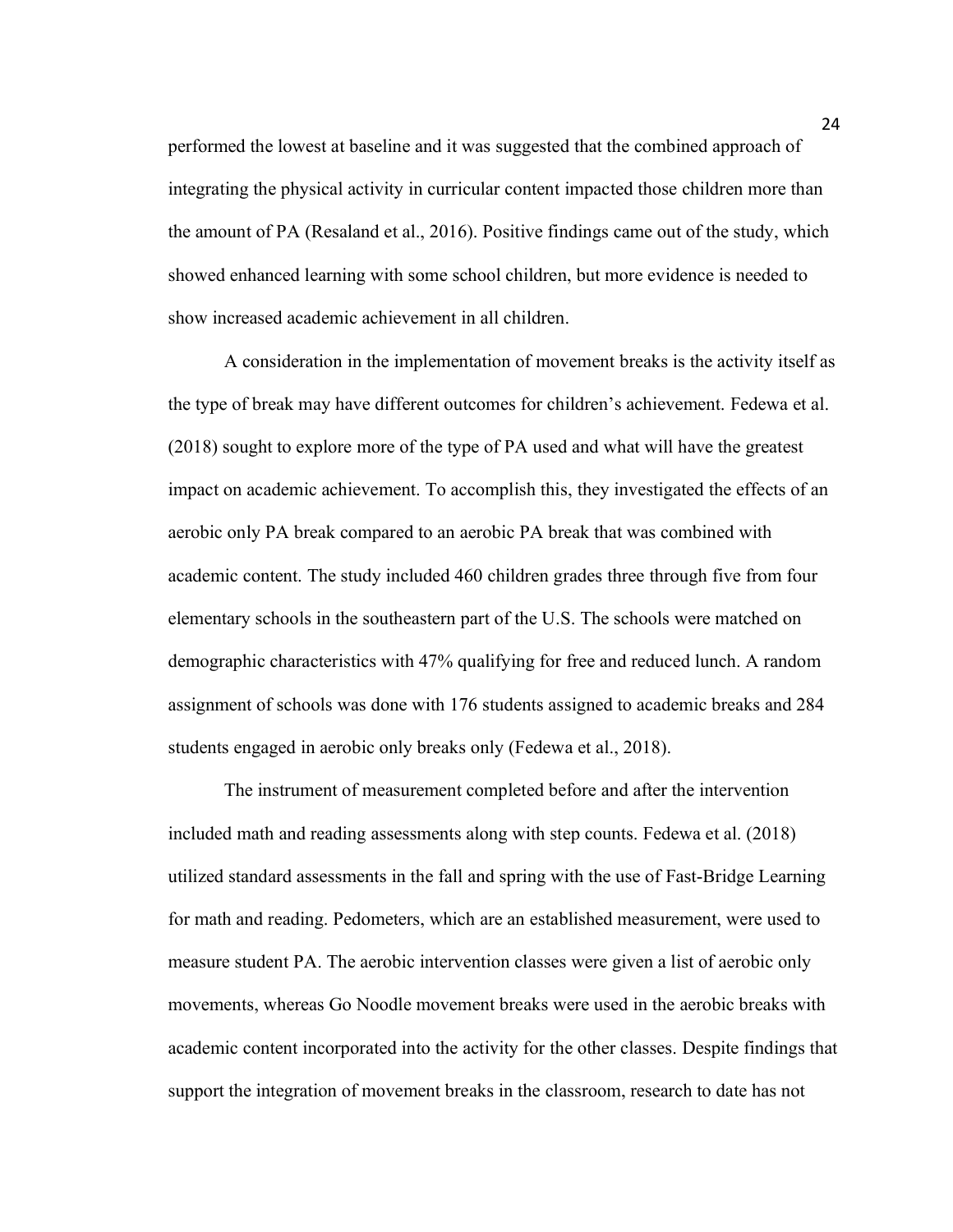differentiated between aerobic movement breaks with a focus on academic content and movement breaks that are purely aerobic in nature (Fedewa et al., 2018).

The findings of Fedewa et al. (2018) showed greater academic achievement in reading and provided some evidence that aerobic only movement breaks could support academic achievement gains more than academic based breaks. Another positive finding was the loss of instruction time for the aerobic only group did not show a detrimental effect on learning. The researchers noted some uncontrollable factors in the implementation of the intervention. Teachers may have incorporated academic material that was not present in the standardized tests, which could have affected the outcome. Also, teachers may not have selected the most appropriate break to achieve the greatest amount of success. Steps were greater in aerobic only PA, but there were some variables that were not quantifiable (Fedewa et al., 2018). The enjoyment factor of the breaks and teacher motivation to provide the PA are unknown but could have had an impact on the results. Overall, Fedewa et al. (2018) provided some positive findings in support of implementing movement breaks in the classroom setting.

Embodied cognition is the idea that the mind and body work are connected in the learning process. One example would be in language development that the brain activity not only occurs in the classic language areas but also the areas of the body that control movement. (McClelland et al., 2015). McClelland et al. stated that this could prove to be beneficial to schools as the concept of embodied cognition could improve children's physical understanding. It was also presented that bodily awareness needs to be developed before intellectual reasoning. McClelland et al. (2015) implemented the Move4words intervention based on the belief that academic achievement can be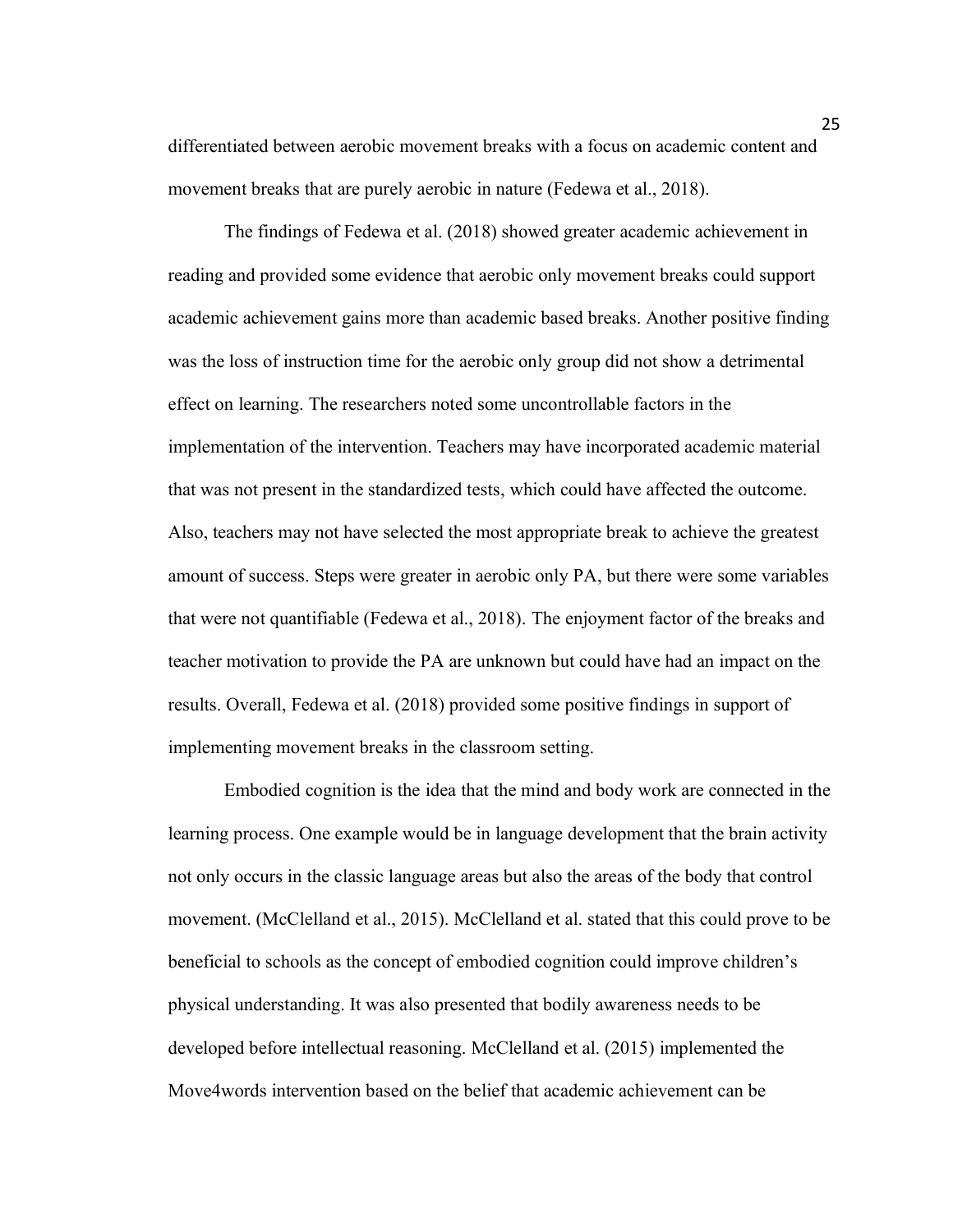enhanced by improving attention and self-control through physical and visual bodily activities. Neuroscientific and psychological advancements showed that the experience from learning muscle control to achieve physical tasks leads to a better understanding of achieving more abstract goals (McClelland et al., 2015).

There were three controlled trials within the study, which included a typical mix of ability, gender, and diverse ethnic background along with 20 percent of the students having special needs. The study was easily implemented without any severe change in teaching strategies. A unique component of the study was the length, as student's academic performance was followed for three years before the start and one year after the intervention. The measurement of achievement was the percentage of students who achieved or excelled at the threshold of level four in English and Math on the National examinations taken at the end of primary school (McClelland et al., 2015).

The first trial was comprised of whole classes of children 10-11 years old in eight matched pairs of schools. The study looked at performance for three years before the intervention as well as the intervention year. The second trial tracked individual performance for three years prior to the start of the intervention and one year after. The third trial consisted of a two-group controlled trial of reading performance for 51 pupils from the second study (McClelland et al., 2015). The results of the McClelland et al. (2015) study showed that there was significantly enhanced academic performance for the students who participated in the Move4words compared to those in the control group. The greatest impact was seen for those students performing below the twentieth percentile. The data also showed that the gains were maintained for at least a year. (McClelland et al., 2015).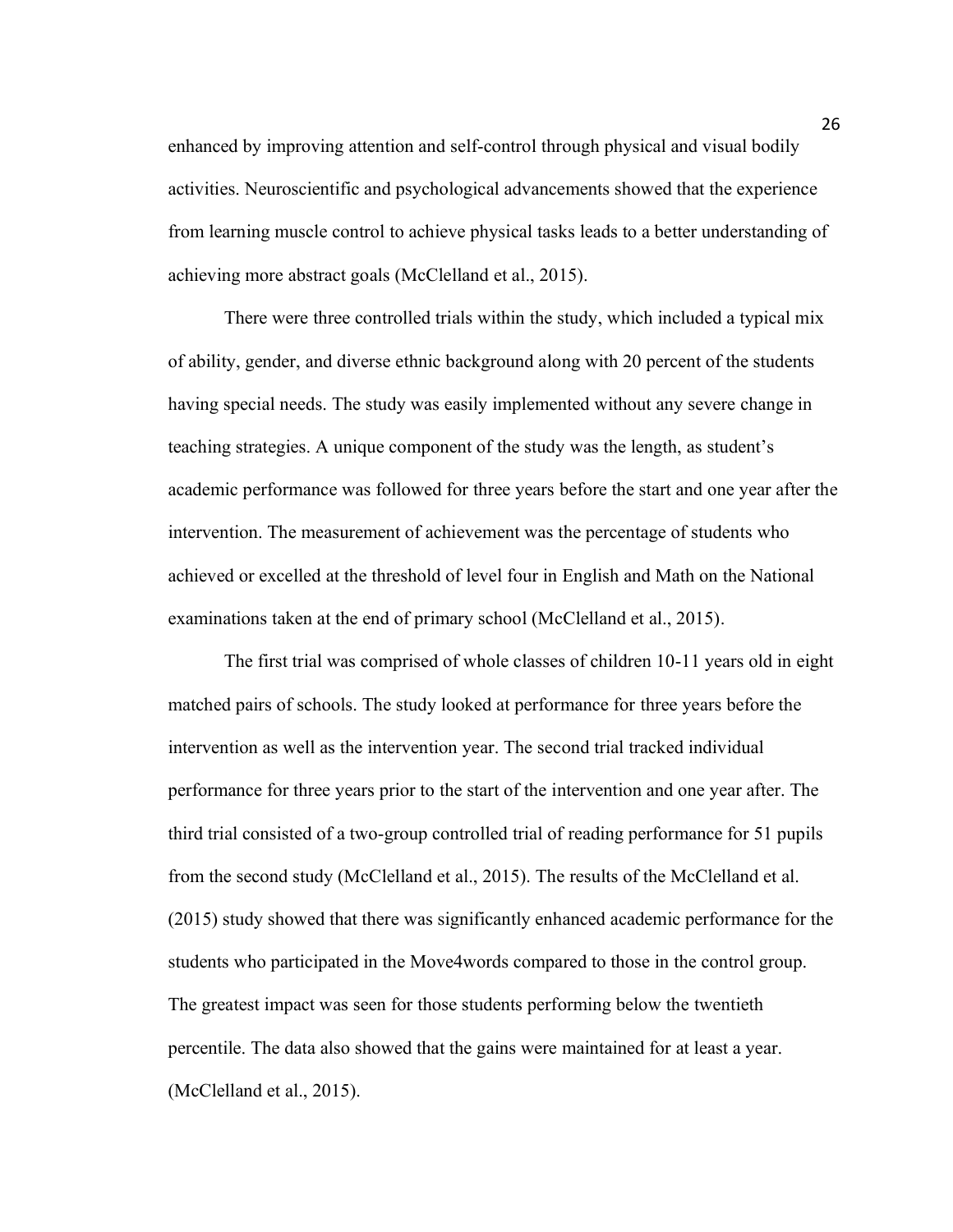There is evidence showing that PA breaks benefit children's cognitive function, but it has not been determined what method has the greatest impact. Egger et al. (2019) investigated the effects of three different PA interventions with varying degrees of cognitive engagement and physical exertion on children's executive function skills and academic achievement. Cognitive functions, in particular, EF's are viewed as a component that predicts academic achievement (Egger et al., 2019). It was noted in the study of Egger et al. that several physiological mechanisms suggested the positive effect to show the positive effect that PA has on EF and academic achievement.

The study involved 142 participants age seven through nine from Switzerland, with exclusion criteria being no formal diagnosis of ADHD, dyslexia, dyscalculia, or colorblindness. There were 12 classes randomly assigned to one of the three intervention groups. The intervention groups consisted of (1) combo group, which involved high levels of both cognitive and physical exertion, (2) aerobic group with low cognitive engagement and high physical exertion to promote aerobic fitness with little cognitive demand, and (3) cognitive group with high cognitive engagement with low physical exertion (Egger et al., 2019). Classroom teachers carried out the interventions, which involved two 10-minute sessions a day for a duration of 20 weeks, which was based on the recommendation that the longer the intervention, the greater effect on cognitive performance (Egger et al., 2019). The teachers were unaware of the hypotheses of the study to keep the study uniform and unbiased. The results of Egger et al. (2019) confirmed previous studies showing positive effects of acute and long-term PA breaks on children's mathematical performance. The interventions involving cognitively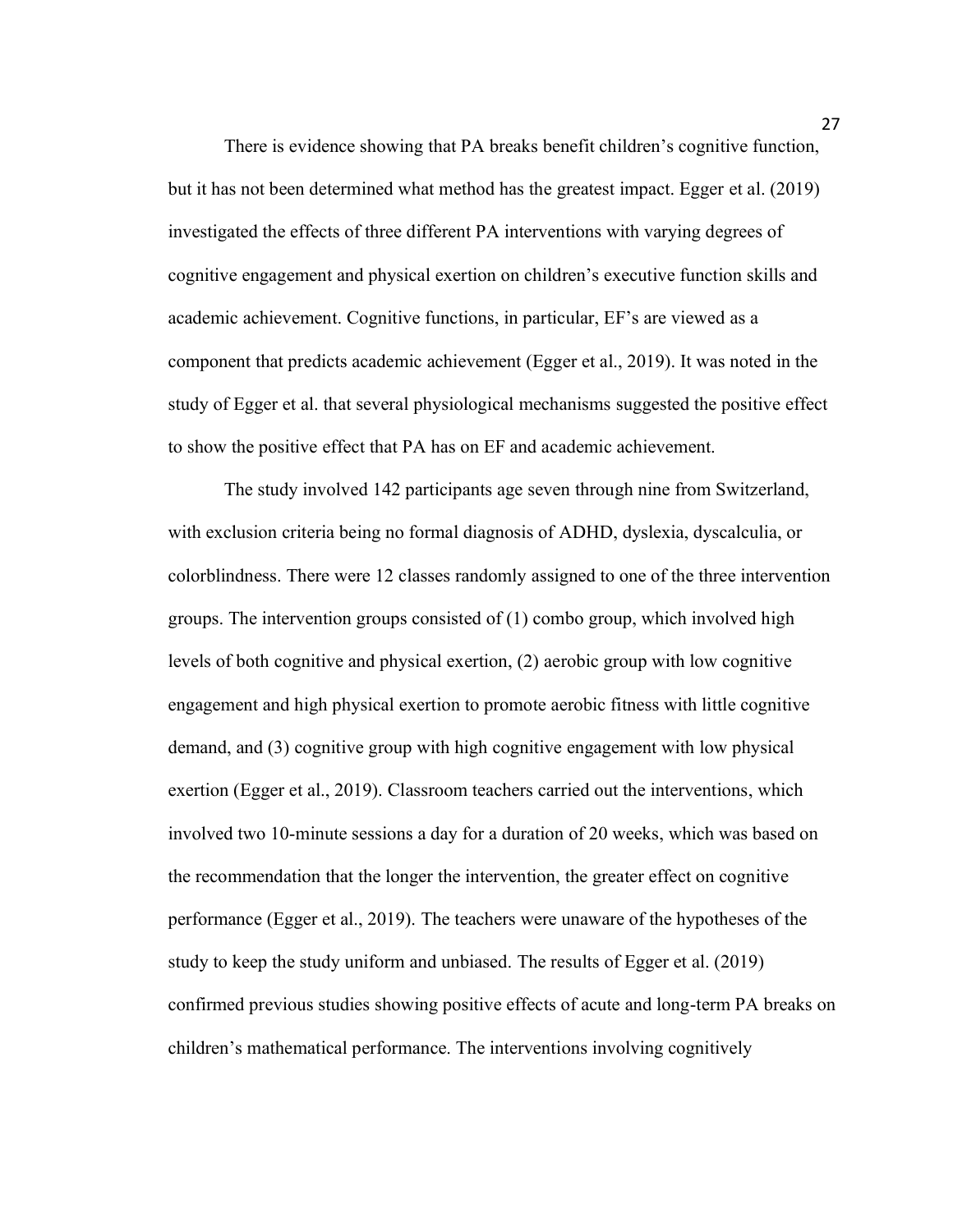challenging breaks showed to enhance mathematical performance more than the aerobic intervention (Egger et. al, 2019).

The study of Hill et al. (2010) aimed to investigate the effects of physical exercise during the school day on cognitive performance in the classroom. The intervention was relatively short with a cross-over design model incorporating PA activity one week and no exercise the second week. There were 1224 students ages 8-11 from six mainstream schools that participated in the study. The cross-over design consisted of two classes from each school, a group A and B. During the first week, group A participated in the PA activity breaks with the intervention switching to group B for the second week. The classes were randomized, with demographics comparable between groups (Hill et al., 2010).

Teachers delivered the PA break for 15 minutes each day to the intervention group. The exercise used in the Hill et al. (2010) study was chosen from the Classroom Exercise Program (CEP), which was curriculum developed by a physical education team. Activities were completed within the classroom environment with students performing the exercises while standing behind their desks. Exercises were intended to be moderately intensive for the average student and they included stretching, aerobic exercises, running in place, and hopping to music (Hill et al., 2010). Children were assessed using an ageappropriate cognitive measure. Hill et al. concluded children's performance improved on the set of standard-based cognitive tests as a result of a classroom-based exercise program. These results are consistent with previous finding showing physical activity between lessons is beneficial for academic as well as physical development (Hill et al., 2010).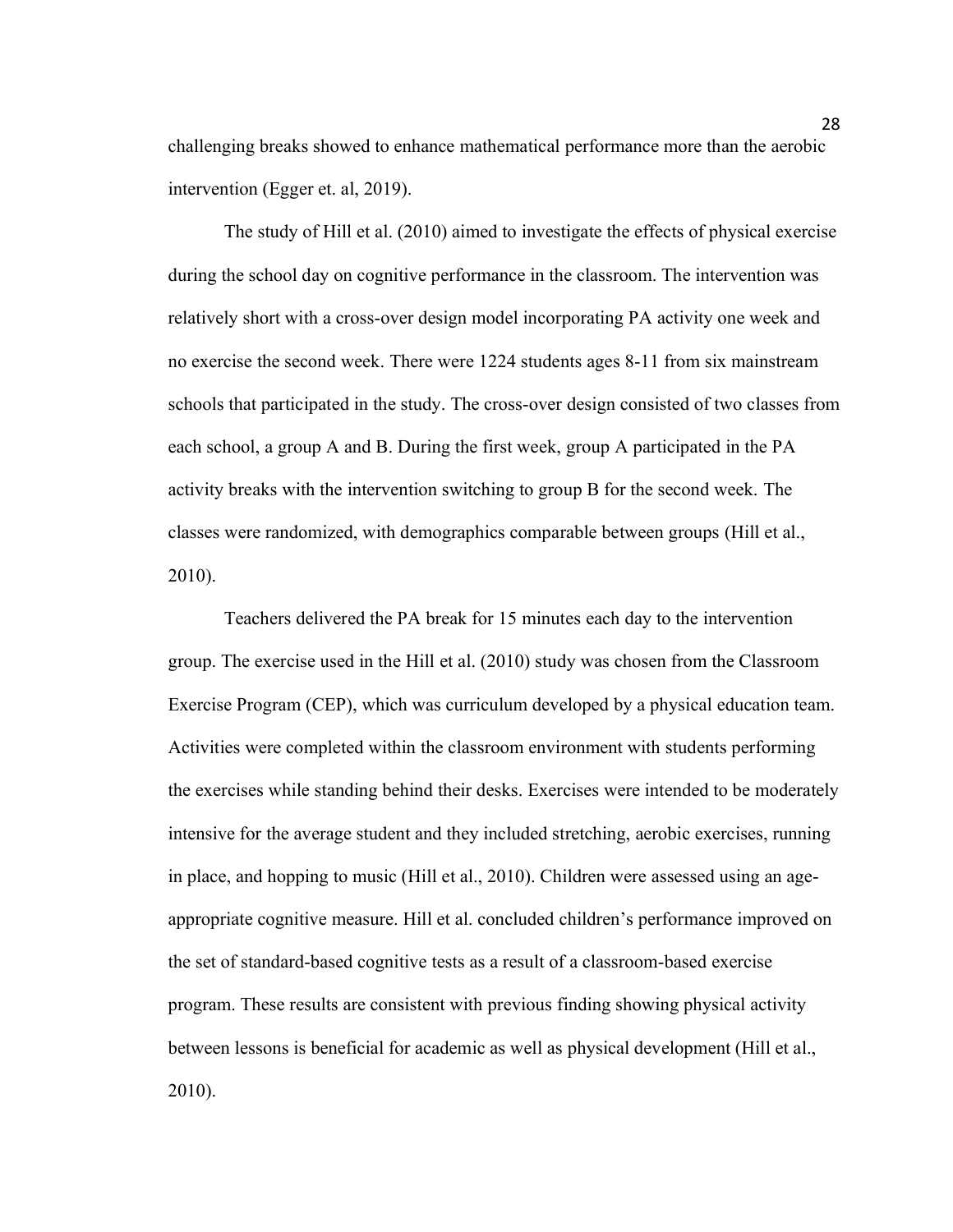Positive effects have been seen with PA breaks on academic performance and executive function, however, questions still remain as to what amount and type of PA has the greatest impact. Considering the structure of the school day and how much material needs to be covered, it is important to maximize efficiency when implementing PA breaks. Howie et al. (2015) set out to determine the different effects that a 5-minute, 10 minute, and 20-minute classroom exercise breaks had on math performance for children 9-12 years old compared to 10 minutes of sedentary activity. The intervention was delivered to 96 students in five fourth and fifth grade classrooms in an elementary school in South Carolina. The study was randomized with each student assigned to one of the four interventions.

The exercise durations were based on previous research that showed improvement in executive function and academic performance with at least 10 minutes of exercise. The classroom intervention developed for this study was Better Ideas Through Exercise, an exercise program designed to maintain moderate to vigorous aerobic activity (Howie et al., 2015). The intervention was delivered at a consistent time each day and used minimal space in the classroom. The activities were similar for the 5-minute, 10-minute, and 20 minute exercise interventions and the only thing that varied was the duration (Howie et al., 2015). Howie et al. (2015) objectively measured intervention fidelity by videotaping the exercise sessions and coding the intensity through the measure of System for Observing Fitness Instruction Time (SOFIT). There was not a difference in intensity observed between the three conditions.

Howie et al. (2015) showed that the 10 minute and 20-minute exercise intervention produced higher math scores, with no effect from the 5-minute intervention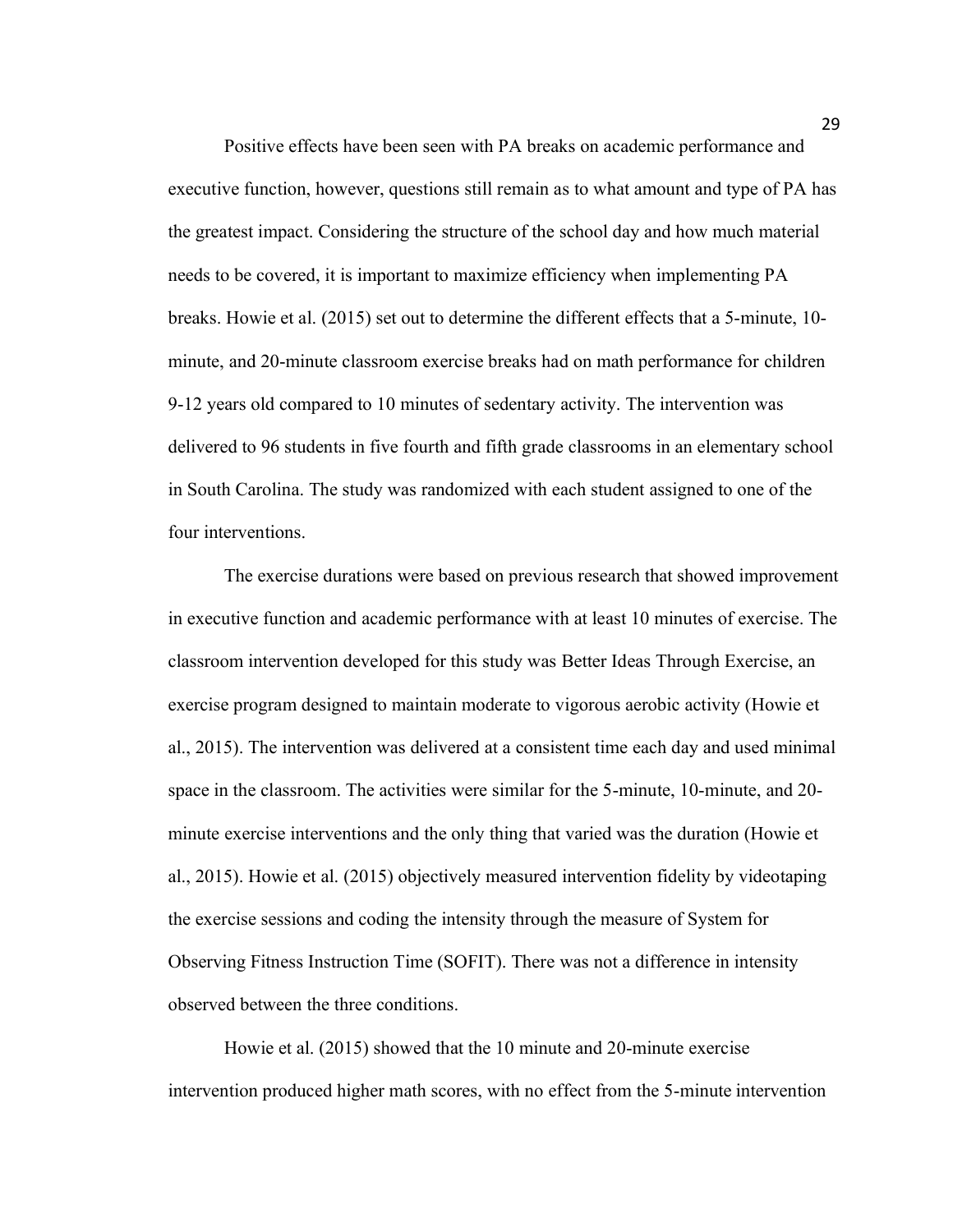on cognitive improvement. The study suggested that students may react differently to classroom exercise breaks. The participants with lower IQ, higher aerobic fitness, or lower school engagement had a higher level of improvement with the intervention. Additionally, girls had greater improvements in the area of math performance. Howie et al. (2015) noted that the cumulative effect on academic performance over time was not addressed but it would be valuable for further research to look at long term results for the ultimate value on student outcomes.

Calvert et al. (2019) also investigated the dose response relationship between PA and improvement in cognition from a sample of fifth and sixth-grade students. There was interest among researchers and educators as it pertained to student's academic performance and health. The four conditions included in the study were sedentary, light, moderate, and vigorous. The use of videos to lead the movements and accelerometers to measure PA contributed to standardizing the conditions and providing validity to the study. The study was comprised of 156 participants from eight classrooms in a middle school in Idaho (Calvert et al., 2019).

To measure cognitive functioning, assessments were selected from the National Institute of Health (NIH) Toolbox Cognition Battery. The assessments were completed on iPads and scored automatically by the NIH Toolbox software. Video modules were selected from Go Noodle, which is an online resource providing activity focused content to children. Each PA session was 10 minutes in length and included two videos that were accompanied by music. The children participating in the control condition viewed social studies and reading/grammar lessons while seated at their desks. Exercise videos were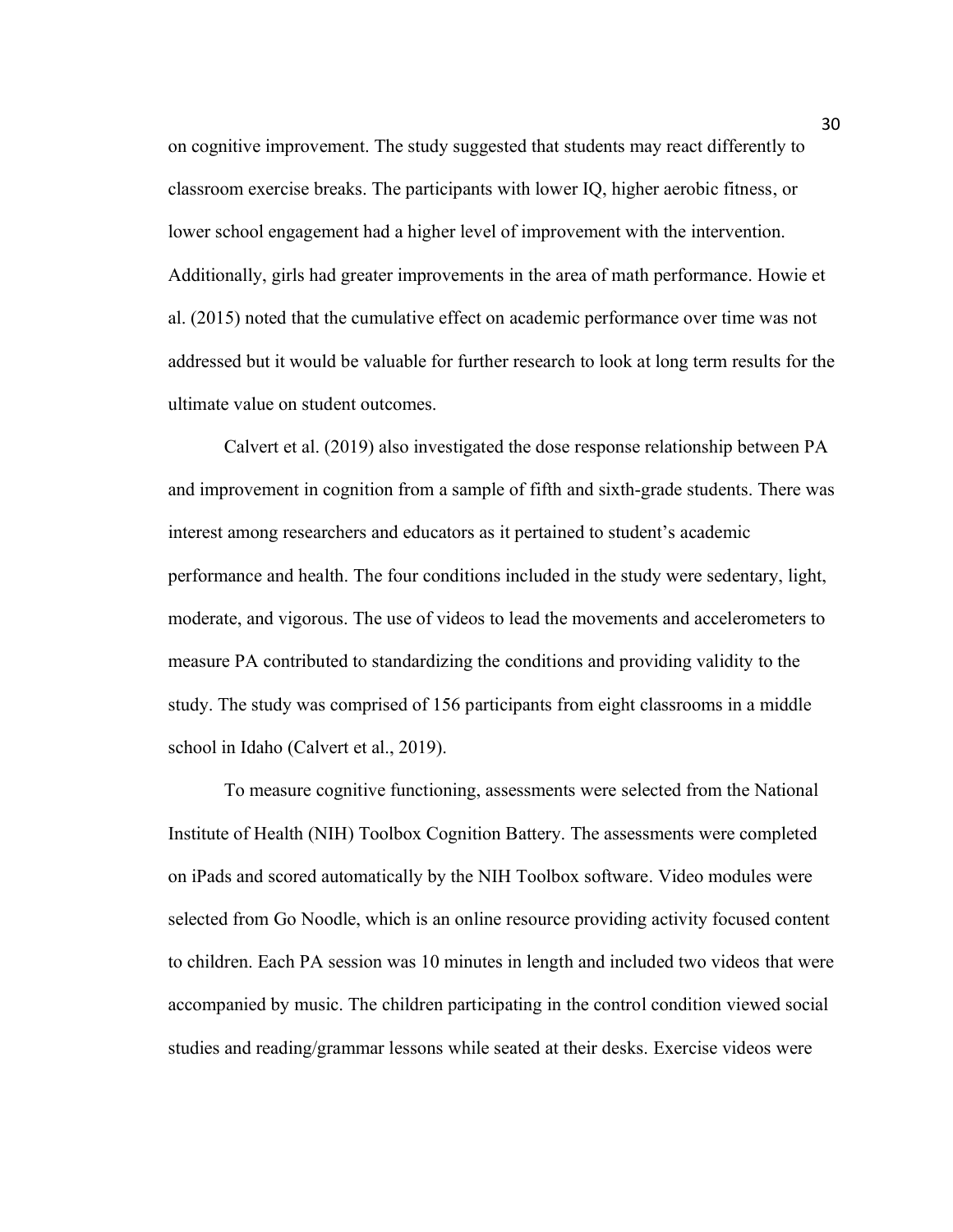selected for the other participants and were low to moderate and high intensity (Calvert et al., 2019).

Calvert et al. (2019) did not find any effect of the exercise conditions on cognitive performance. The scores from participants pre and post-tests did not show any significant difference. There is a limitation as to what can be controlled in the classroom setting. Participation in the exercise movements was encouraged but could not be required so not all children completed the activities. Even though the outcomes regarding PA were not substantiated, Calvert et al. (2019) suggested that the relationship between classroom PA and academic performance warrants further research.

#### **Executive Functioning**

Aadland et al. (2019) noted that executive functions (inhibition, working memory, cognitive flexibility) play an important role in the learning process and are essential for academic performance. With limited research in this area, Aadland et al. (2019) set out to examine the effects of a curriculum prescribed PA intervention (The Active Smarter Kids) on executive functions of 10-year-old children from Norway. The randomized control trial included 1,145 children from 57 schools.

The intervention was led by classroom teachers and consisted of an additional 165 minutes a week of PA. There were three components to the trial (1) physically active educational lessons, (2) PA breaks during classroom lessons, and (3) PA homework. Academic learning tasks were incorporated into the PA educational lessons and homework, which added a cognitive element to the activity (Aadland et al., 2019). The intervention was created by collaborating with teachers with the intent of activities being carried out in small groups in an enjoyable matter.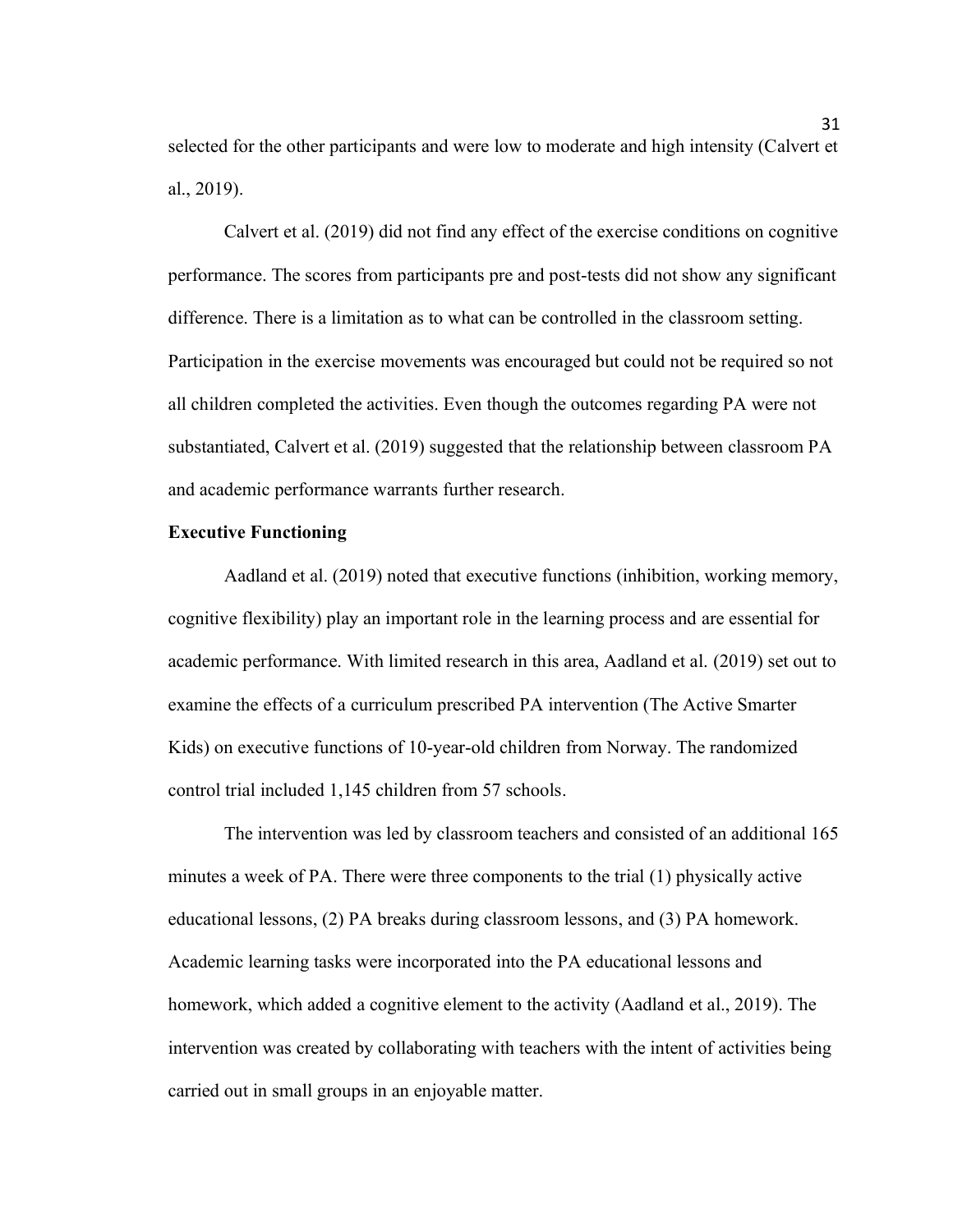The results of the intent to treat analyses did not reveal any effect of the ASK intervention on executive function, however, the per protocol analyses showed small effects of the intervention on cognitive flexibility (Aadland et al., 2019). Unlike research with prescribed activities that are consistent among intervention groups, the teachers had the freedom to choose activities, which could have resulted in variation related to engagement in the activity (Aadland et al., 2019). Another limitation of the study was the lack of direct observation and measurement of elements of executive function. Despite the limitations and small effect on cognitive flexibility, the findings of Aadland et al. (2019) supported further research to explore broader aspects of both qualitative and quantitative measures on the contribution that PA has on executive function.

There has been research suggesting that executive function (EF) improves with vigorous exercise but Gatz et al. (2019) stated that few studies have provided evidence showing the correlation between improved cognition and specific academic domains. Gatz et al. (2019) explained that EF is an umbrella term for higher order cognitive processes including working memory, inhibition, shifting, and the ability to plan, monitor, and carry out goal-directed actions. Gatz et al. (2019) explored the effects of a physical activity intervention for adolescent girls that were at risk for low self-esteem, sedentary lifestyle, and being overweight. The study included a total of 59 girls (29 for the intervention and 30 for the control group) in grades six through eight who were selected from school social workers, teachers, and support staff with eligibility criteria of struggling socially and/or academically. Science skills related to EF involve observation, thinking and problem-solving, experimenting, providing evidence for conclusions, and evaluating the process (Gatz et al., 2019).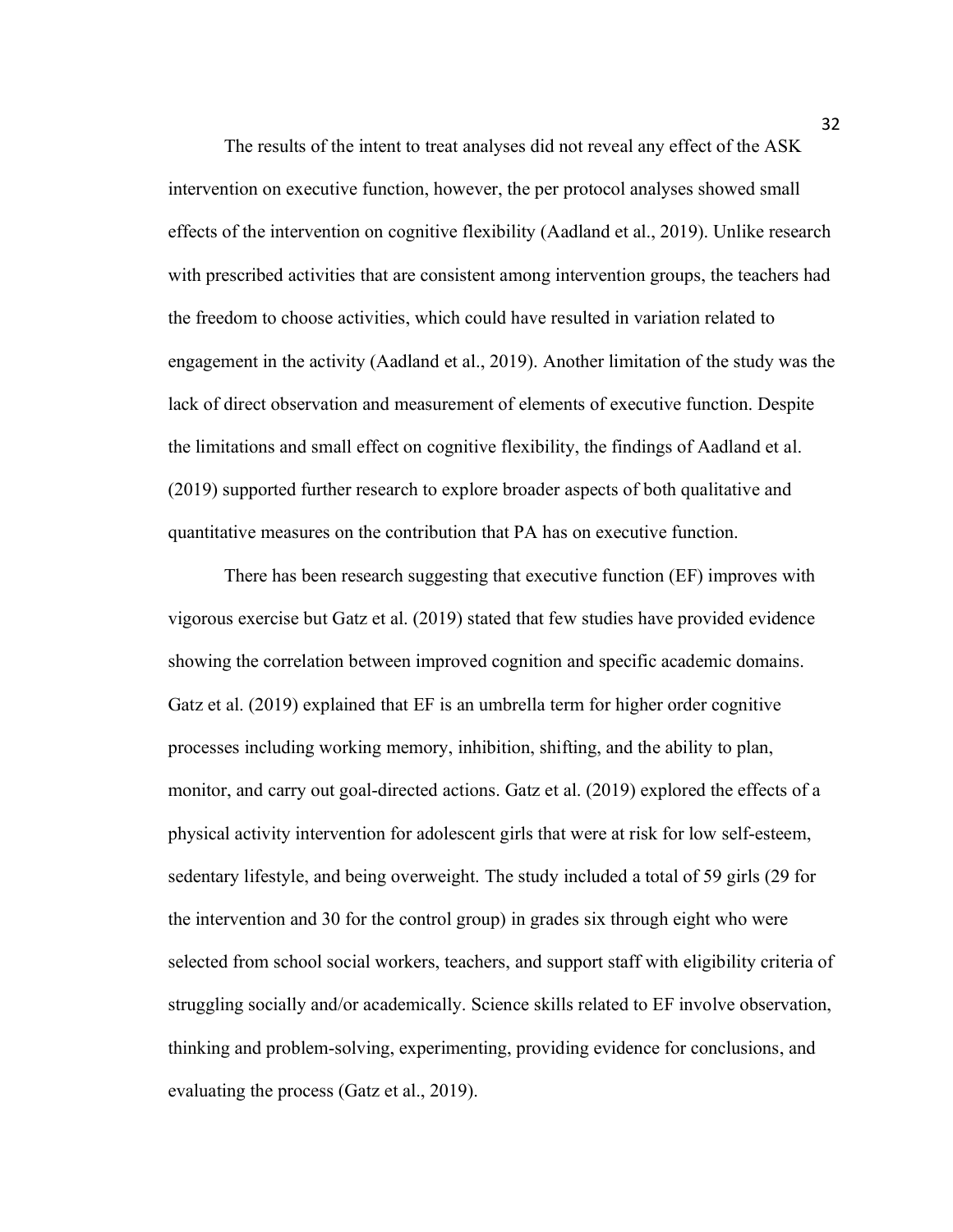The PA intervention in the study done by Gatz et al. (2019) was implemented three times per week and included running, swimming, biking, and yoga activities. There was pre-planning that the girls needed to take part in, which consisted of setting goals, determining physical activities, and self-regulating to meet the desired outcomes. Measurements used in the study included a 15 question pre and post-test for science, the Behavior Rating Inventory of Executive Function (BRIEF), and a Physical Activity Questionnaire (PAQ-C).

The results of Gatz et al. (2019) showed that the intervention group had statistically higher science achievement along with a significant improvement in the areas of inhibition, metacognition, and cognitive regulation. The study provided evidence that chronic physical activity can enhance cognitive control abilities such as increased attention span, concentration, and improved memory (Gatz et al. 2019). These findings provided promise for improving EF and achievement in related academic domains. The intervention was conducted outside of the school day but Gatz et al. (2019) noted that the intervention can be modified to use methods for increasing the amount of PA during the school day.

The aim of classroom-based PA is to improve both physical activity levels and academic achievement. Recent suggestions have shifted focus to the qualitative characteristics of PA in the area of executive function (Vazou et al. 2014). It was noted in Vazou et al. (2014) that integrating PA with academic subjects is a unique type of PA that includes the physiological demands of aerobic PA and the cognitive demands of academic practice. Building on the notion that there is a greater improvement in executive function tasks with integrated physical activity, Vazou et al. (2014) examined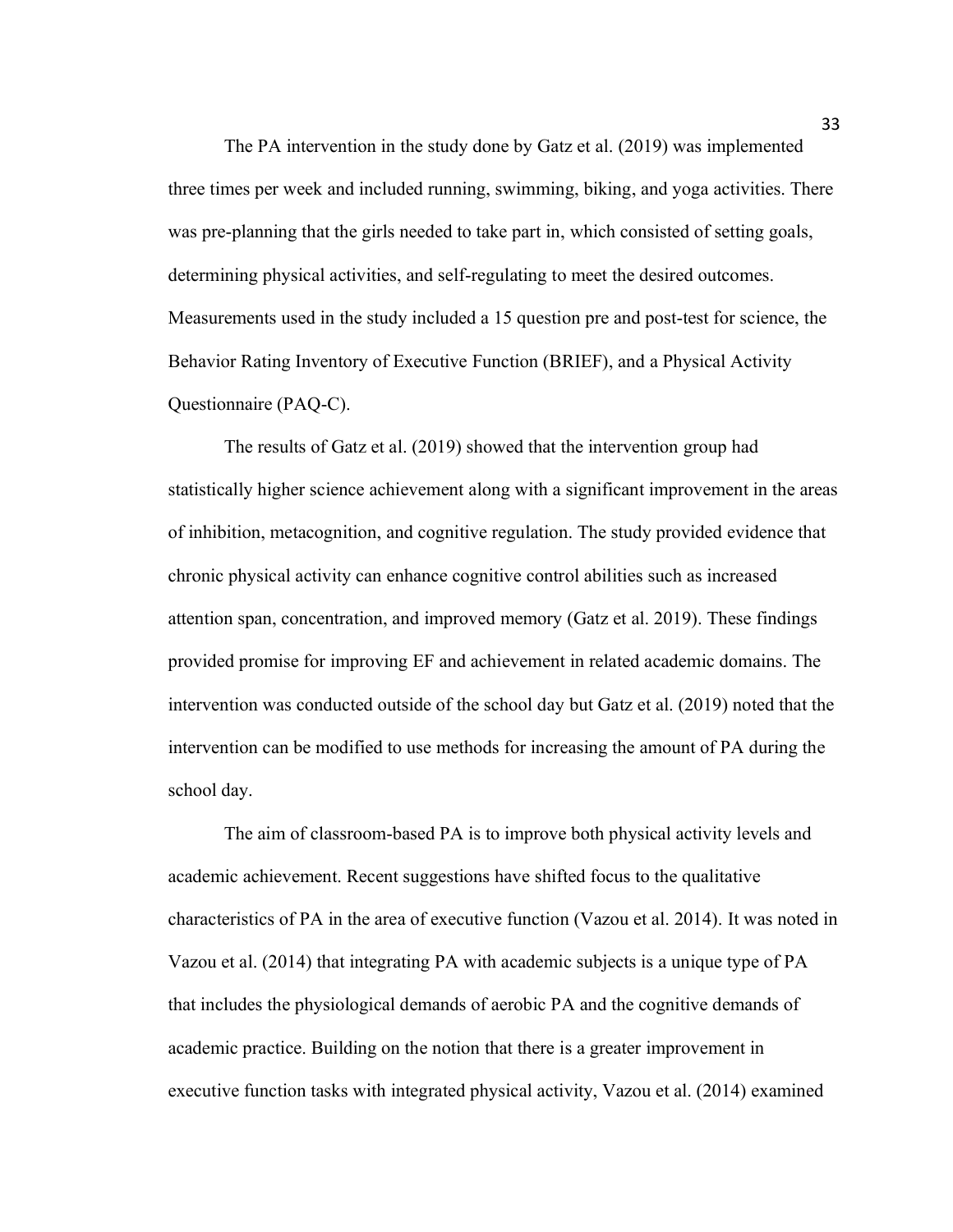the acute effects of a session integrating physical activity with math practice compared to seated math practice on executive function and enjoyment. The study was designed to engage the child cognitively while incorporating a moderate level of physical activity.

The participants for the study were 35 children in grades three through five from 12 elementary schools in a Midwestern state. Unlike other interventions that took place in the main classroom, this experiment was carried out in a controlled laboratory environment. The first day in the lab was an introduction session to become familiar with the environment and procedures. A with-in subjects design was implemented with two days of seated math practice and one day 10 minutes of PA integrated with math practice. The participants heart rate was recorded using a heart rate monitor to measure the level of PA. The intensity of the PA was moderate to vigorous, which was viewed as a strength of the study (Vazou et al. 2014). The assessments used to measure executive function components of inhibition, working memory, shifting, and attention were the Standard Flanker, Reverse Flanker, and Mixed Flanker tasks. The math check was done by students providing answers to sets of flashcards. Enjoyment was assessed with the 16 item version of the Physical Activity Enjoyment Scale adapted for use with children (Vazou et al., 2014).

The results of Vazou et al. (2014) showed that the response time in an executive function task emphasizing inhibitory control within the Standard Flanker test improved more after a single bout of aerobic physical activity than the seated math practice. These findings suggested that executive function can be enhanced by promoting PA by integrating it into academic instruction. After the physical activity condition, participants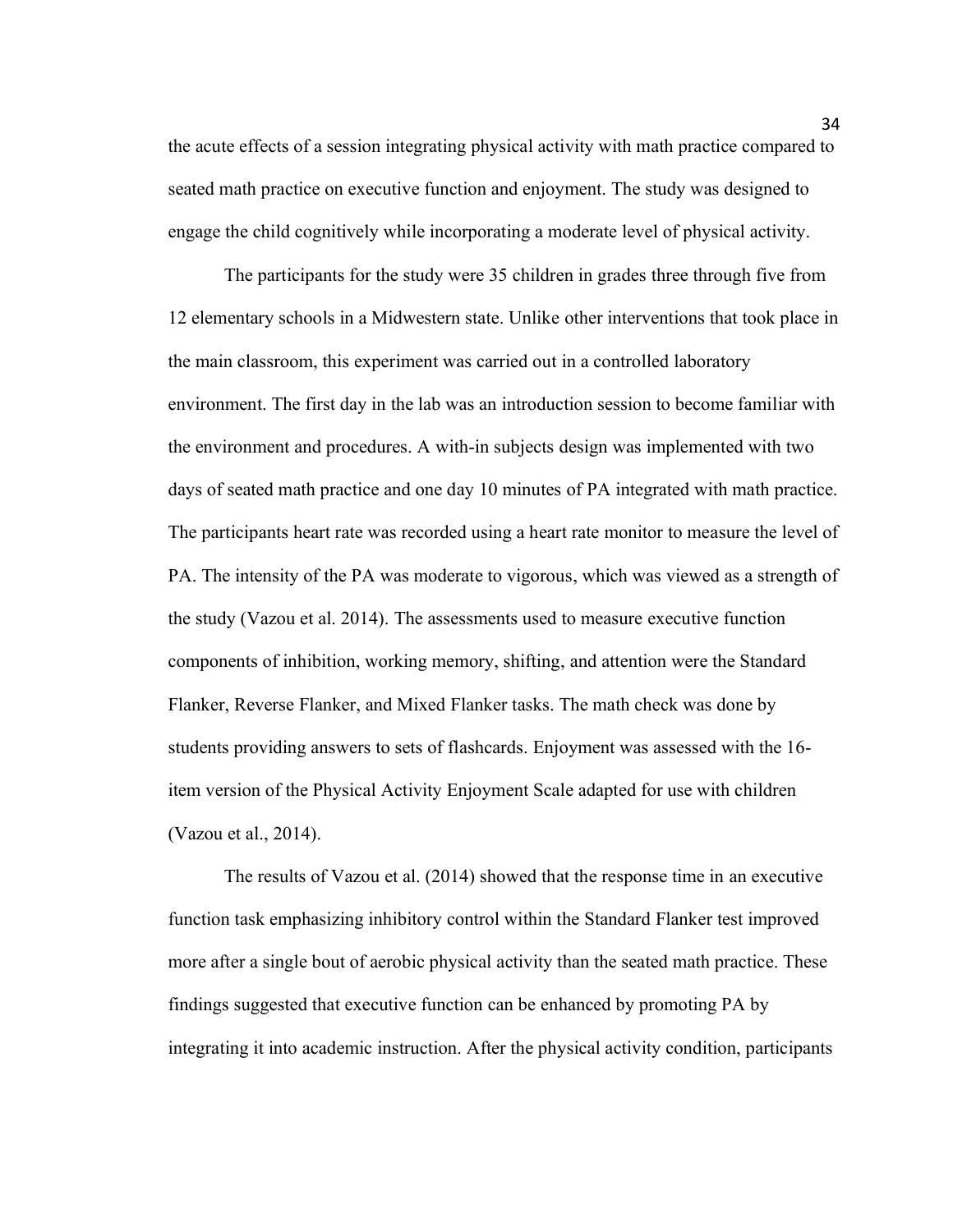had significantly higher scores in the area of enjoyment (Vazou et al., 2014). It can be suggested that a higher level of enjoyment will produce more engagement with the task.

There is much to be learned regarding the role of PA on cognitive engagement. Studies comparing different types of physical activities have reported varying results. The aim of the study by Egger et al. (2018) was to sort through the effects of physical exertion and cognitive engagement induced by classroom-based PA on children's EF. The study was comprised of 216 second grade students from 19 different elementary schools in Switzerland were randomly assigned to one of four conditions of an intervention varying in both physical exertion and cognitive engagement. The conditions of the experiment included (1) combo group with high CE high PE, (2) cognition group with high CE low PE, (3) aerobic group with low CE high PE, and (4) control group with low CE low PE. Each intervention took place in an unused classroom and consisted of three different games, lasting six min each, and included short breaks in between activities (Egger et al., 2018). Methods of measurement included a heart rate monitor to assess physical exertion, and the Self-Assessment Manikin in which students rated themselves for cognitive engagement.

Egger et al. (2018) found no significant effects for either the PE factor or interaction of PE and CE in any of the executive functions. Only the factor CE affected children's shifting performance while core EF's of updating and inhibition remained unaffected (Egger et al., 2018). There are a few factors that could have contributed to these findings that contradict previous research showing large improvements in EF's through acute cognitively engaging PA interventions in the classroom. First, the duration of the break was different than other studies. The duration of 20 minutes may be too long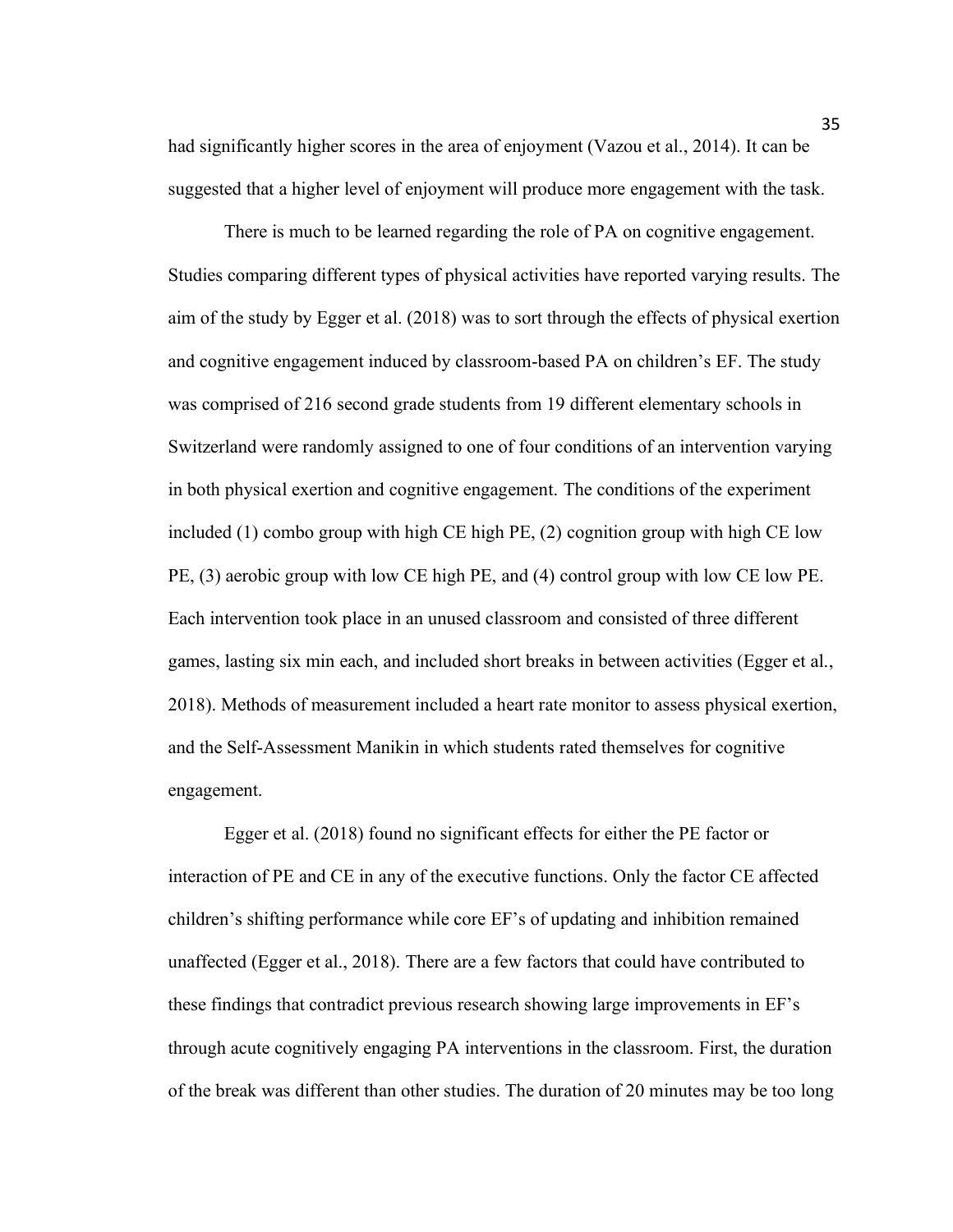compared to findings that 10-15 produces gains in EF. Another factor when considering the results is that positive effects on cognitive function seem harder to obtain in younger children (Egger et al., 2018). These results would be in line with previous studies showing no effect in younger children because the cognitive demand may have been too high. It is speculated that younger children may benefit from a less cognitive engaging exercise, whereas older children may benefit from more complex exercises. The intensity measured by heart rate monitors only reached a level of 67%, whereas 70-85% indicating moderate to vigorous level has been seen to benefit cognitive performance the most. Egger et al. (2018) also noted that research still lacks a reliable and sensitive instrument to measure CE.

The aim of the research done by Hall et al. (2015) was to explore the relationship of the Build Our Kids' Success (BOKS) PA program with executive functioning skills such as working memory and the ability to shift between tasks. The research was based on the theory that when given the opportunity for moderate to vigorous PA, children will be ready and alert for learning, which will lead to improved academic performance. Five elementary schools in Natick, Massachusetts took part in the three-year study. The total number of participants over the three years was 1,536 students, which was a large sample size for this study. The length of the study was a strength as researchers were able to follow students to the next grade level and measure long term effects. Participants had to be in grades K-2 or years one and two of the study and grades one through three for year three (Hall et al., 2015).

The experimental group included students that participated in the before school physical activity program whereas the students that did not participate in this program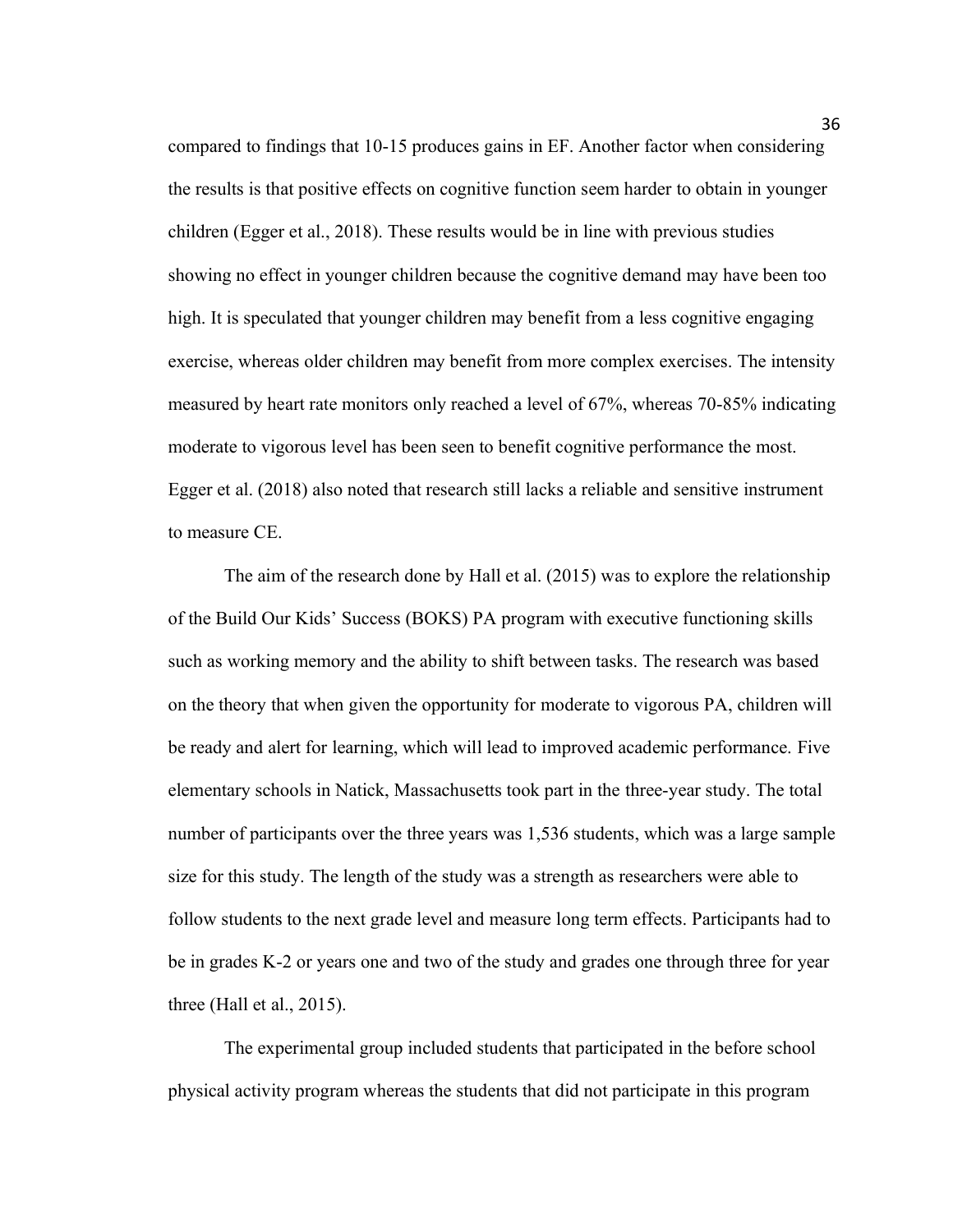were designated as the control group. Instruments of measure to evaluate outcomes for each of the three years included surveys that parents and teachers completed at the beginning and end of each year as well as a Behavior Rating Inventory of Executive Function (BRIEF). In addition, during the first year, parents completed the Social Skills Rating System (SSRS), and teachers completed the Survey of Academic and Youth Outcomes (SAYO) (Hall et al., 2015).

Research done by Hall et al. (2015) shed light on how participation in PA over time may be linked to improved executive functions. Significant results on the effect of the BOKS intervention were found on Working Memory and Shift, which are two BRIEF subscales. Working memory is the ability to remember and manage information whereas shift is the ability to transition from one situation, activity, or aspect of a problem to another (Hall et al., 2015). Both of these areas have an effect on educational outcomes for students. The findings from the three-year study of the BOKS intervention strengthened the argument that PA can position children to be more ready and alert for learning experiences. The children benefited not only from the skills related to academic achievement but also the opportunity to improve physical fitness by completing moderate-to-vigorous exercises (Hall et al., 2015).

Executive functioning is related to behavioral control and one's ability to attend in the classroom. Students have a greater opportunity to learn and achieve academically when they are more engaged in the classroom (Maykel et al., 2018). Students disrupt the learning of their peers along with their own learning when they are off task. A positive student-teacher relationship is related to a higher level of engagement in class (Maykel et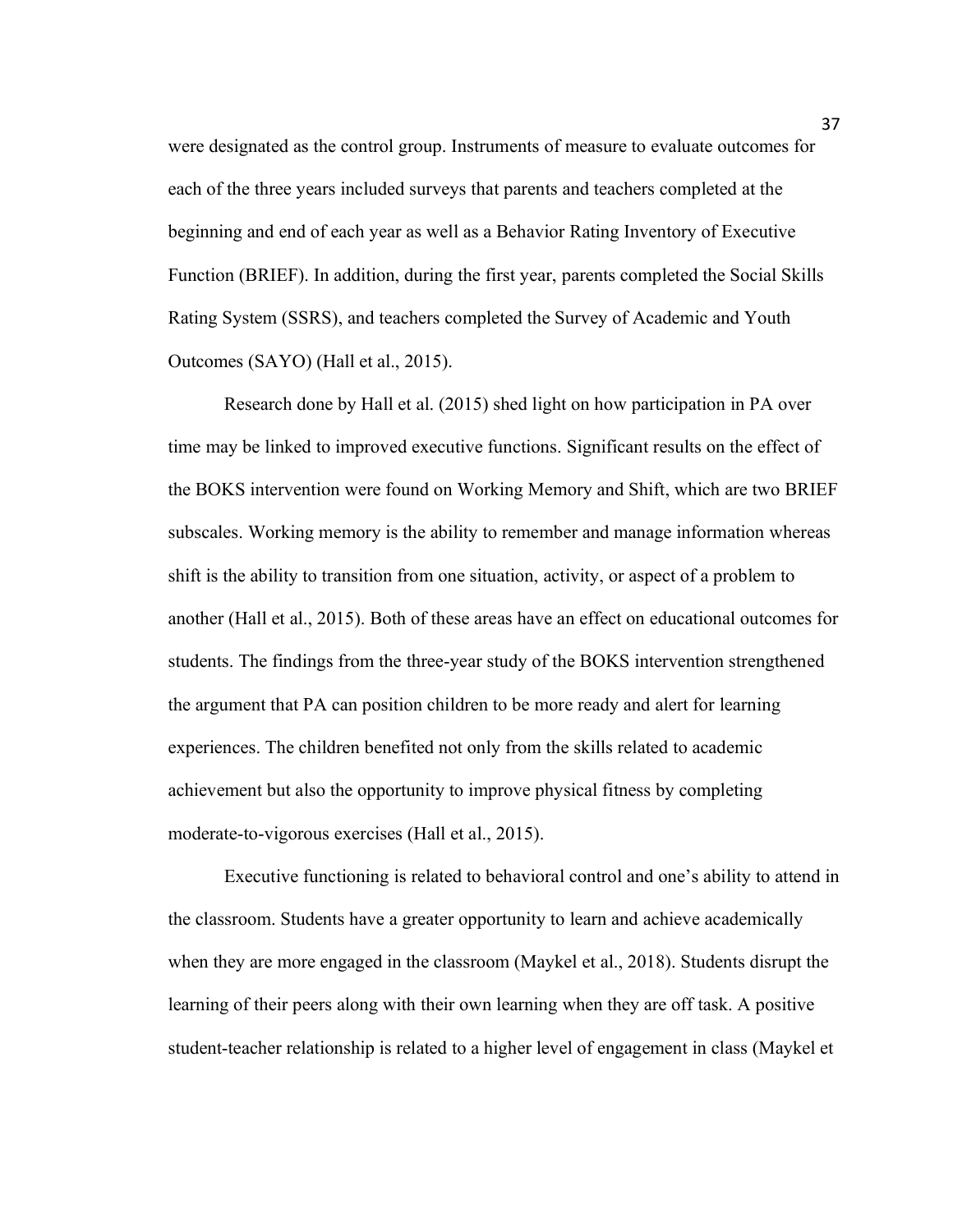al., 2018). Maykel et al. (2018) set out to extend the literature showing brief PA breaks during the school day can lead to improvement in Time on Task (TOT).

The study consisted of a single subject design where students served as their own control group. The participants for the study were a classroom of 23 third grade students from a school in rural New England (Maykel et al., 2018). The intervention was low cost and easy for the teacher to implement, with the teacher only needing some brief training. The PA break was led by the classroom teacher immediately prior to the observation period on intervention days. The intervention included one to two minutes of warm-up, six to eight minutes of moderate PA followed by a cool-down period of another one to two minutes. The activities were whole body movements not integrated into the curriculum (Maykel et al., 2018). Systematic direct observations of individual students were conducted by using momentary time sampling and estimating the rates of on task behavior for the class. The observations were conducted in a 45-minute period, which was broken down into three 15-minute blocks. Previous studies included observation times ranging from 10-minutes to 30-minutes, but research showed a need to look at longer observation periods. Maykel et al. (2018) responded to this need by providing information on the duration effects of PA on TOT by conducting 45-minute observation periods.

Maykel et al. (2018) concluded that PA breaks positively impacted TOT rates. The TOT rates were both higher and more consistent during intervention phases than baseline. It was noted that there was some variability among some of the data points at baseline, but it was determined that overall, the high rates of TOT would not have occurred without the PA break intervention. The positive effect of the intervention was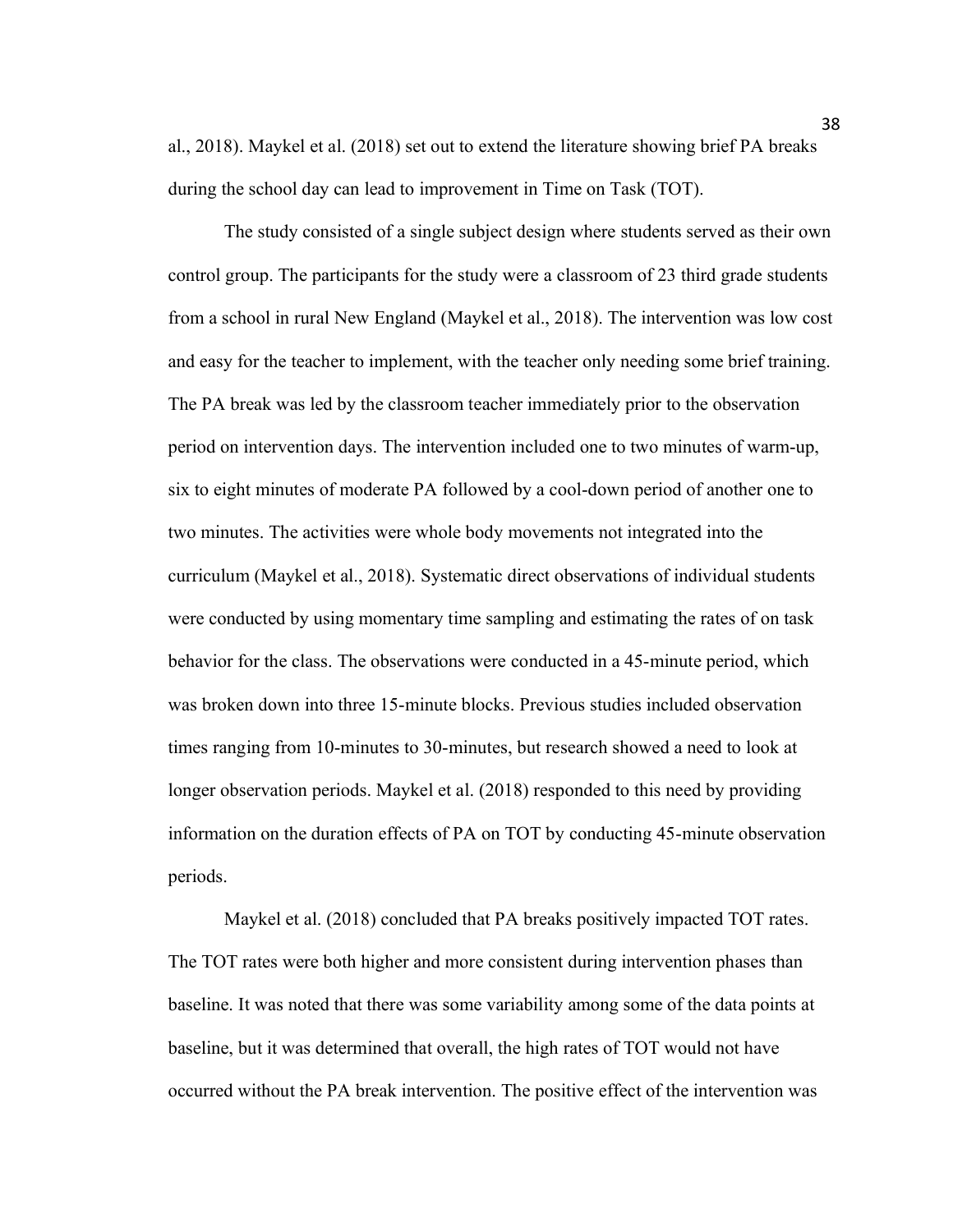even seen after 30-45 minutes of the PA break. The findings of Maykel et al. (2018) provided valuable information to educators as the classroom intervention showed to be a simple way to increase TOT and also helped to meet the recommended amount of daily PA. However, additional studies are recommended to gather more information on the relationship between PA breaks and TOT.

Along with strong evidence supporting enhanced academic outcomes with PA, there is also support that student focus is improved with acute bouts of PA (Bartholomew et al., 2018). The study done by Bartholomew et al. (2018) consisted of a large and diverse cluster randomized control trial in which accelerometer-based PA was assessed in conjunction with active learning to determine the impact on student attention or time on task (TOT). The study included 149 teachers and 28 schools (19 intervention, 9 control) that were randomly assigned to one of three conditions. The three conditions of the study were intervention language arts, intervention math, and a control group. Participants were divided up into sets of three schools based on demographics with an average of 21% of students eligible for free and reduced lunch (Bartholomew et al., 2018). The aim of Bartholomew et al. (2018) was to examine the impact of active lessons on TOT compared to traditional lessons and also build on the previous research that had limitations on observation time.

The intervention was based on the I-CAN program, also known as the Texas Initiatives for Children Activity and Nutrition. This program focuses on implementing active daily lessons in the classroom for 10-15 minutes. Games, such as tag and relay races are incorporated into the academic material for math and language arts and are designed to engage students in moderate intensity aerobic PA (Bartholomew et al., 2018).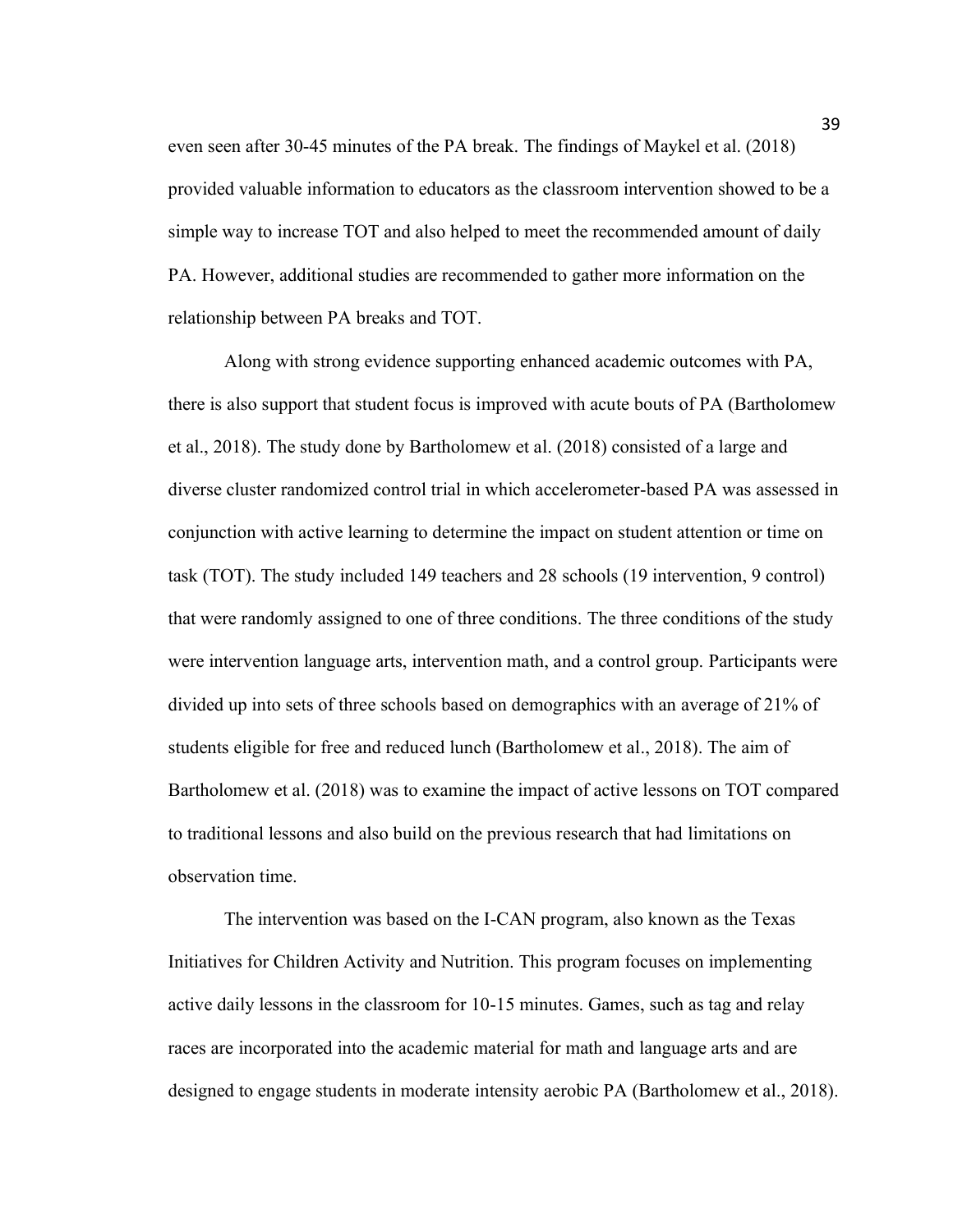The lessons were implemented by the teacher with the intensity of the PA being dependent on the activity chosen. Activity was measured through the use of accelerometers, which the students wore Monday through Friday for an average of six hours a day. Bartholomew et al. (2018) noted that steps were recorded in the control, sedentary position but it did not come as a surprise to researchers because fidgeting or small movements could have been counted as steps.

The findings of Bartholomew et al. (2018) showed a positive relationship between TOT and the number of steps recorded. There was improved attention across groups which strengthens the argument for the implementation of active PA breaks and active learning in schools. The results were not dependent on the curricular content as there was no difference between intervention schools for math and spelling so information was combined for these areas when looking at the overall effect. The results of Bartholomew et al. (2018) supported the initiative of incorporating more opportunity for PA during the school day.

Incorporating ways to increase engagement and on task behavior within the classroom is valuable to educators. As referenced in Ma et al. (2014), there is an association between academic performance and classroom behavior with increased time on task contributing to overall success. Studies have suggested that PA can improve classroom behavior and with more time spent on learning, there is a direct impact on academic achievement. The purpose of the research done by Ma et al. (2014) was to examine the effect of brief, high-intensity interval exercise on classroom off-task behavior in primary school students. The intervention was easy to implement as no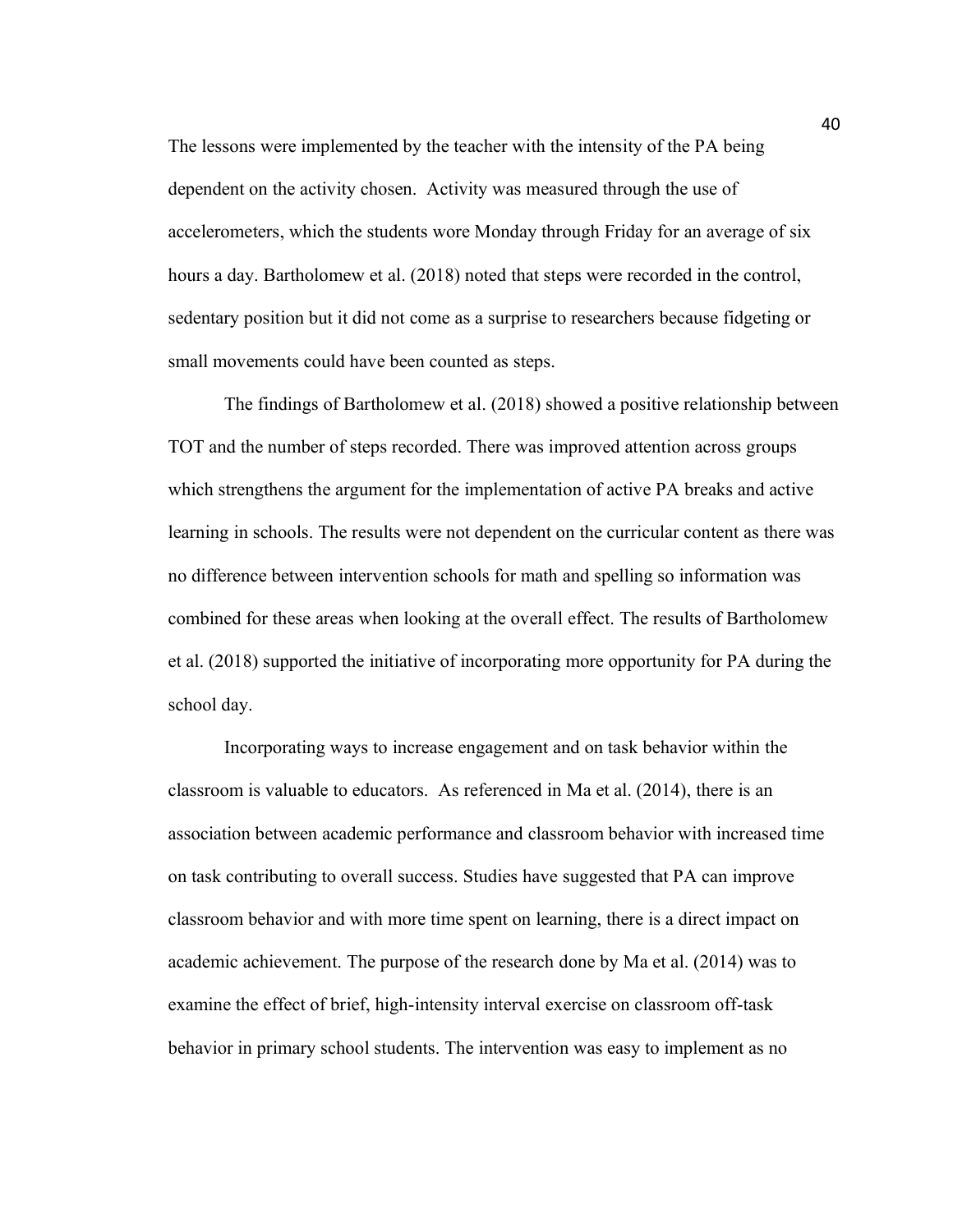equipment was needed and training was minimal, however, the study was small in size and lacked a diverse population.

Two schools, a fourth-grade class and a second-grade class from eastern Ontario participated in the three-week program. The activities that were put in place for the PA break consisted of FUNtervals, which are classified as brief high intensity interval protocol (Ma et al., 2014). Examples of these activities include squats, jogging, jumping, and running in place and are intended to be completed in the classroom as quickly as possible within a four-minute timeframe. The schedule that the students followed was a day with a FUNterval break followed by a day of no PA break for the course of the threeweek intervention. The alternating schedule was a single group crossover design in which each student's off-task behavior on no activity days was compared with the FUNterval days. A strength of the study was the time allotted for observation. Following the intervention activity, the research team observed student behavior for 50 minutes of additional classroom instruction time (Ma et al., 2014). This allowed the research team the opportunity to see longer term effects of the intervention whereas other studies have included only a 10-15 minutes observation period.

Though the study done by Ma et al. (2014) was limited in size, the analyses of the classrooms included in the research demonstrated that brief, high-intensity interval exercise can decrease off-task behavior. The benefit of the intervention was most apparent in those students with the greatest off task behavior on no activity days. The results of Ma et al. (2014) also supported research that decreased off-task behavior may contribute to the well documented link between physical activity and academic performance.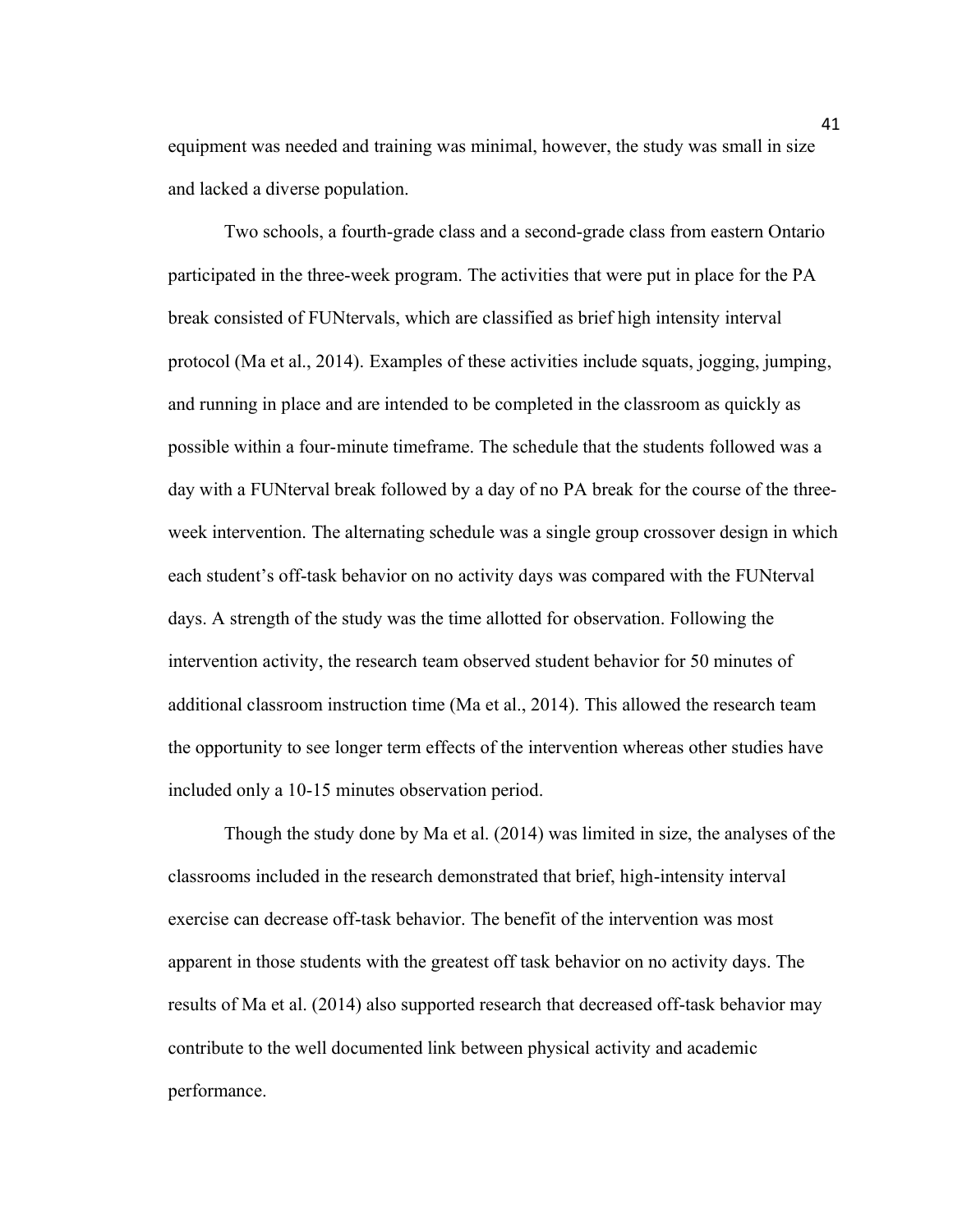In the research done by Stoepker, et al. (2018), the team took a further look into previous findings that classroom breaks contribute meaningful amounts of PA, which students are lacking, as well as improve student on-task behavior and academic skills while decreasing classroom behavior issues. Stoepker, et al. (2018) noted that off task behavior is perceived to be problematic in a school setting because of the potential to limit learning opportunities, which could negatively affect student's performance in the area of academics. The study involved one fourth-grade class from a school in the western United States. Research was done to determine the effects of The Weekly Classroom (TWC) walking program that was provided as a PA break. The purpose was to look at three outcomes: explore the differences in PA accrual on the day of implementation, determine the effect on student on-task behavior, and develop a deeper understanding of student teacher experience (Stoepker et al., 2018).

The limited size of the study was due to the fact that the school selected had access to a classroom set of TWC equipment as part of the district's wellness program. With the walking program, students listened to a kid-friendly podcast on the Walk Kit audio device while walking for 20 minutes. The intervention allowed the students to listen to academic content aligned with common core standards while increasing their physical activity. A mixed methods design was used with quantitative data collected through the use of pedometers and systemic observation and qualitative data on participants experiences with the program. Students wore the pedometers for the entire school day with steps being recorded at the end of each day. The TWC program was implemented two days a week for 12 weeks with students participating in recess on non TWC days. Observations were systematically put in place for 10 weeks with five-second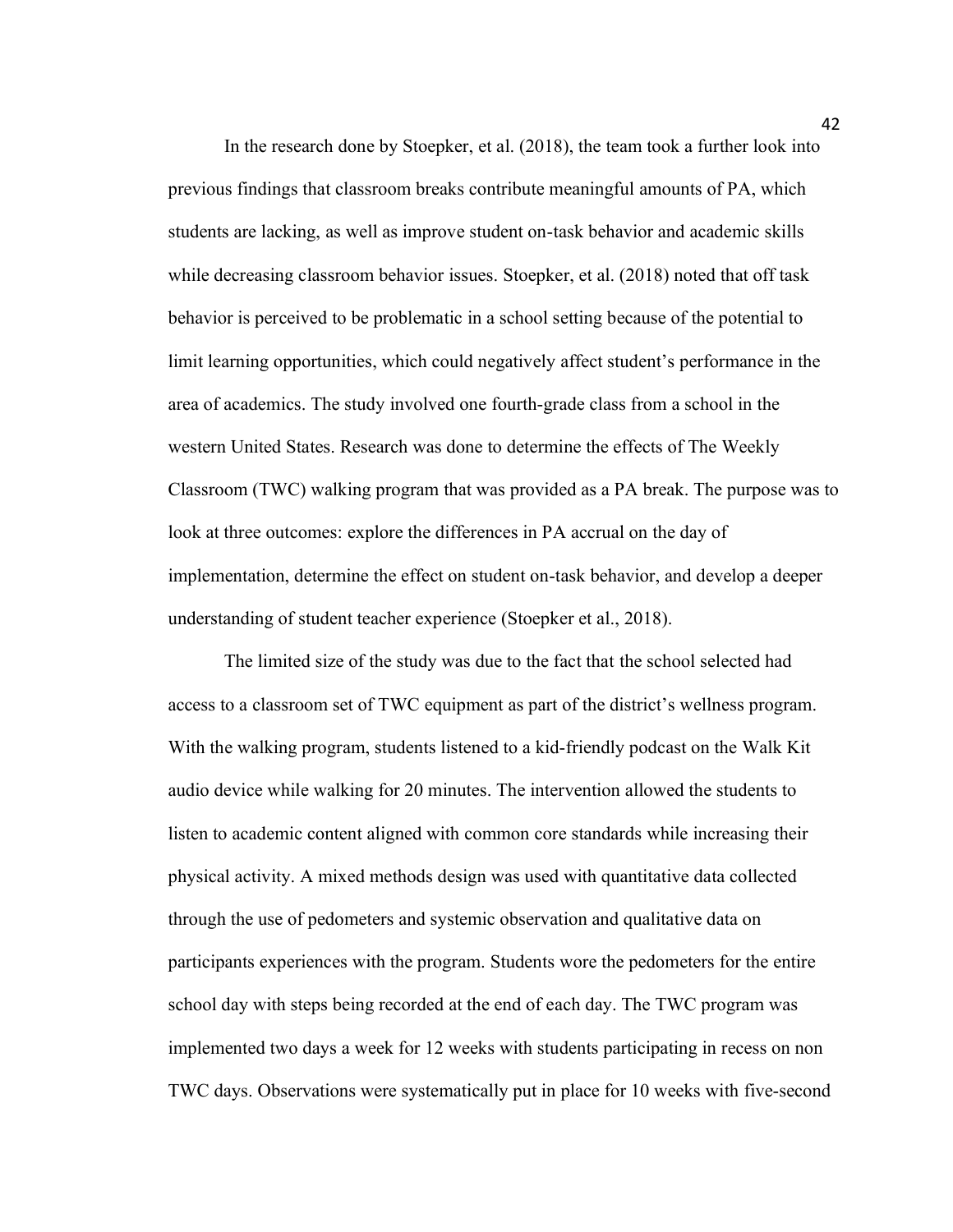interval recordings done approximately 30 minutes before and after the PA break. To put in perspective the number of observations completed, each student was observed approximately 12 times during each observation period resulting in 6,529 individual studies (Stoepker et al., 2018).

Stoepker et al. (2018) found no effect on student PA, however, there was an increase in on-task behavior, which as cited in previous studies, had an impact on overall student performance. With the students having recess on non-TWC days, the effect on PA accrual was washed out. The intervention did have challenges in terms of technology. The biggest problem noted was the battery life of the audio kit with teachers noting that the podcast would shut down without warning. Students enjoyed the activity break, but along with the teacher, desired more interactive content. The research by Stoepker et al. (2018) contributed to the growing body of knowledge of the effectiveness of classroom PA integration strategies. It can also be concluded that children are more likely to participate in PA when they perceive it to be enjoyable (Stoepker et al., 2018).

It is well known that sitting still for long periods of time can be a challenge for young children. When thinking about the demands put on kindergarten students and the amount of time there are asked to sit still throughout the school day while engaging in whole group instruction, there are challenges that arise. Having children sit for extended periods of time can contribute to behavior issues in the classroom and impact academic performance (Wiebelhaus et al., 2016). The purpose of Wiebelhaus et al. (2016) was to determine if classroom based physical activities would affect student behavior during instruction and increase time on task. Wiebelhaus et al. (2016) also looked at student's perceptions of ability to focus. This, however, was looked at with caution as five-year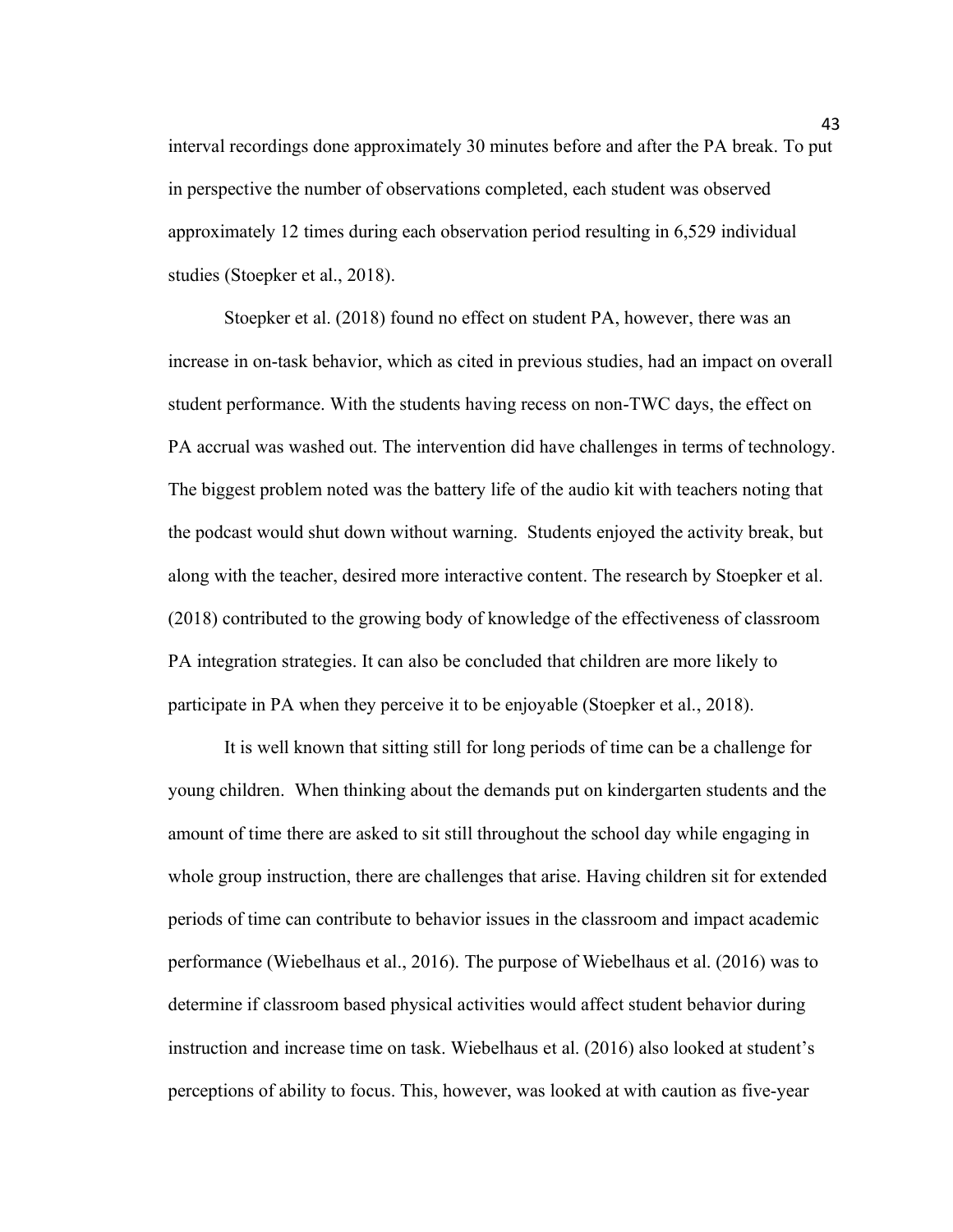old's, in general, have a difficult time answering questions, and if they really understand the question being asked is hard to know.

The intervention implemented was an eight-week program for students attending full day kindergarten at a Title 1 public elementary school in the upper Midwest with 84.2% of students being eligible for free or reduced meals. The study was narrowed down to three students due to some of the children receiving EL service and not being able to respond to the questions in regard to the qualitative part of the study. The PA breaks that were implemented included activities such as jumping on the trampolines, walking balance beams, and hopscotch. The stations provided the participants an opportunity to work on academic skills as well as exert energy while engaged in the activities (Wiebelhaus et al., 2016). The observation time was not as extensive as previous studies mentioned. Frequency charts were completed during whole group instruction for five minutes before the stations began and then for five minutes of instruction following the activity stations. The researchers also videotaped the lessons and activities so they could refer back if needed.

The results of Wiebelhaus et al. (2016) showed that overall, all three participants were more attentive during instruction. Outside influences such as inside recess, party day, or a day before a break, are situations that would need to be taken into consideration when interpreting results of active breaks. The study done by Wiebelhaus et al. (2016) provided some evidence that young children benefit from PA breaks built into their school day. It was recommended that future studies add a control group as well along with participants diagnosed with ADHD.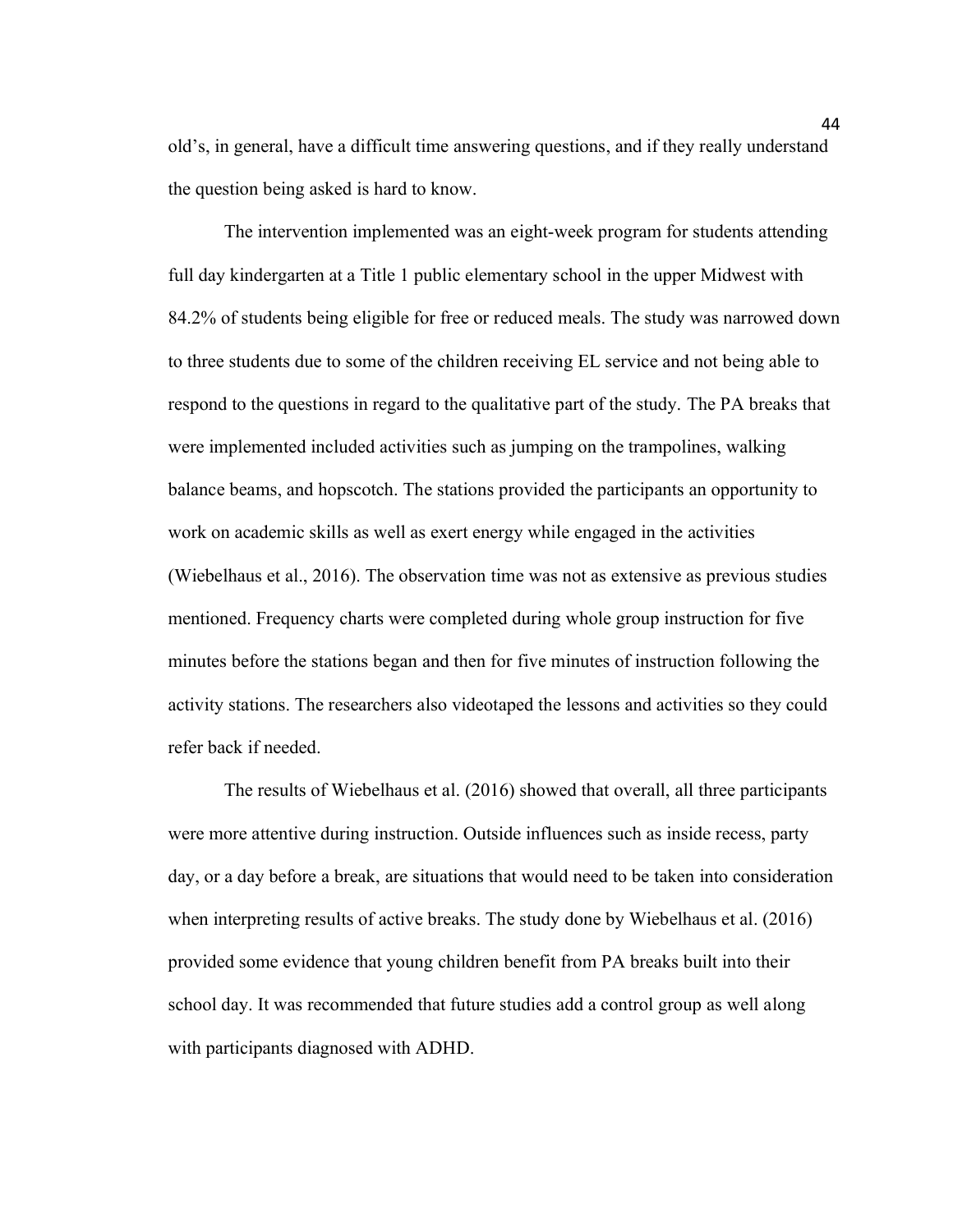Kerpan et al. (2019) set out to examine the effect that movement integration has on on-task behavior, which is known to be a facet of self-regulation. For the purpose of the study, movement integration is defined as the opportunity for children to receive increased physical activity during classroom time (Kerpan et al.,2019). The study involved kindergarten and grade one students in a reserve school in Canada with a total of 14 students participating in the intervention, however, only nine parents/guardians gave consent for the measurement component. The study was described as Participatory Action Research, which involves building on strengths of the community, problemsolving, and empowering parents and community members. The aim of this type of study was to engage community partners in the research process to enact change, action, and reflection (Kerpan et al., 2019). Even though the study was small in nature, the implications hold great value as Kerpan et al. (2019) stated that early learning experiences for Indigenous children hold educational, social, health, and economic potential. Indigenous is an inclusive term that globally represents descendants of those who inhabited a geographical region prior to colonization (Kerpan et al. 2019). It is important to take into account cultural beliefs and behaviors and how to integrate that into the educational setting. The main strength of Kerpan et al. (2019) was that relationships were built within the community and there was collaboration between the research team, school leaders, and teachers in the Indigenous community on gaining input as to what outcomes they wanted to measure.

Prior to the intervention, data were collected for one week for on-task behavior. This was followed by two weeks of active lessons. In the middle of the active lessons, the students participated in a five-minute physical activity game that incorporated curricular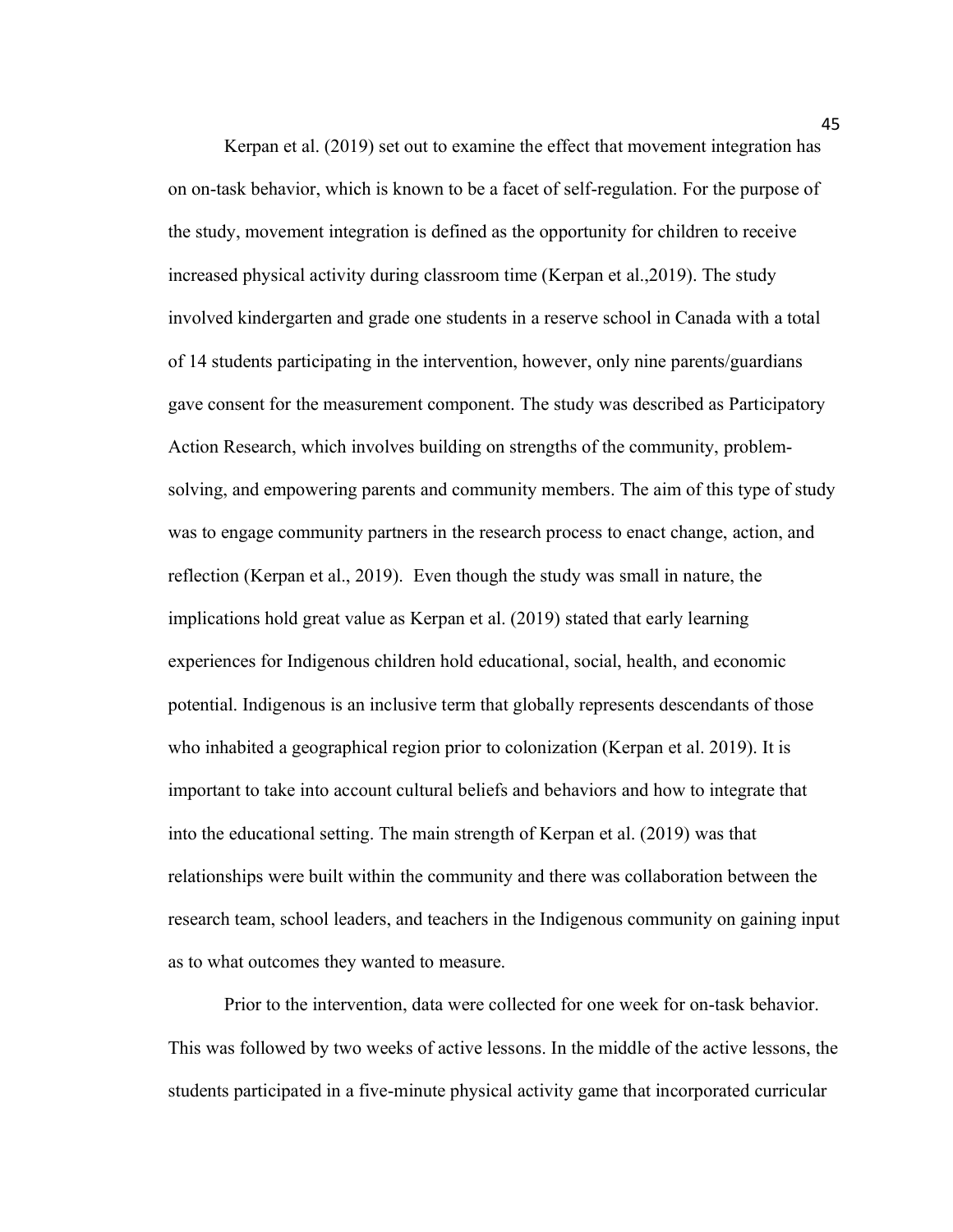content that was relevant to the lesson. Pre and post data for on task behavior was compared from the first week of non-active lessons and the weeks where active lessons took place. The findings of Kerpan et al. (2019) showed that children's ability to stay on task during a 45- minute lesson dropped significantly when they did not receive a PA break during the lesson. Students were 15.7% more off task without the PA intervention. The results are consistent with previous studies of non-Indigenous students that revealed on task behavior improves with physical activity. Kerpan et al. (2019) provided further evidence to support the link between movement and self-regulation for young children.

Despite the health and academic benefits of physical activity, barriers still remain that prevent teachers from implementing classroom PA to the degree they would like to (Snyder et al., 2017). Incorporating PA into academic instruction provides a possible solution to decreasing sedentary time in the classroom but the lack of time and resources have contributed to the low priority put on the implementation of PA in the classroom. Snyder et al. (2017) sought to evaluate the effectiveness of a purposeful movement teaching strategy on PA, on task behavior, and academic achievement that was unique in its nature of being developed by teachers. The study was also guided by the Self-Determination Theory (SDT), which discerns motivation as either autonomous or controlled (Snyder et al., 2017). Snyder et al. (2017) described autonomous as motivation being intrinsic and decisions made out of personal interest, whereas controlled motivation involves external factors such as pressure or demand. The principle behind the study was that the teacher developed program was autonomous motivation and that giving them control over the implementation could fulfill their basic psychological and improve sustainability (Snyder et al., 2017).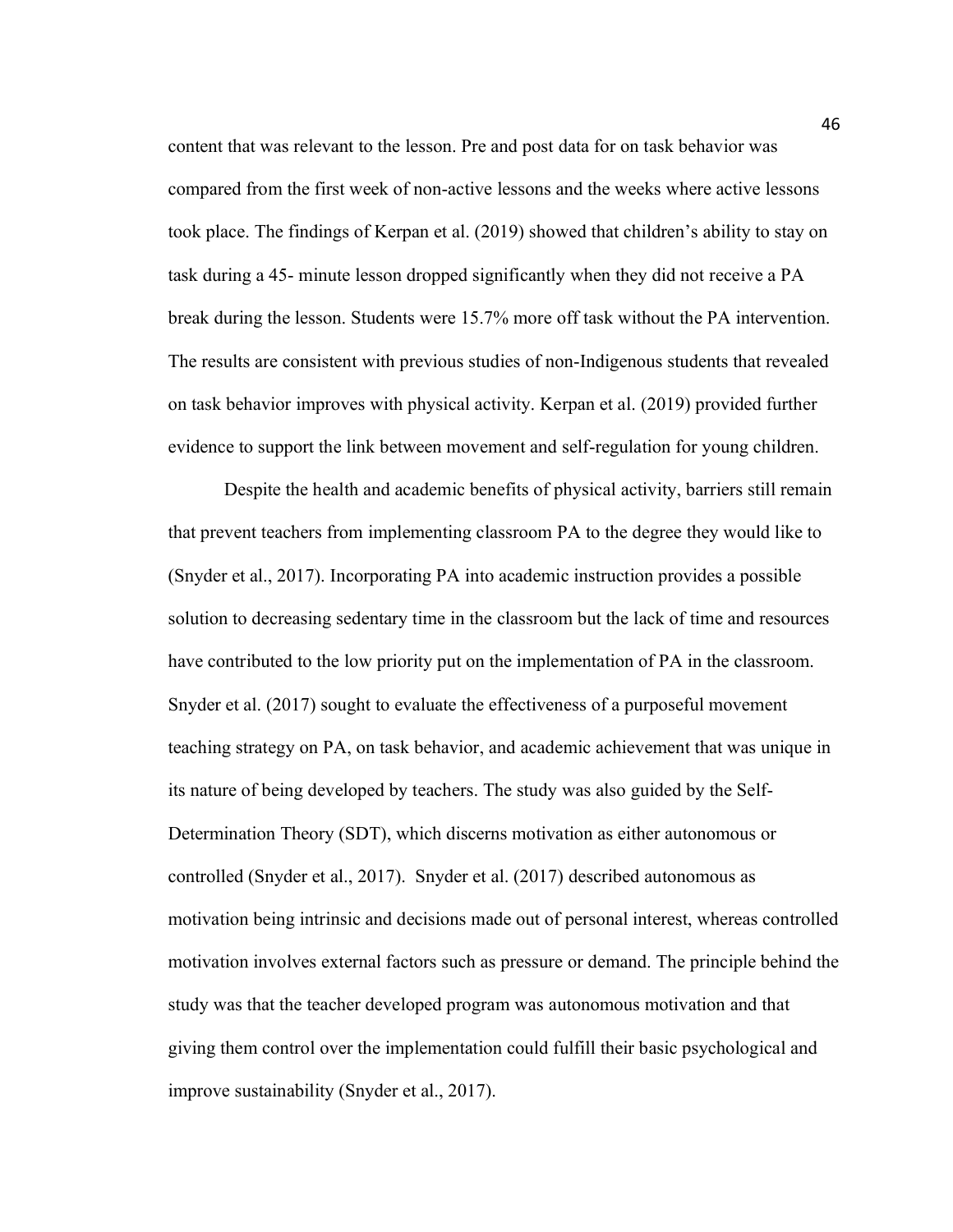The study done by Snyder et al. (2017) involved 24 third grade students with one classroom assigned as the intervention group and the other class using standard teaching strategies as the control group. The intervention consisted of activities that were developed by the teacher with collaboration from the physical education teacher. Materials that were already available in the classroom such as white boards, markers, dice, and blocks were used with the exercises incorporated into the mathematics lesson. The physical education teacher was not present during the lessons, but had a role of fitness liaison, helping with the creation and implementation of the activities (Snyder et al., 2017).

In terms of data collection, the design of the study was based on direct observation to look at on-task behavior, academic achievement measured through assessments and student perception evaluated through the use of write and draw activities. Pre-data was collected one week prior and post data was collected during the final week of the mathematics unit. Accelerometers were used to measure steps, but this tool did not measure activity levels such as light, moderate, and vigorous. A different instrument could have been selected to provide a more comprehensive analysis however, the use of accelerometers is a cost-effective approach to activity measurement (Snyder et al., 2017).

The study done by Snyder et al. (2017) showed that there was a significant increase in steps during the mathematics unit for the intervention group. It could be predicted that this would be the result as long as students were engaged and participating in the activities. The direct observation time sampling confirmed previous research that integrating movement into academic lessons can improve the level of active engagement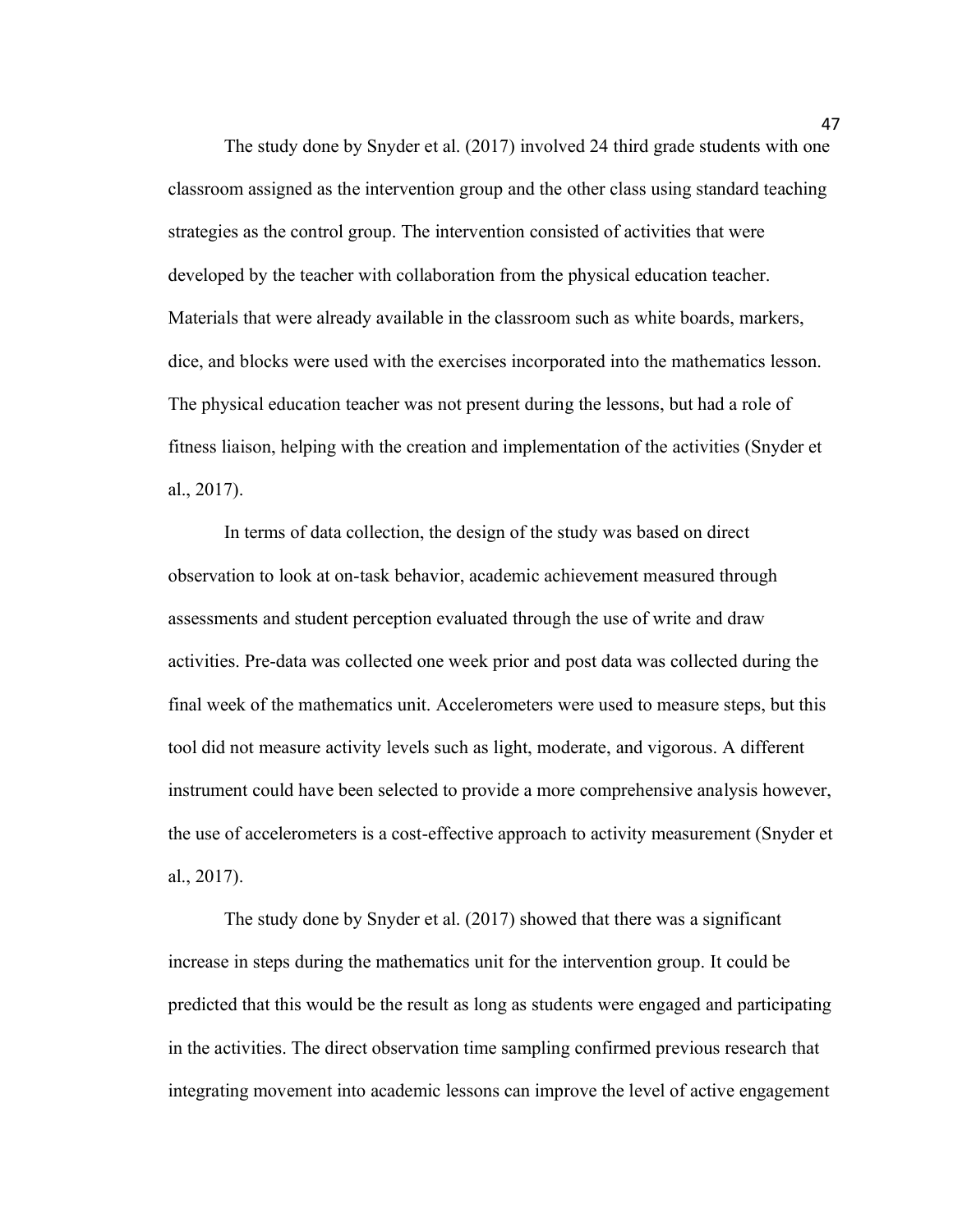and lead to increased learning. Along with improved on-task behavior, the study also showed that PA during mathematics lessons does not take away from learning and retention (Snyder et al., 2017). The result of the student perception done through a write and draw activity revealed that 100% of the students in the intervention had positive responses and enjoyed the activities. As mentioned previously, when students enjoy the activities, they are more likely to be engaged will increase learning opportunities. There were few concerns in regard to implementation given the activities were created through collaboration between the classroom teacher and physical education teacher. The findings of Snyder et al. (2017) provided justification that PA can be effectively implemented with teacher developed lessons at a minimal cost.

A novel, web-based physically active learning program was investigated as an intervention involving attention and behavioral control in the study completed by Vazou et al. (2020). Walkabouts is an interactive video-based program that incorporates physical activities with the academic content of math and language arts. Vazou et al. (2020) aimed to examine the feasibility and effectiveness of Walkabouts on attention and behavioral control of children. The hypothesis was that integrating movement with an interactive program such as Walkabouts may facilitate learning and academic achievement through increased cognitive and behavioral control.

The participants in the Vazou et al. (2020) study included 245 children with 158 in the intervention group with the Walkabouts program and 87 in the control group with typical teaching strategies. The program took occurred 3 times each week for seven weeks with the activities consisting of hopping, jumping, marching, and stretching. Teacher ratings of students' attention and behavioral control in the classroom were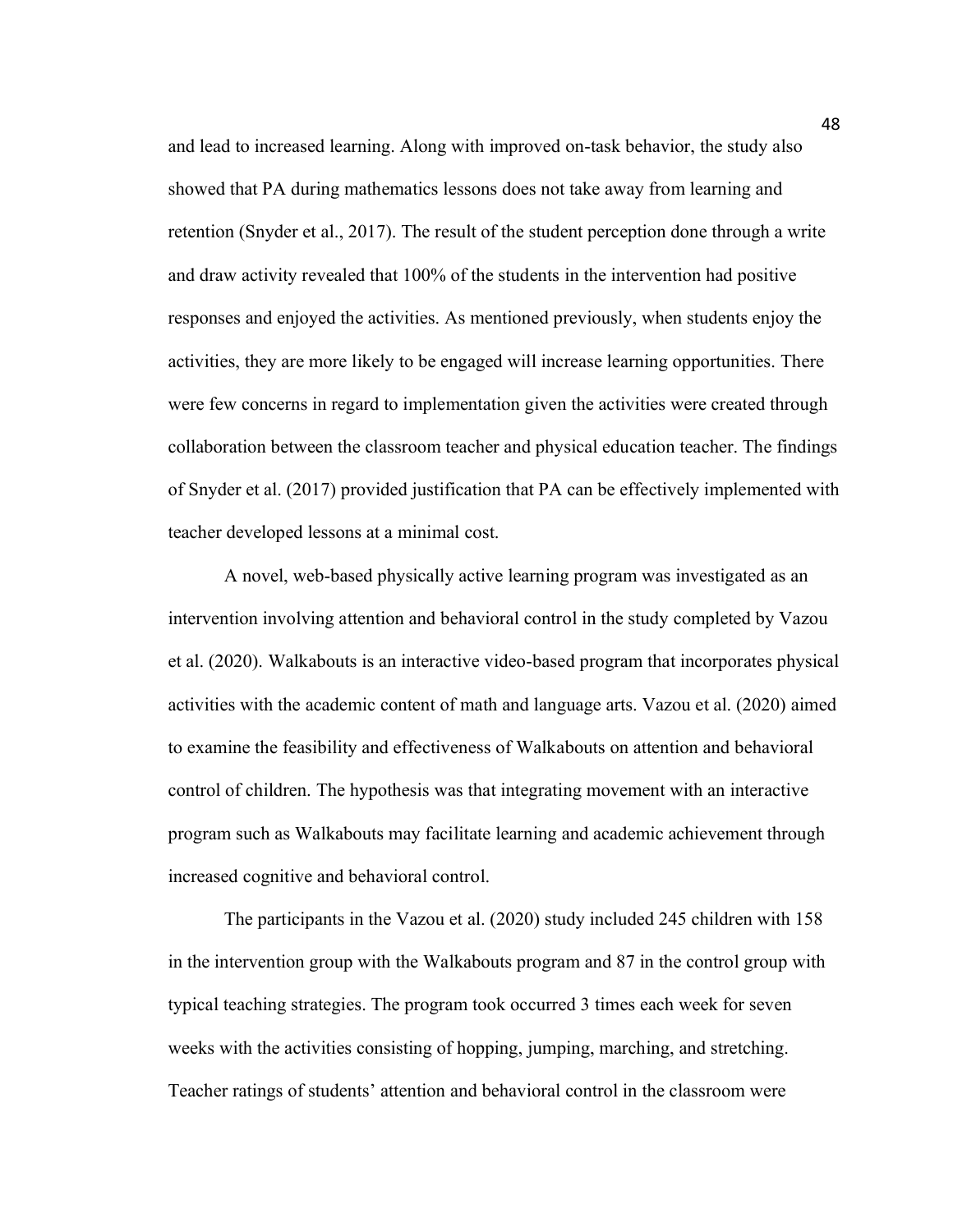collected before and after the seven-week intervention for both groups. To begin the activity, teachers log into the online program and choose a video based on the grade, subject, common core standard, and learning objectives (Vazou et al., 2020). This provided an interactive learning platform with sessions selected to best match the content of academic instruction. The activities lasted between 7-10 minutes and were presented on classroom whiteboards. Strength of the study included minimal equipment along with the activities being completed in a small space. Trained observers used the twenty-second interval method in observing the entire class, while the System for Observing Student Movement in Academic Routines and Transitions (SOSMART) was a fidelity measurement to record the level and quality of movement (Vazou et al., 2020).

It was concluded by Vazou et al. (2020) that the implementation of the Walkabouts program is realistic and feasible. These results are in line with previous research showing positive effects on on-task behavior. The intervention group improved significantly more compared to the control group in both attention and behavioral control whereas the control group declined. The most improvement was seen for students in Kindergarten and second grade. When considering these results, it should be noted that the control classes had higher baseline scores on both attention and behavioral control. There was no randomization to the study as teachers were able to choose their participation in the program. Vazou et al. (2020) stated that students with high inattentiveness are those who show the greatest improvements on on-task behavior after physical activities.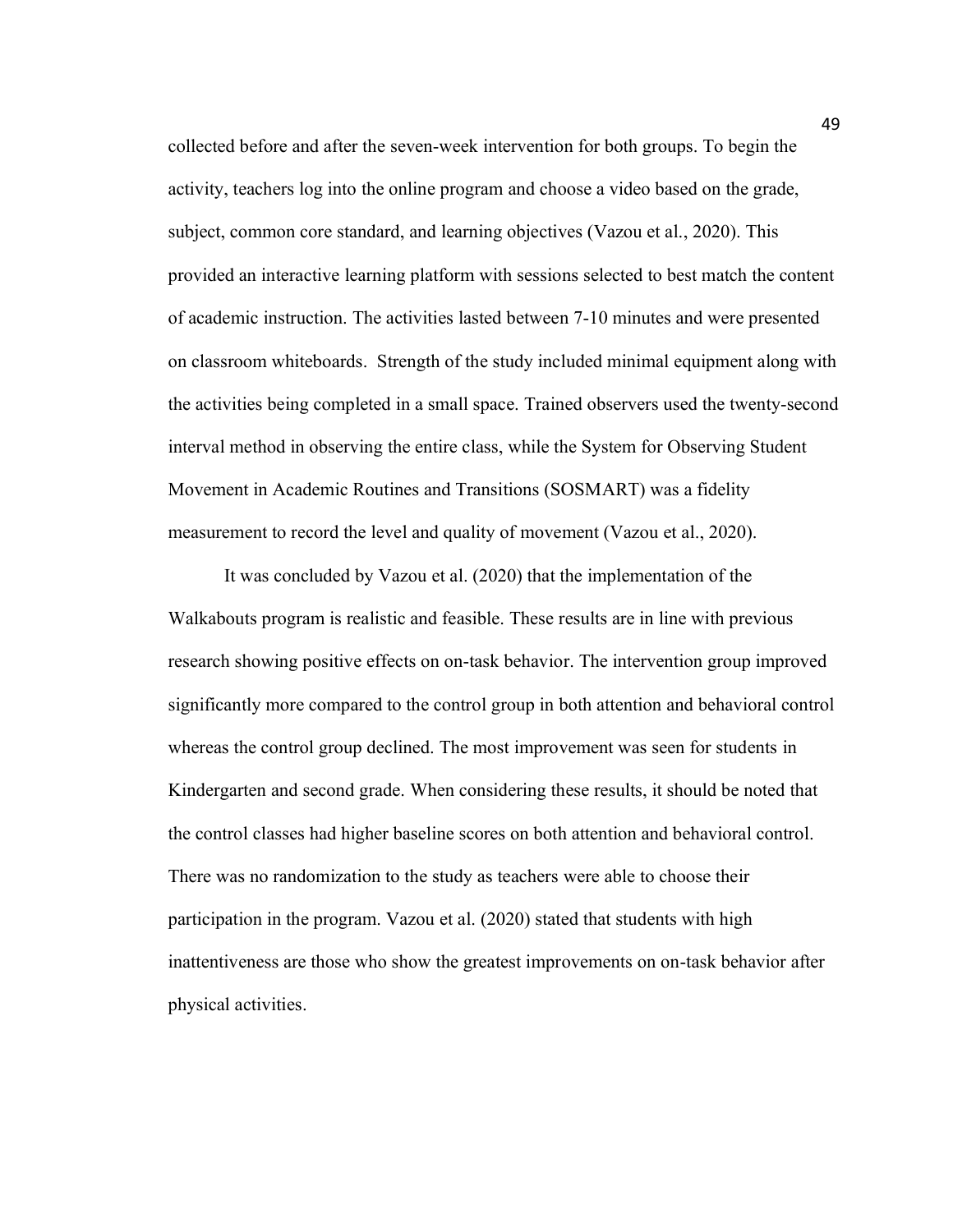#### **Impact on students with a diagnosed disability**

The problem of insufficient amount of daily physical activity is seen for typically developing students, but even at a higher rate for the population of students that have intellectual disabilities. Intellectual disability (ID) is a developmental condition represented by significant limitations in intellectual capabilities and adaptive behavior (Mazzoli et al., 2021). The research done by Mazzoli et al. (2021) noted significant data for the population of students with intellectual disabilities with more than half are not meeting the PA guidelines of at least an hour of moderate to vigorous physical activity every day. This concern, along with the growing evidence of cognitive benefits of PA prompted Mazzoli et al. (2021) to take a closer look at the effects of PA on students with intellectual disabilities.

Two schools with mild to moderate intellectual disabilities in the city of Melbourne were selected to participate in a five-week active break intervention. The participants included 24 students ranging from age 8 to 12 years old. One classroom was assigned as the control group and two classrooms were designated as the intervention groups. The teachers were responsible for delivering the intervention activities developed by the research group (Mazzoli et al., 2021). Each teacher had the flexibility of selecting activity breaks that best matched the needs of their students with the option of adapting the activities as needed. Computerized tests were used at baseline and at the end of the trial to measure components of executive function such as response inhibition, lapses of attention, interference, and working memory. Other areas of measurement included inclinometers to assess movement patterns and direct observation to measure on-task behavior (Mazzoli et al., 2021).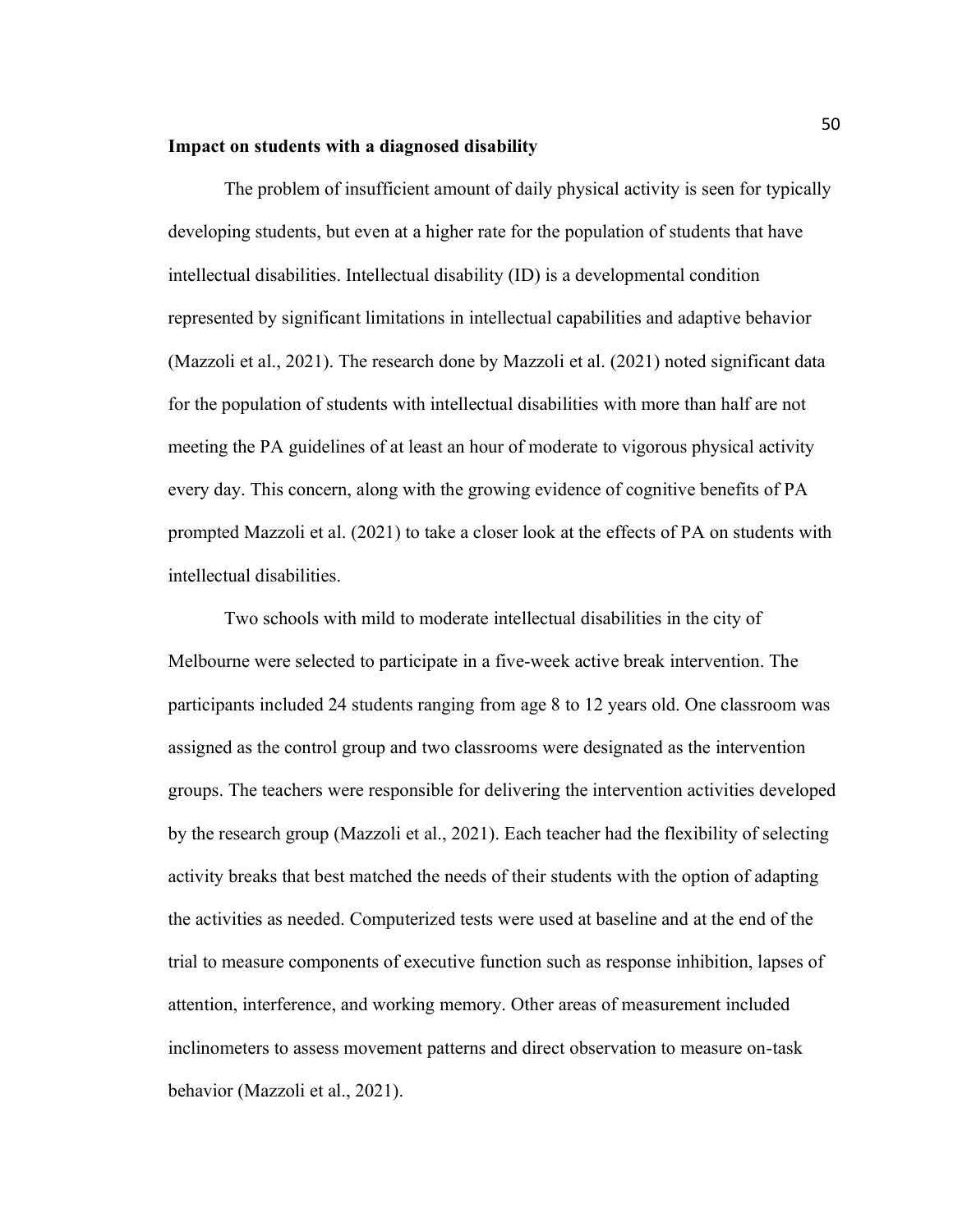The research done by Mazzoli et al. (2021) did not confirm the hypothesis that active breaks positively affect children's cognitive functions, however, there were promising findings in relation to working memory. The intervention group showed an improvement in working memory whereas the control group showed a decline in this area of executive function. Things to take into consideration with the study are the limited amount of time and small number of participants. Also, the teacher perceived some children, particularly those with a disability of Autism Spectrum Disorder, to be overstimulated by the active breaks. Further research could explore the effects of using active breaks in combination with more calming activities on executive function (Mazzoli et al., 2021). Studies are limited in regard to the effect of PA on executive function for students with intellectual disabilities so additional research is needed for this population of students.

The purpose of the study completed by Everhart et al. (2012) was to discover the impact of an additional segment of PA, outside of the scheduled physical education class time, had on school children with intellectual disabilities. Research has shown a correlation between movement and physical activity on cognitive function and Everhart et al. (2012) wanted to look at the trend within students with intellectual disabilities. For children with problems processing cognitive information, The Cognitive Processing Theory suggests that the focus should be on internal processes and not external conditions that limit learning (Everhart et al., 2012).

The total number of students that participated was 13, with seven students in primary grades (K-2) and six students in intermediate grades (3-5). The study started as a baseline without additional structured PA followed by 16 days of PA lessons directed by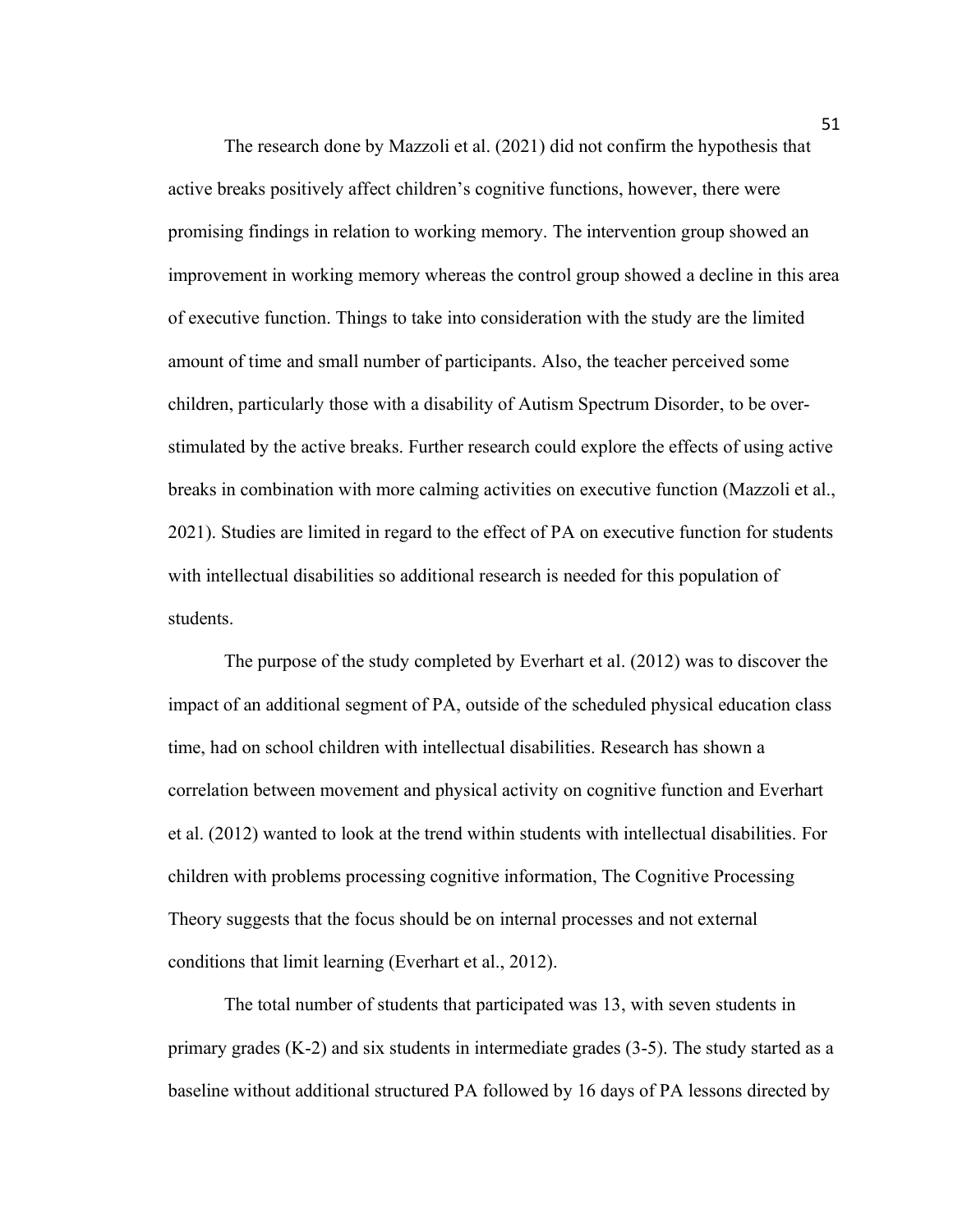the classroom teacher prior to academic work. Lesson planning was done in collaboration with the physical education teacher. The PA was achieved through aerobic exercise from watching a DVD. The next phase of the lesson involved the students doing academic work for three days before returning to the PA activities. This cycle is different in the studies discussed so far in that there was not a continuum of activity. The researchers wanted more validation to their data by implementing the phases. Formative and summative data were collected to measure the academic effects of the intervention. Activities for math were limited to primarily writing and recognizing numbers for primary students and timed tests involving addition and subtraction for intermediate students. Sight word lists were used for assessment in language arts and the lists would change as students mastered the content.

Everhart et al. (2012) used graphical trend data to summarize results. The data indicated that no consistent trend was found for primary students at any phase, however, the intermediate group showed improved academic performance when the physical activity had just been completed. Anecdotal and informal interviews found that both teachers stated that their students appeared to be more focused on the classwork following the PA lessons. As noted earlier about The Cognition Theory, the findings could add justification that regular patterns of physical activity can be the way for children to focus on internal processes.

Literature suggests that Physical Activity (PA) may provide a variety of positive benefits for children with ASD, such as decreases in maladaptive behaviors, increase in productive academic behavior, and improvements in specific executive functioning skills (Nakutin & Gutierrez, 2019). With limited studies conducted in naturalistic settings, it is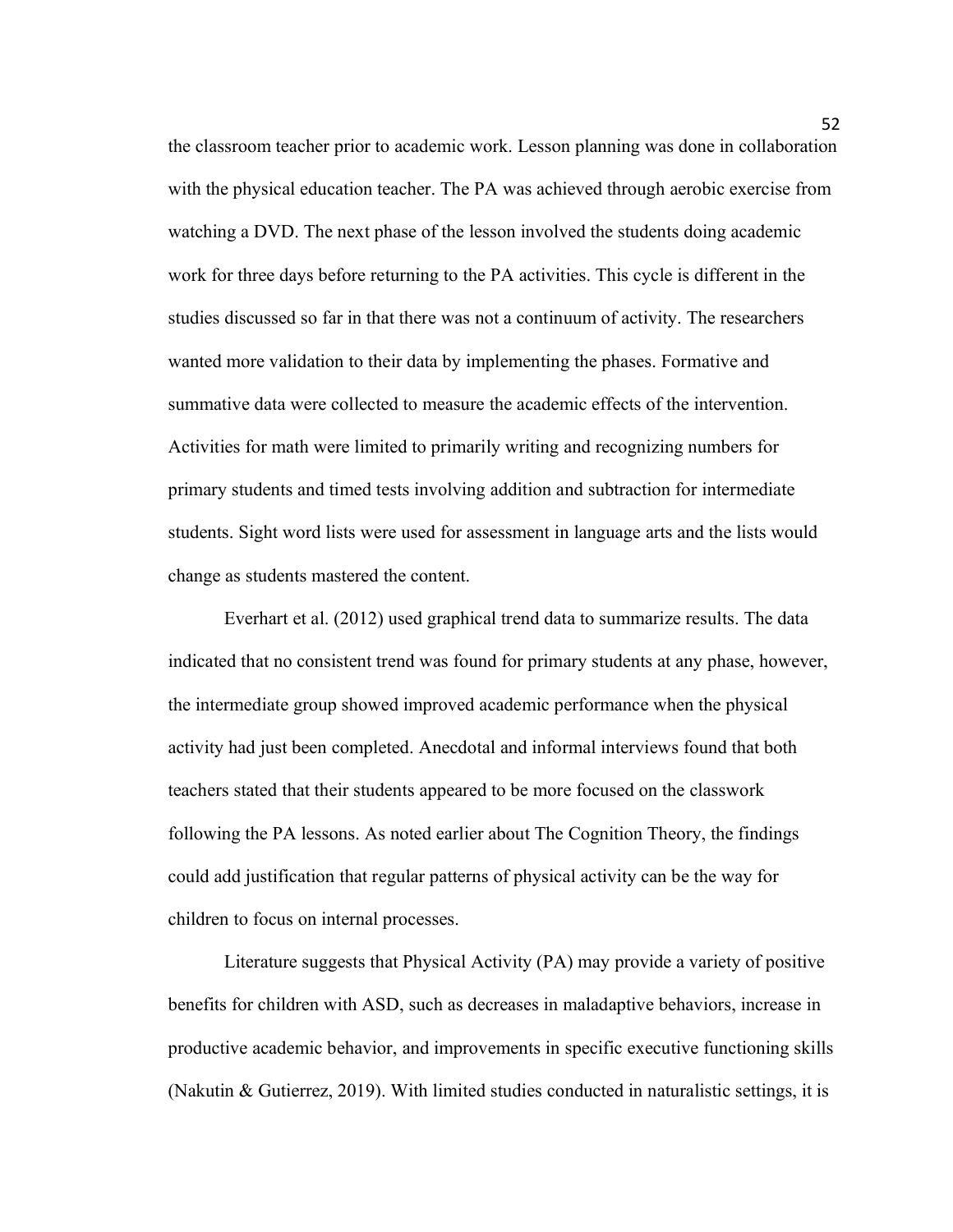important to investigate the effectiveness and feasibility of PA intervention in the publicschool setting. Nakutin and Gutierrez (2019) investigated three research questions: (a) Does PA improve academic engagement in school settings in children with ASD? (b) Does PA improve EF for children with ASD? (c) Do school staff members perceive PA to be a safe and effective intervention?

The study took place at a public elementary school (Kindergarten to Grade 5) in Southern California. Three students (two male and one female, six to seven years old) with a diagnosis of Autism Spectrum Disorder (ASD) and receiving services in both general and special education settings participated in the study. The criteria for inclusion in the study were ASD diagnosis confirmed by school records, ability to complete moderate exercise, and teacher report of low academic engagement in class (Nakutin  $\&$ Gutierrez, 2019). A single intervention, physical exercise in the form of jogging, was implemented to investigate the effect on classroom behaviors, academic engagement, and EF in students with ASD. Additionally, a social validity measure was adapted and completed. The jogging exercise was completed for 12 minutes, followed by a cool down period of five minutes in which students walked or stretched independently.

Academic Engaged Time (AET) was systematically measured by the Behavioral Observation of Students in Schools (BOSS), which involves direct observation to quantify student AET (Nakutin & Gutierrez, 2019). The BOSS categorizes academic engagement into either engaged time or time off-task. In the study by Nakutin and Gutierrez (2019), two specific EF abilities were measured: inhibition and working memory. Inhibition was measured using an online go/no-go task. Participants were asked to click on a solid green dot (go response) and not click on the distractor of patterned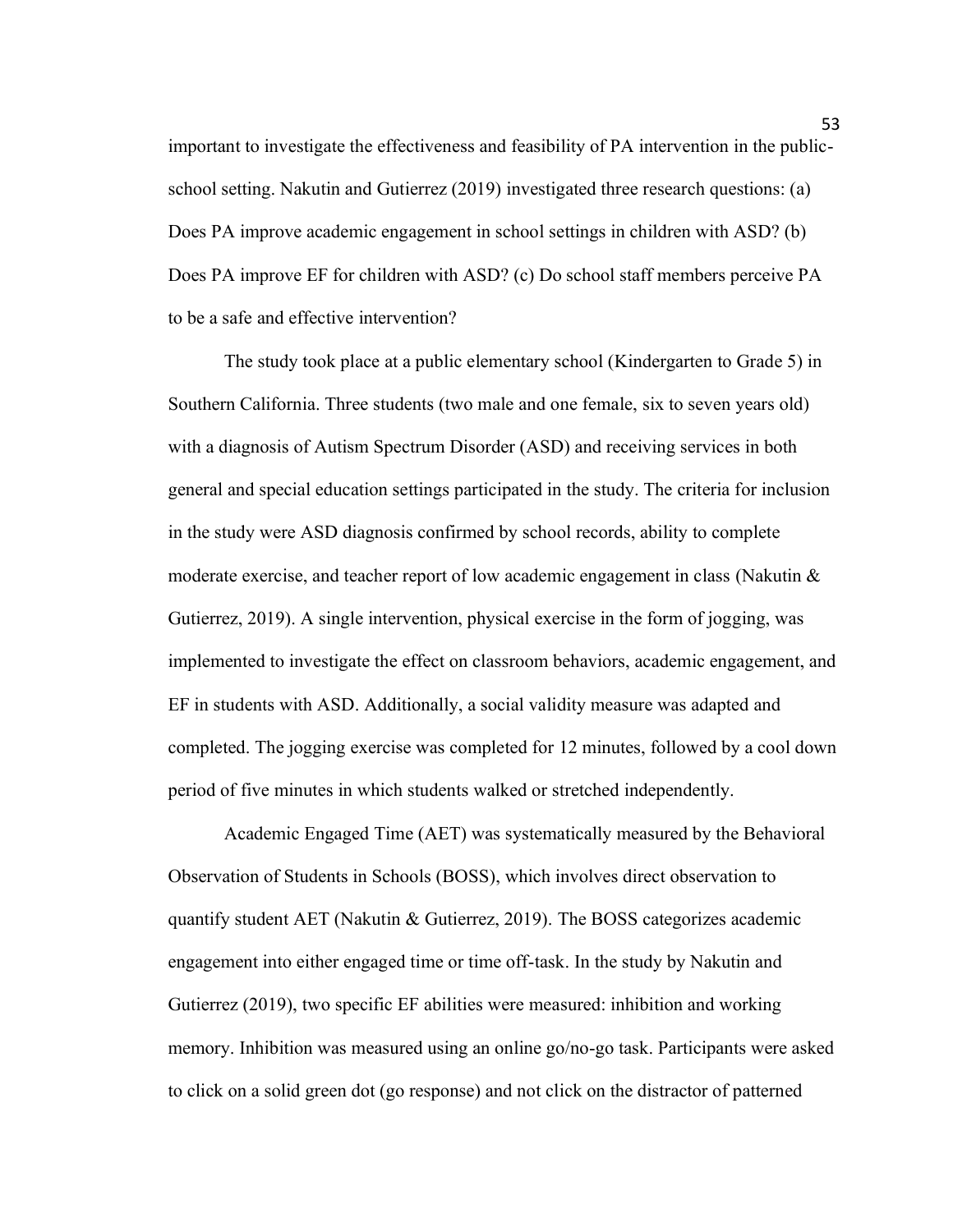green dots (no-go response). In completing these tasks, students were instructed to respond as quickly as possible. Working memory was measured by digits forward and backward tasks, which are widely used and validated measures of working memory. The tasks were adapted from the Wechsler Intelligence Scale for Children-Fifth Edition and measured the amount of information children could hold in their working memory and verbally produce (Nakutin & Gutierrez, 2019). An adapted version of the Scale of Treatment Perceptions (STP) determined the social validity of the intervention by measuring staff members' perceptions of the intervention in the school setting. This 20 item questionnaire requires staff members to respond to statements using a five-point scale. This qualitative measure was used to determine perceptions of the intervention.

There was some variability and downward trends during some of the sessions, but overall, the students showed gains from baseline to treatment phase in total AET with the jogging intervention. In the area of digits forward and backward, a standard score was calculated by combining the scores of all participants. Nakutin and Gutierrez (2019) suggests that PA did not have an effect on performance on the digits forward or backward tasks. Also, no effect was found on the go/no go task, which implies that no changes occurred in EF. Previous studies have administered EF tasks directly after completing PA intervention. Digits forward is a measure of a fixed ability; therefore, it may have been a poor EF measure for the study design (Nakutin & Gutierrez, 2019). These considerations along with investigating the minimum length of time required for exercise to effectively increase AET will prove valuable in future research on interventions that have the potential to improve educational outcomes for individuals with ASD.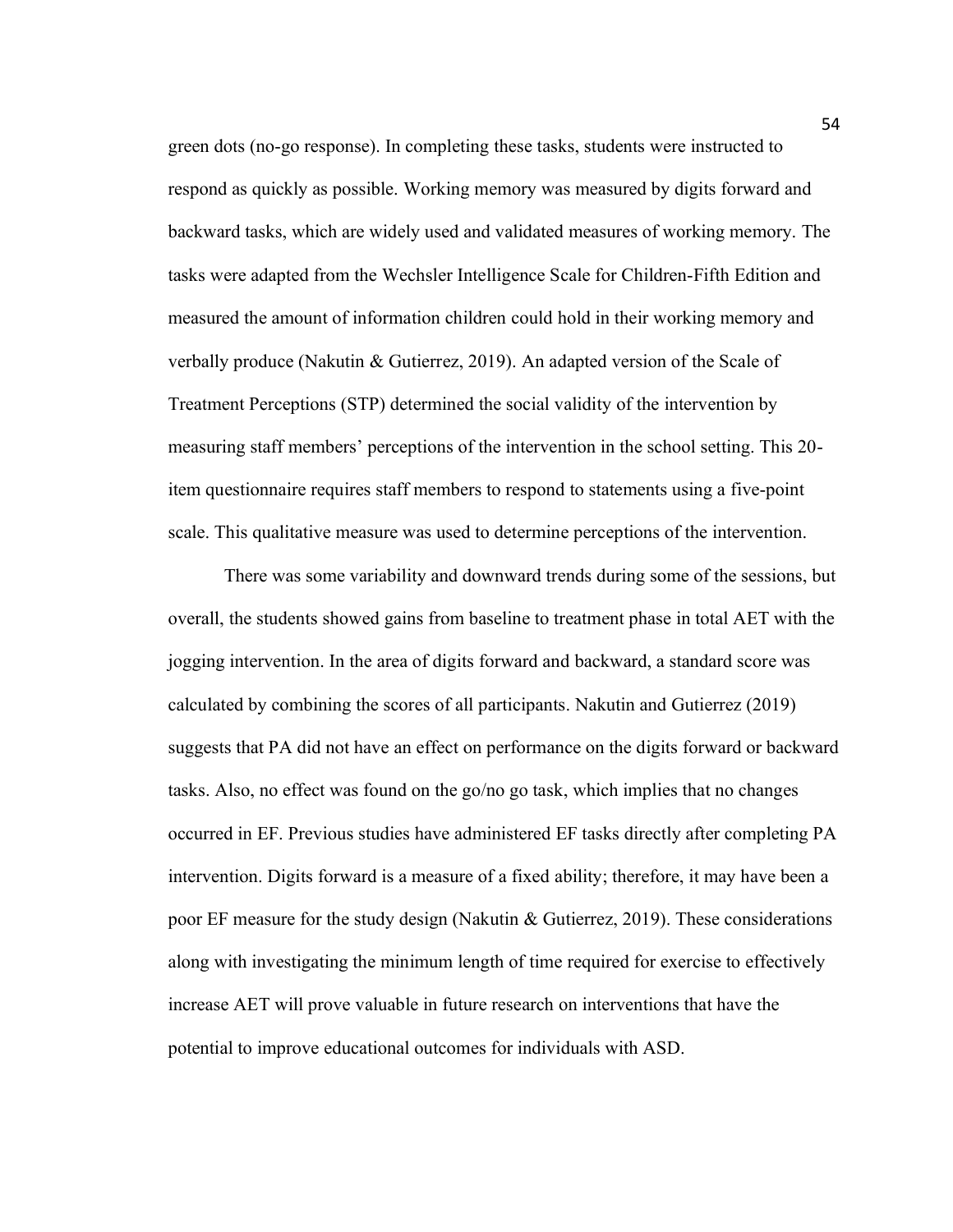Berthiaume et al. (2012) investigated the effects of a moderate-to high-intensity physical activity program had on fitness, cognitive functions, and behavior in children with ADHD. There is a growing body of evidence supporting the beneficial effects of physical activity in the improvement of cognitive functions, including positive effects on executive functions for children with ADHD, however, the diversity of the variables assessed as well as methodological issues do not allow for consensus (Berthiaume et al., 2012). There were 21 participants in the study with ages ranging from 7 to 12 years old. The children were recruited from a specialized ADHD clinic and local school. Berthiaume et al. (2012) excluded children who presented an ADHD inattentive subtype, children with a learning disorder, and those who took medication other than the usual ADHD stimulant treatment. The researchers used an experimental design study with the experimental group of 10 children assigned to the PA program and 10 children assigned to the control group. Both groups of children had a diagnosis of ADHD (combined or hyperactive-impulsive ADHD subtypes), with the majority being boys as each group only had one girl.

The students participated in a physical activity program that took place for 10 consecutive weeks in the school gymnasium, three times per week for 45 minutes at lunch time. All sessions were supervised by the physical activity specialist and included warm-up, progressive aerobic, muscular, motor skills exercise, and cool down. The activities that were performed for aerobic exercise included basketball, soccer, exercise stations, tag, and ball games. A heart rate monitor was used once a week for each child and the main objective was to maintain moderate to vigorous intensity in each session. Fitness and motor performance tests were carried out before the training program and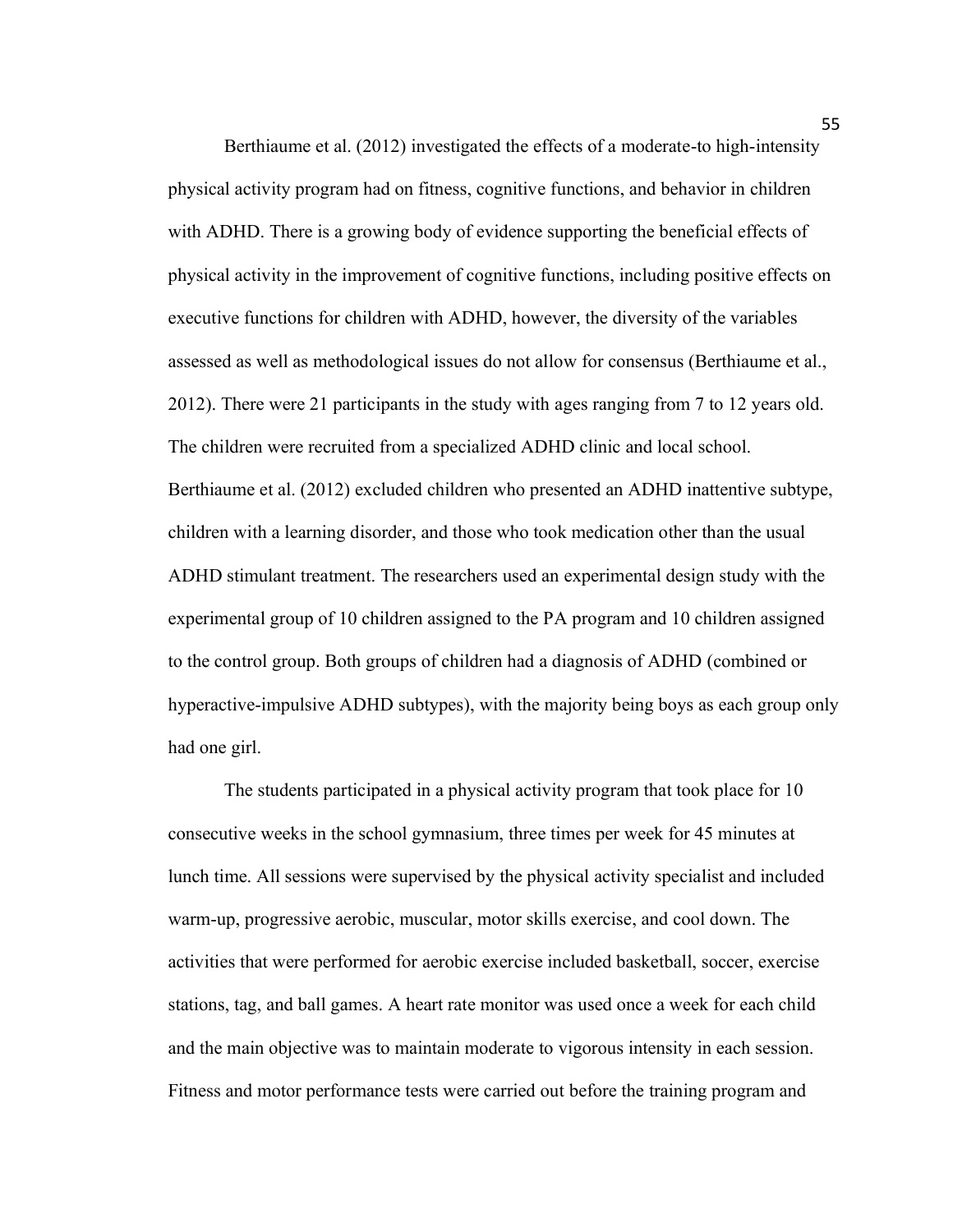followed up with posttests within a week of program completion. Input was sought from parents and teachers with the completion of the Child Behavior Checklist before and after the physical activity program. Attention functions and response inhibition were measured by the Test of Everyday Attention for Children (Berthiaume et al., 2012).

The researchers concluded that the activity program had a positive impact on children with ADHD. Motor performance was better in the experimental group and the behavior scores reported for total problems, social problems, thought problems, and attention problems showed improvement (Berthiaume et al., 2012). The results suggested that a physical activity program may be beneficial for children with ADHD, however, Berthiaume et al. (2012) pointed out that these findings should be considered exploratory, due to methodological issues. A suggestion for future research is to include greater executive function assessment.

Physical activity has shown positive outcomes on executive function for typically developing children. Protic and Valkora (2018) wanted to expand on these findings to examine the relationship between physical activity and executive functions among children with mild to moderate Intellectual Disabilities (ID). More specifically, Protic and Valkora (2018) wanted to determine what level of PE is most productive and what EF component is impacted. The total participants for the study were 104 children, ranging in age from 7-18 years old. Children excluded from the study were those diagnosed with ADHD, ASD, or Down Syndrome. Due to many theoretical backgrounds, there are different definitions and classifications of EF. For the purpose of this research, EF was defined as a collection of processes that are responsible for guiding, directing, and managing cognitive, emotional, and behavioral control (Protic & Valkora, 2018).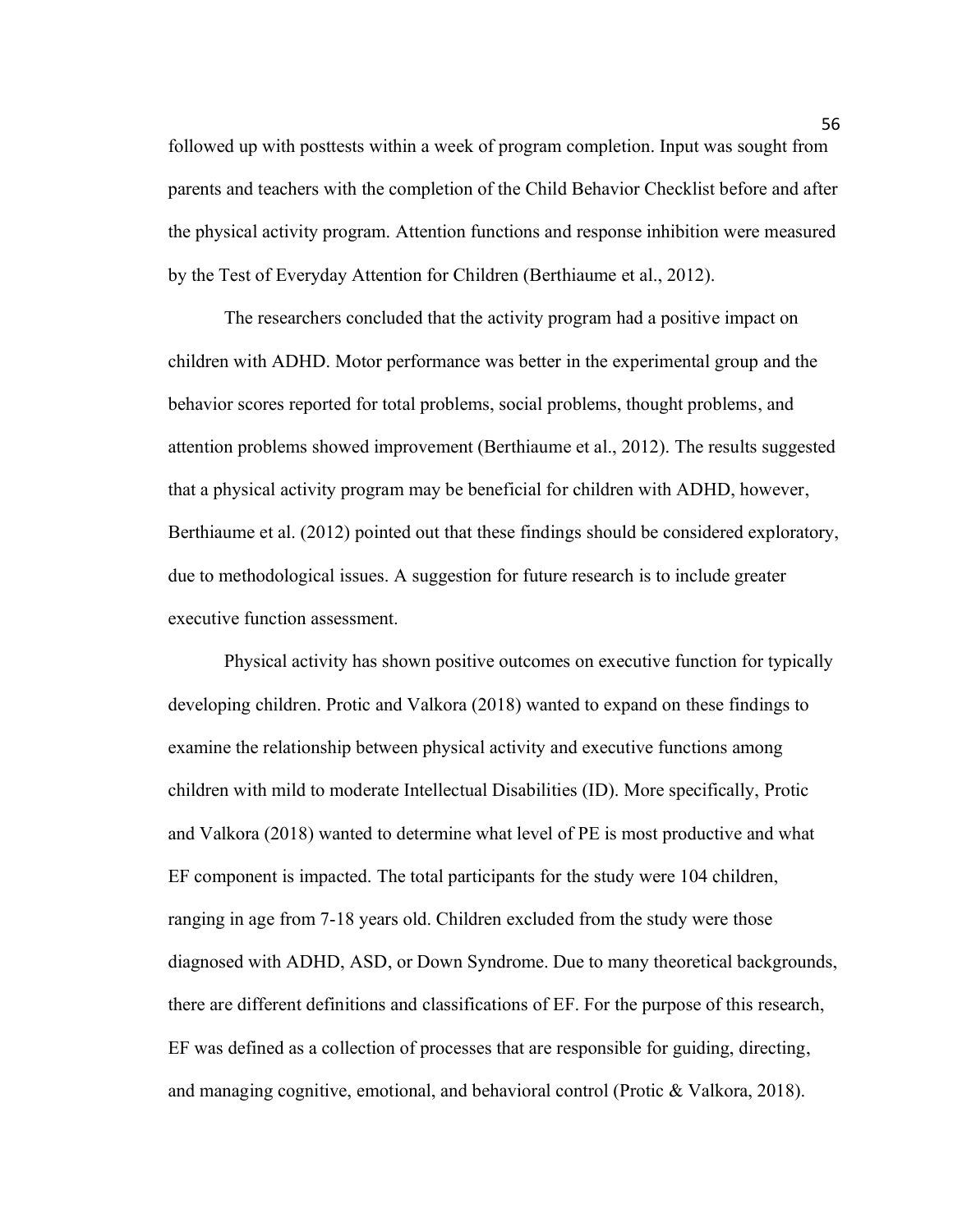Based on this approach, the components of EF noted for this study were inhibit, shift, emotional control, initiate, working memory, plan organize, monitor, and organizational of materials. The Behavior Rating Inventory of Executive Functions (teacher version) was used to assess executive functions. The levels of PA, classified as light, moderate, vigorous, and moderate to vigorous were assessed through the use of accelerometers that students wore for seven consecutive days.

The findings showed that children with mild ID are more physically active than children with moderate ID, and they spend more time in each PA level. Protic and Valkora (2018) found that Moderate PA and Moderate to Vigorous are significant predictors of executive functioning skills involving initiating tasks, storing and retrieving information, and planning and organizing when assessed with the BRIEF scales. The assumption was made that the reason no significant relationship was found between PA and inhibition and cognitive flexibility is that the activities were comprised of aerobic movements only with no academic component (Protic & Valkora, 2018). The suggestion is that further research regarding the impact of PA on the executive function of students with ID should focus on what type of PA is beneficial for each scale of EF along with duration, frequency, age, and type of ID.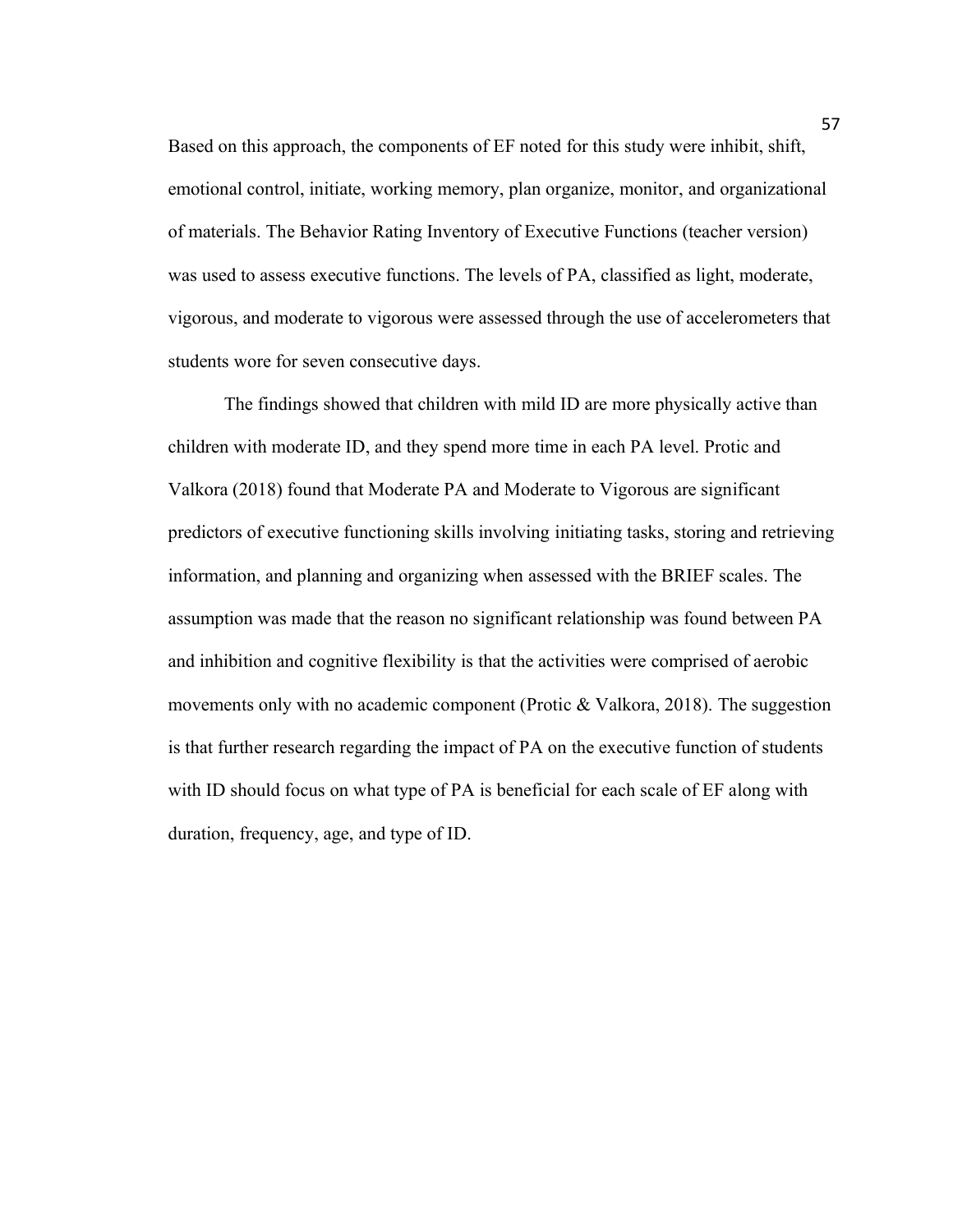#### **CHAPTER III: DISCUSSION AND SUMMARY**

#### **Summary of Literature**

The research was done by Egger et al., 2018; Egger et al., 2019; Erwin et al., 2012; Everhart et al. 2012; Fedewa et al., 2018; Gatz et al., 2019; Howie et al., 2015; Mullender-Wijnsma et al. 2014; Shoval et al., 2018; and Tilp et al., 2019, provided evidence that Physical Activity (PA) breaks have a positive effect on academic performance. PA breaks were implemented during traditional sedentary time of classroom instruction. Instruments of measurement in these studies included Curriculum Based Measurement (CBM) and standardized tests. These studies all showed improvement in at least one academic area such as math, reading, or science, with the greatest effect being on mathematic performance. Ma et al., 2014; McClelland & Stein, 2015; Resaland et al., 2016; and Vazou et al., 2020, reported that although improvement was not seen with all students, the largest gains in the areas of academic performance and executive function skills were seen with the lowest level performers.

Egger et al., 2018; and Hill et al., 2010 showed positive results and supported the notion that cognition is improved with exercise interventions. In the findings by Schmidt et al., 2019; Stoepker et al., 2018; and Vazou et al., 2014, children reported that they enjoyed the active learning more than the sedentary activities. Enjoyment is a condition which has shown an impact on the increased potential to learn. The perception has been that any activity or change to the scheduled curriculum time takes away from learning opportunities.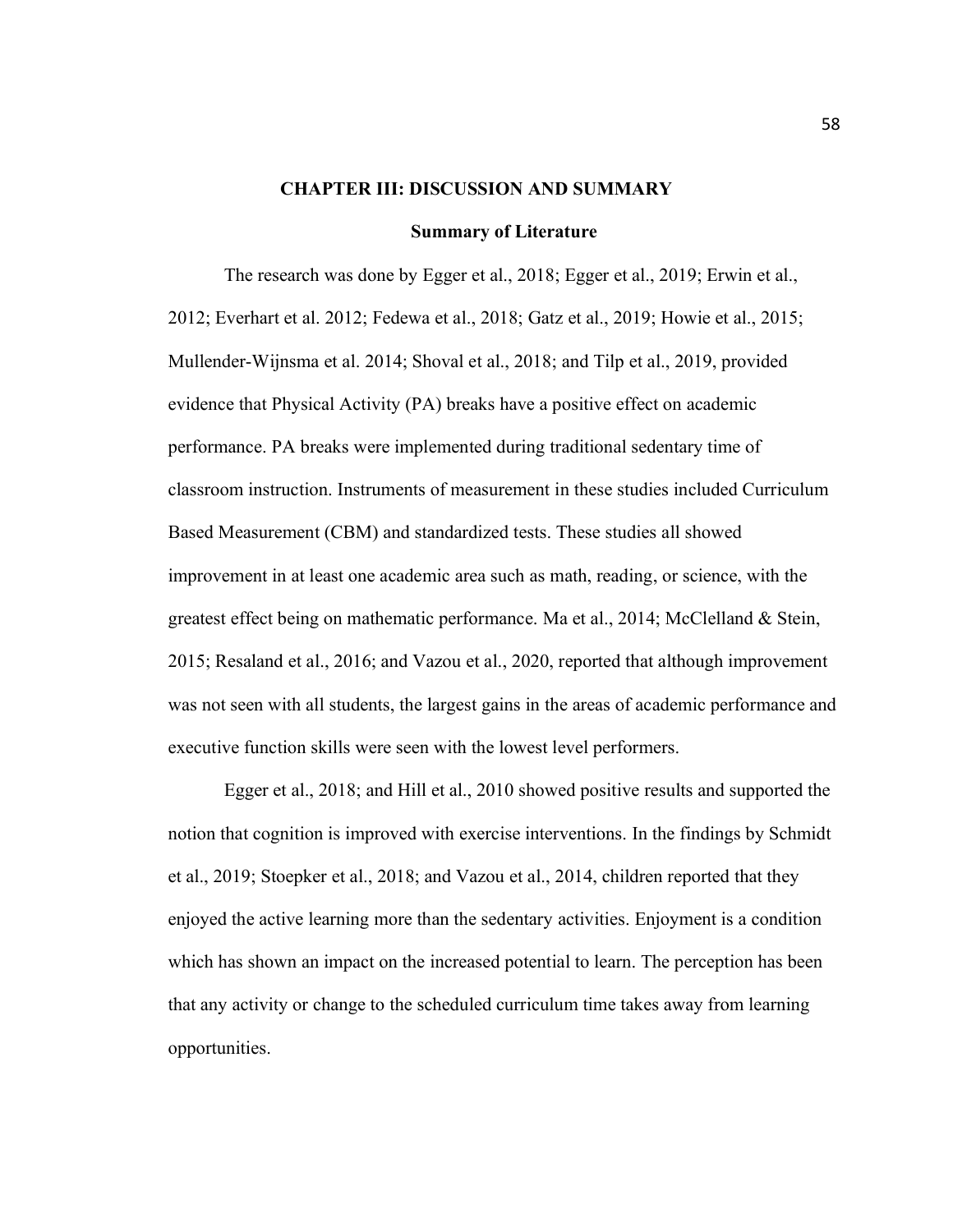Calvert et al., 2019; McClelland et al., 2015; Schmidt et al., 2019; Snyder et al., 2017; and Vazou et al., 2014 concluded that implementing PA breaks with academic lessons does not distract from learning and academic content is not compromised. The time spent on the PA break allowed students the opportunity to increase their activity level which has been on the decline in schools. The findings of Calvert et al., 2019; McClelland et al., 2015; Schmidt et al., 2019; Snyder et al., 2017; and Vazou et al., 2014 support the movement to integrate PA directly into the teaching and learning process. There is growing research showing neuropsychological benefits arising from regular physical exercise, and more specifically an improvement of specific executive function skills. Executive Function Skills (EF's) have been shown to be a predictor for academic success and with many students showing deficits with EF skills, strategies to improve these skills are sought by educators.

Aadland et al., 2019; Berthiaume et al., Everhart et al., 2012; Kerpan et al., 2019; Maykel et al., 2018; Nakutin & Gutierrez, 2019; and Wielbelhaus et al., 2016 showed the positive relationship between the implementation of PA breaks and engagement in the classroom. There was a decreased time of off-task behaviors in these studies with students being more on task during seatwork as well as whole group instruction. The positive findings of Adland et al., 2019; Berthiaume et al., 2012; Everhart et al., 2012; Kerpan et al., 2019; Maykel et al. 2018; Nakutin & Gutierrez, 2019; and Wielbelhaus et al., 2016 show that PA helps students' EF skills in the area of inhibitory control and staying focused. When students are ready and alert, the opportunity for learning will increase. Bartholomew et al., 2018; Egger et al., 2018; Hall et al., 2015; Mazzoli et al., 2021; Vazou et al., 2014; and Protic & Valkora, 2018 also showed a positive correlation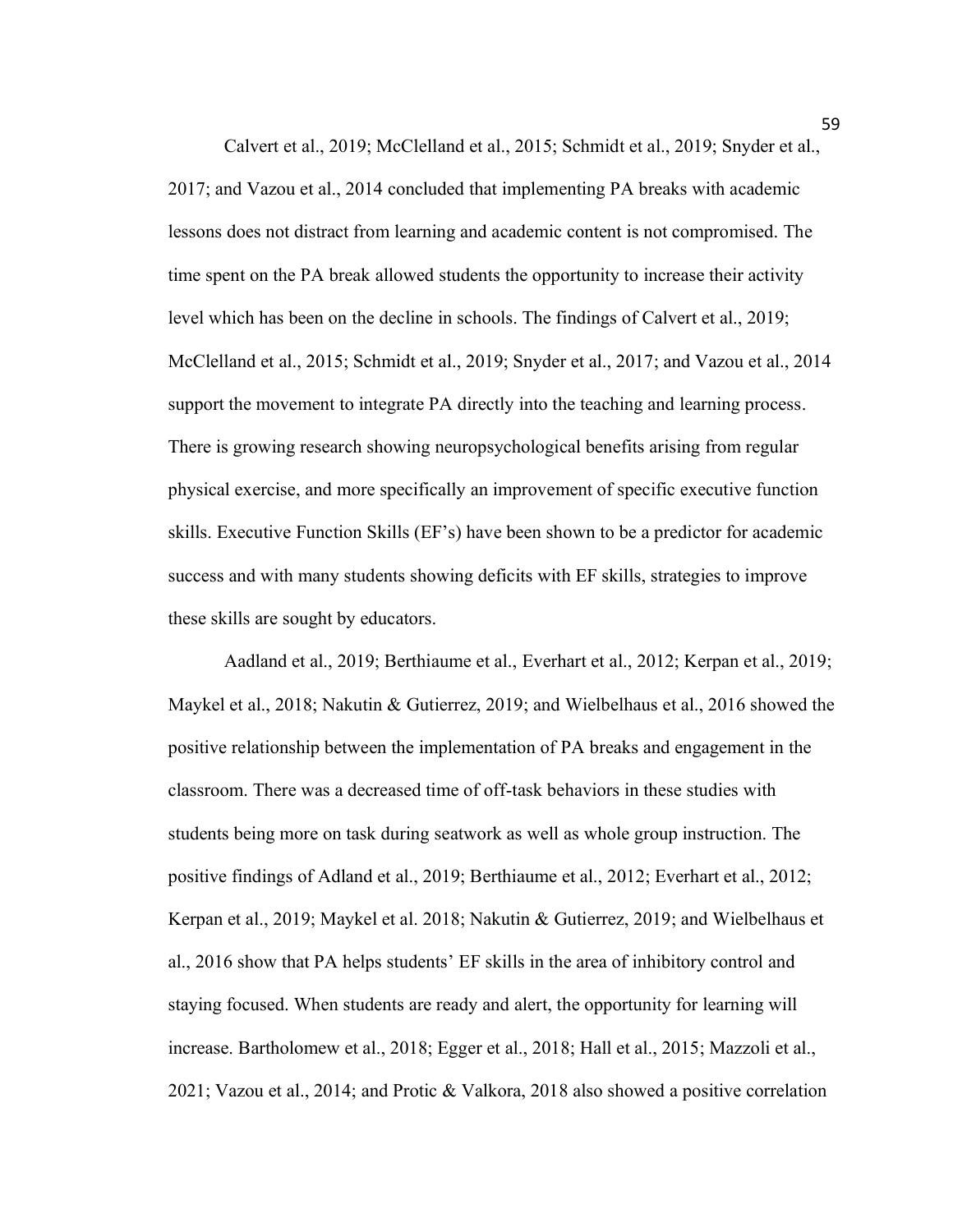between PA breaks and EF skills in the areas of working memory and shift, which is the ability to shift attention between one task and another. The findings of Bartholomew et al., 2018; Egger et al., 2018; Hall et al., 2015; Mazzoli et al., 2021; Vazou et al., 2014; and Protic & Valkora, 2018 are consistent with previous research showing improvement with certain facets of EF skills when given PA breaks are implemented in the classroom.

#### **Limitations of the Research**

In conducting research to learn more about the impact of movement and physical activity breaks in the classroom, the findings were limited to studies involving elementary and middle school students, ages 5-14. With executive functioning skills being a predictor for academic success, the scope of research done for students in this age group is more abundant than that for students in their high school years. These are prime years for academic and social growth. The study done by Protic and Valkova (2018) was one exception to the research criteria chosen. There was a benefit to including this study as the focus was on students with intellectual disabilities for students 7-18 years old. This is a population of students in which there is limited research regarding the impact of physical movement breaks so there but yet has great need.

In addition to limiting the research based on student age, the type of movement break was also considered. There has been an increased focus in schools on mindfulness activities and breaks to meet the social and emotional needs of students. However, for the purpose of this literature review, the nature of the break was limited to movement integration that provided opportunities for increased physical activity among children during classroom time. As noted in the research, there are physiological changes within the brain that take place with physical activities, so the type of break was an important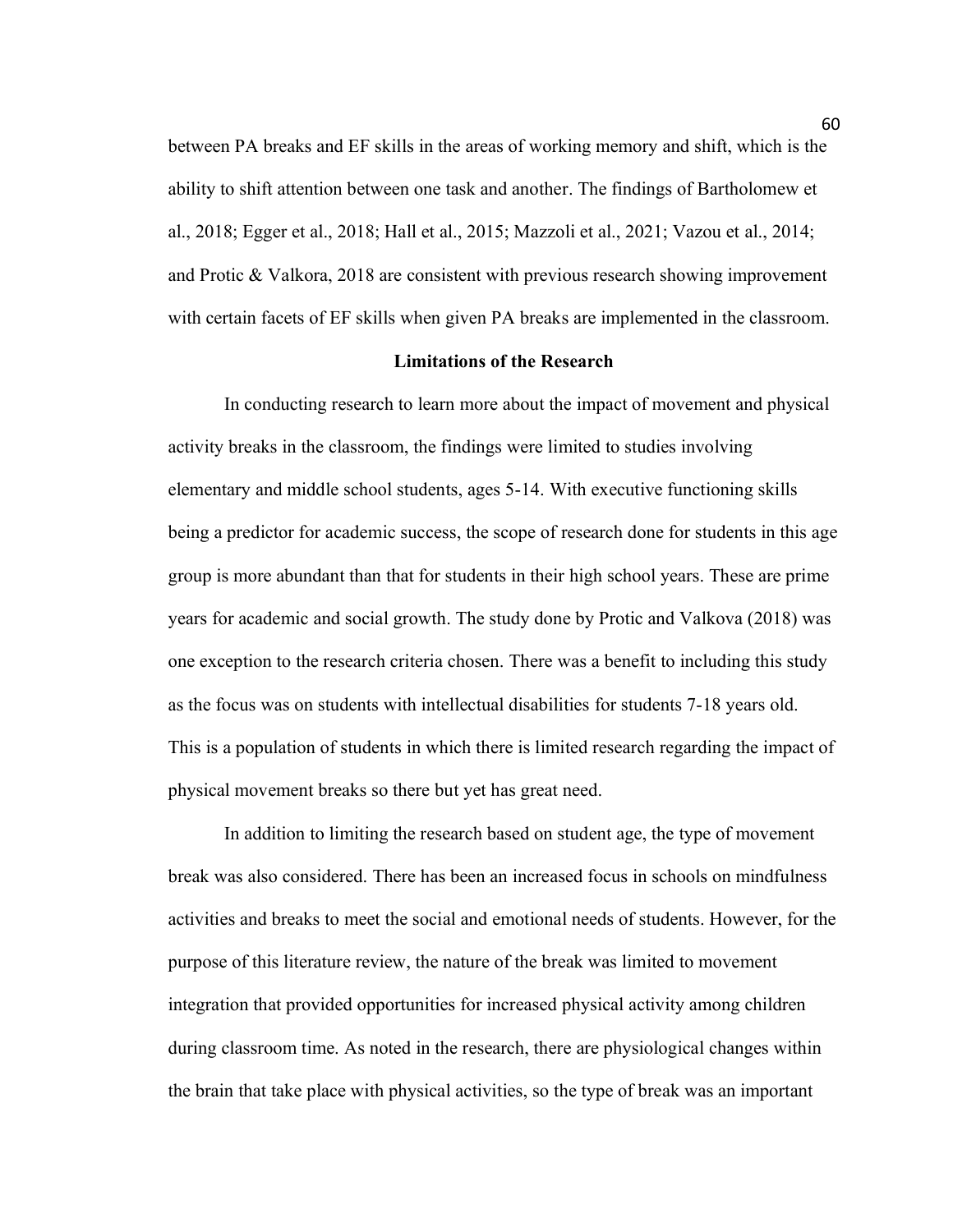consideration when researching the impact on academic performance, executive function, and effect on the students with disabilities.

#### **Implications for Future Research**

The number of students diagnosed with Attention Deficit Hyperactivity Disorder (ADHD) continues to rise. Therefore, it is imperative for schools to integrate interventions that help meet the needs of students that have difficulty paying attention and sitting still for long periods of time. Hill et al. (2010) stated the decrease in physical activity might be a contributing factor in the increased diagnosis of ADHD. There have been promising findings on the effect that PA breaks have on executive function skills as well as academic performance. Further research in these areas could be done using updated technology and resources to study the PA intervention on larger sample sizes of participants over longer periods of time and on diverse populations of students. This area of research would also benefit from studies focusing on the population of students with disabilities.

#### **Implications for Professional Application**

The increased time placed on curricular content in the classroom has led to an increased amount of sedentary time at school. Wiebelhaus et al. (2016) noted that today's generation of students has had fewer movement opportunities, resulting in underdeveloped vestibular (balance) systems for some children. The longer instructional time will be difficult for a child who has not developed the core strength to sit upright and maintain control over their movements. In my role as an educator, it will be important to use this information in the expectations I set for my students. I can use the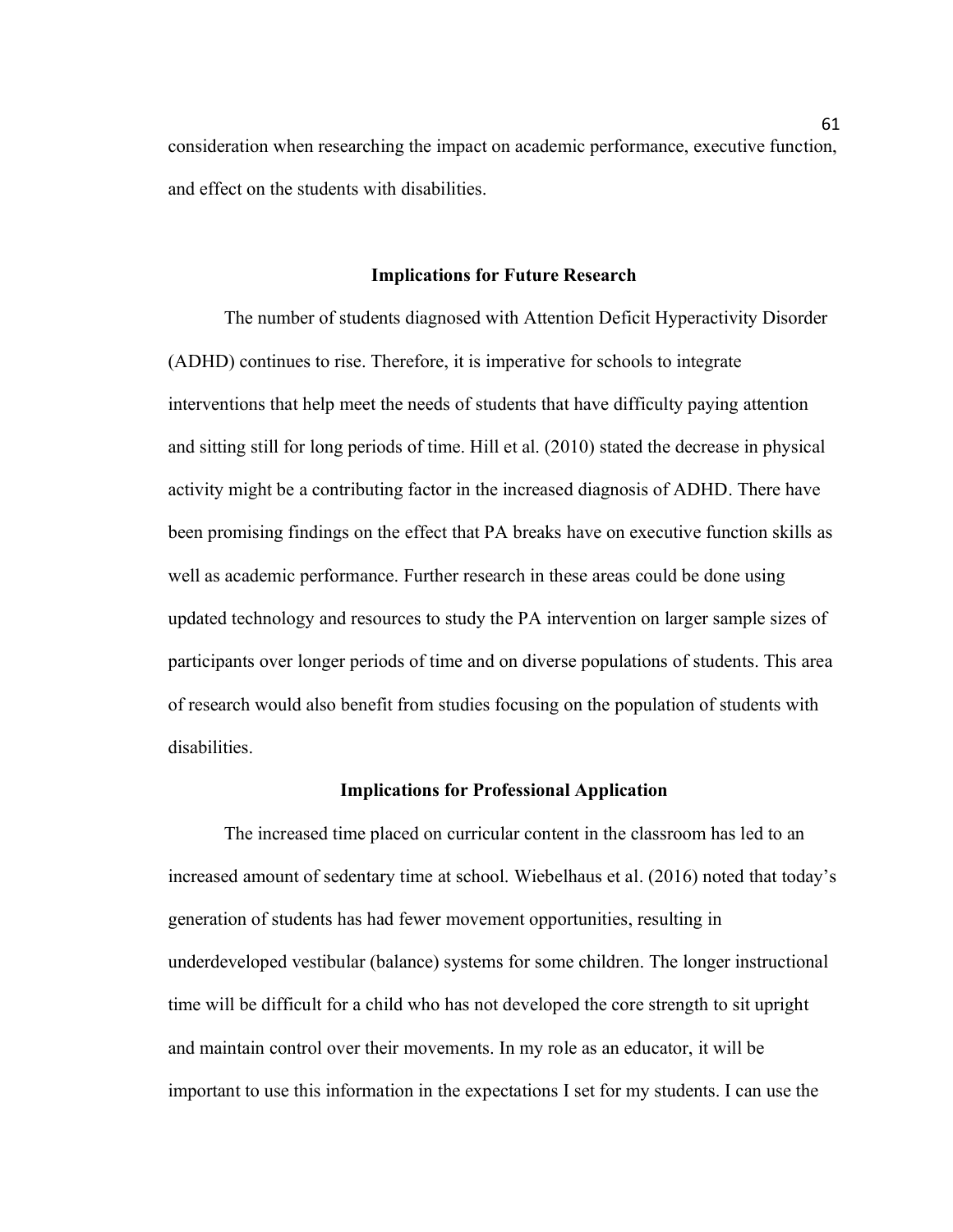findings from the literature review to provide opportunities for movement during instruction time which, will benefit students' academic performance and executive functioning skills, but also motor control.

It was found that embedding physical activity breaks within academic content did not distract from learning. This is a key talking point when collaborating with other teachers. Many teachers struggle with the demanding curriculum and perceive time availability as a barrier to implementing any additional activities. I can share the positive effects that physical activity breaks have had on academic achievement, executive function, and increased performance for students with intellectual disabilities. Education is constantly evolving to meet the current needs of students and to prepare for the future. I can use the increased knowledge that I have gained from the literature review in facilitating conversations to direct change in the classroom to provide students the opportunity for movement, not only to increase their learning potential but also to increase their overall health.

#### **Conclusion**

There is a positive correlation between PA breaks, academic performance, and components of executive function skills not only on typical performing students but also students with disabilities. Research has shown PA interventions embedded with academic instruction and PA breaks solely exercise in nature to be easily implemented and beneficial to students in the school setting. The findings that PA breaks have not distracted from learning should reassure teachers and school leaders that incorporating PA breaks and active learning as an instructional strategy will not hinder academic progress for students. In conclusion, studies have shown that many students are not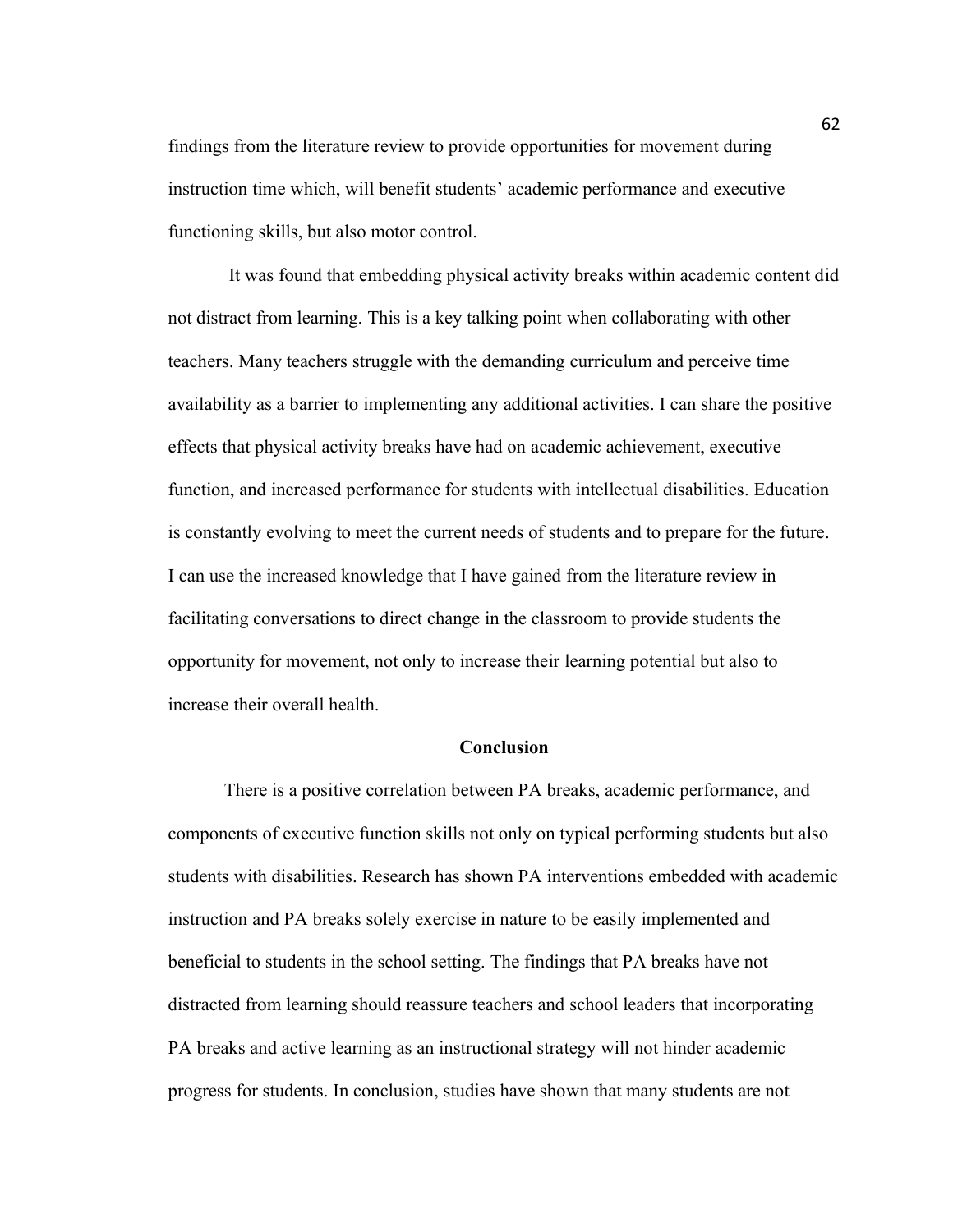getting the recommended amount of daily exercise. With the significant amount of time students spend at school, implementing PA breaks during the school day could provide the opportunity to meet the need for increased physical activity.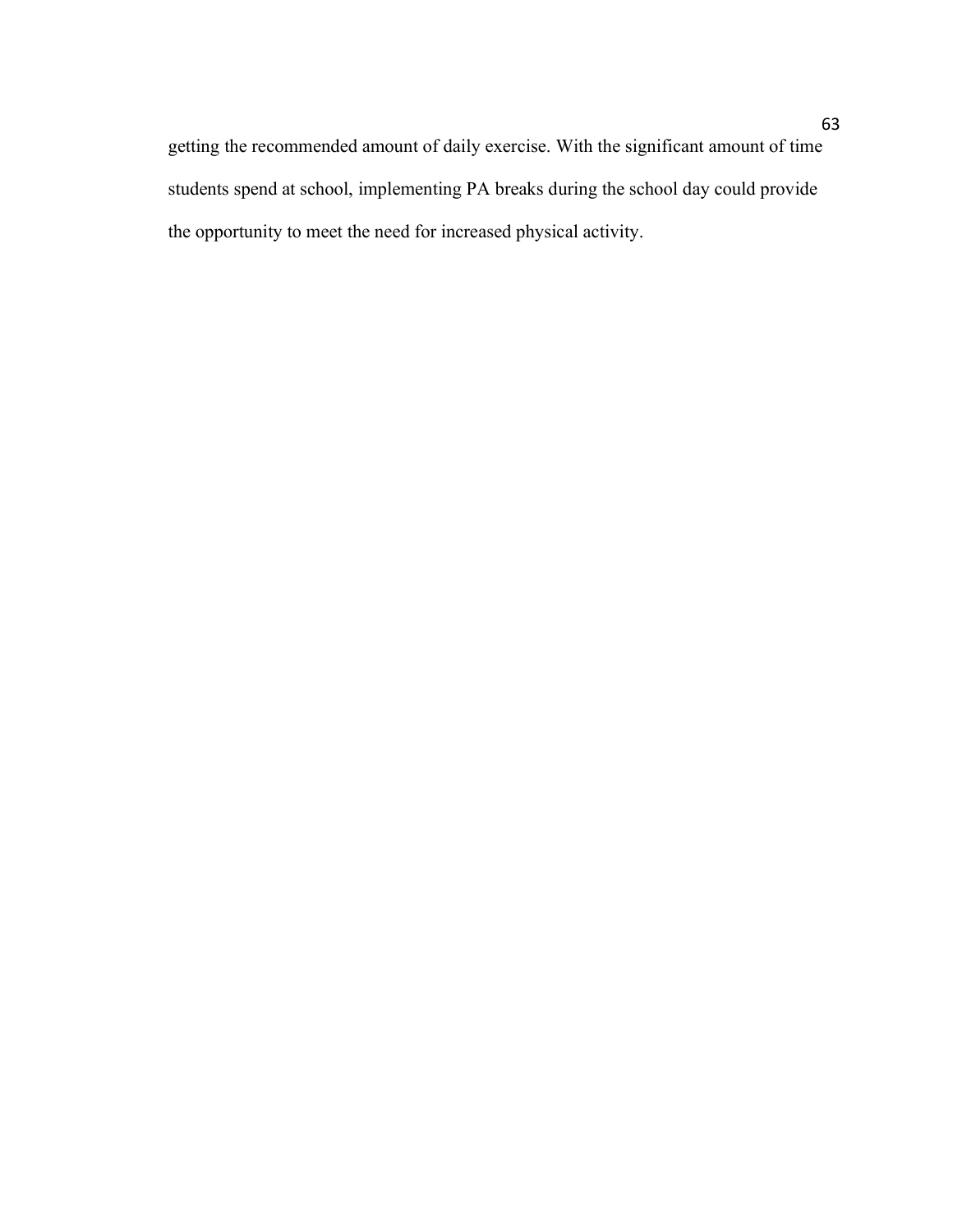#### References

- Aadland, K., Ommundsen, Y., Anderssen, S., Bronnick, K., Moe, V., Resaland, G., Skrede, T., Stavnsbo, M., & Aadland, E. (2019). Effects of the Active Smarter Kids (ASK) physical activity school-based Intervention on executive functions: A cluster randomized controlled trial. *Scandinavian Journal of Educational Research*, *63*(2), 214-228.<https://doi.org/10.1080/00313831.2017.1336477>
- Bartholomew, J.B., Golaszewski, N.M., Jowers, E., Korinek, E., Roberts, G., Fall, A., & Vaughn, S. (2018). Active learning improves on-task behaviors in 4th-grade children. *Preventive Medicine*, 111, 49-54. [www.elsevier.com/locate/ypmed](http://www.elsevier.com/locate/ypmed)
- Calvert, H.G., Barcelona, J.M., Melville, D., & Turner, L. (2019). Effects of acute physical activity on NIH toolbox-measured cognitive functions among children in authentic education settings. *Mental Health and Physical Activity*, *17* (100293), <https://doi.org/10.1016/j.mhpa.2019.100293>
- Conyers, M., & Wilson, D. (2015). Smart moves: Powering up the brain with physical activity. *The Phi Delta Kappan, 96*(8), 38-42.

<https://www.jstor.org/stable/24375885>

- Egger, F., Conzelmann, A., & Schmidt, M. (2018) The effect of acute cognitively engaging physical activity breaks on children's executive functions: Too much of a goodthing? *Psychology of Sport & Exercise*, *36*, 178-186. [www.elsevier.com/locate/psychsport.](http://www.elsevier.com/locate/psychsport)
- Egger, F., Benzing, V., Conzelmann, A., & Schmidt, M. (2019). Boost your brain, while having a break! The effects of long-term cognitively engaging physical activity *14*(3) 1-20. [https://doi.org/10.1371/journal.pone.0212482.](https://doi.org/10.1371/journal.pone.0212482)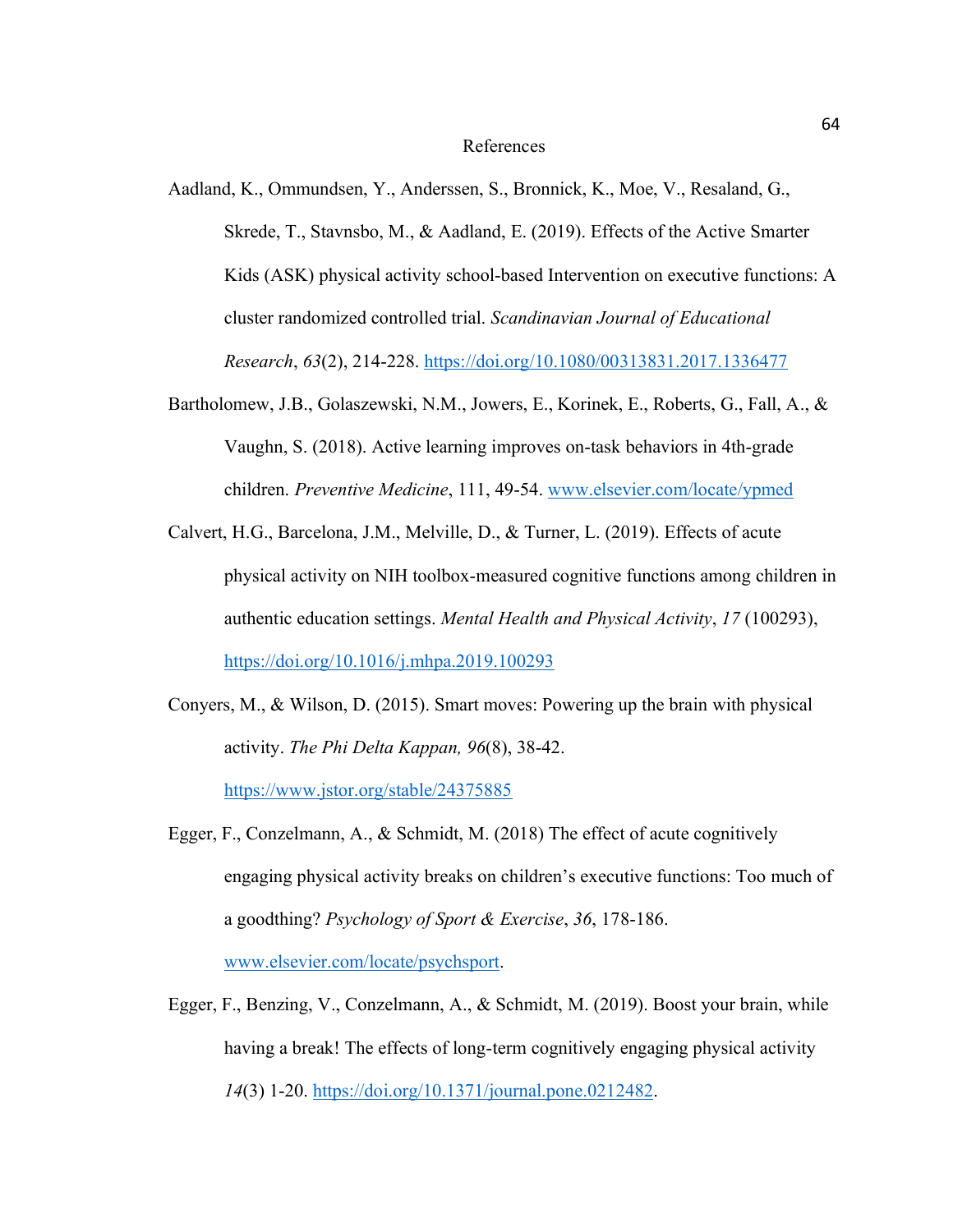- Erwin, H., Fedewa, A., & Ahn, S. (2012). Student academic performance outcomes of a classroom physical activity intervention: A pilot study. *International Electronic Journal of Elementary Education*, *4*(3), 473-487.
- Everhart, B., Dimon, C., Stone, D., Desmond, D., & Casilio, M. (2012). The influence of daily structured physical activity on academic progress of elementary students with intellectual disabilities. *Education (Chula Vista), 133*(2), 298-312.
- Fedewa, A., Fettrow, E., Erwin, H., Ahn. S., & Farook, M. (2018) Academic-Based and Aerobic only movement breaks: Are there differential effects on physical activity andachievement? *Research Quarterly for Exercise and Sport*, *89*(2), 153- 163,https://doi.org/10.1080/02701367.2018.1431602.
- Gatz, J., Kelly. A.M., & Clark, S. (2019). Improved executive function and science achievement for at-risk middle school girls in an aerobic fitness program. *Journal of Early Adolescence*, *39*(3), 453-469,<https://doi:10.1177/0272431618770786>
- Hall, G., Poston, K. F., & Harris, S. (2015). *Before the school bell rings: How a before school physical activity program improves executive functions.* (EJ1083904). ERIC. [https://files.eric.ed.gov/fulltext/EJ1083904.pd](https://files.eric.ed.gov/fulltext/EJ1083904.pdf)
- Hill, L., Williams, J.H., Aucott, L., Milne, J., Thomson, J., Greig, J., Munro, V., & Williams, M.M. (2010). Exercising attention within the classroom. *Developmental Medicine & Child Neurology*, *52*(10), 929-934, <https://doi:10.1111/j.1469-8749.2010.03661x>
- Howie, E., Schatz, J., & Pate, R. (2015) Acute effects of classroom exercise breaks on executive function and math performance: A dose response study. *Research*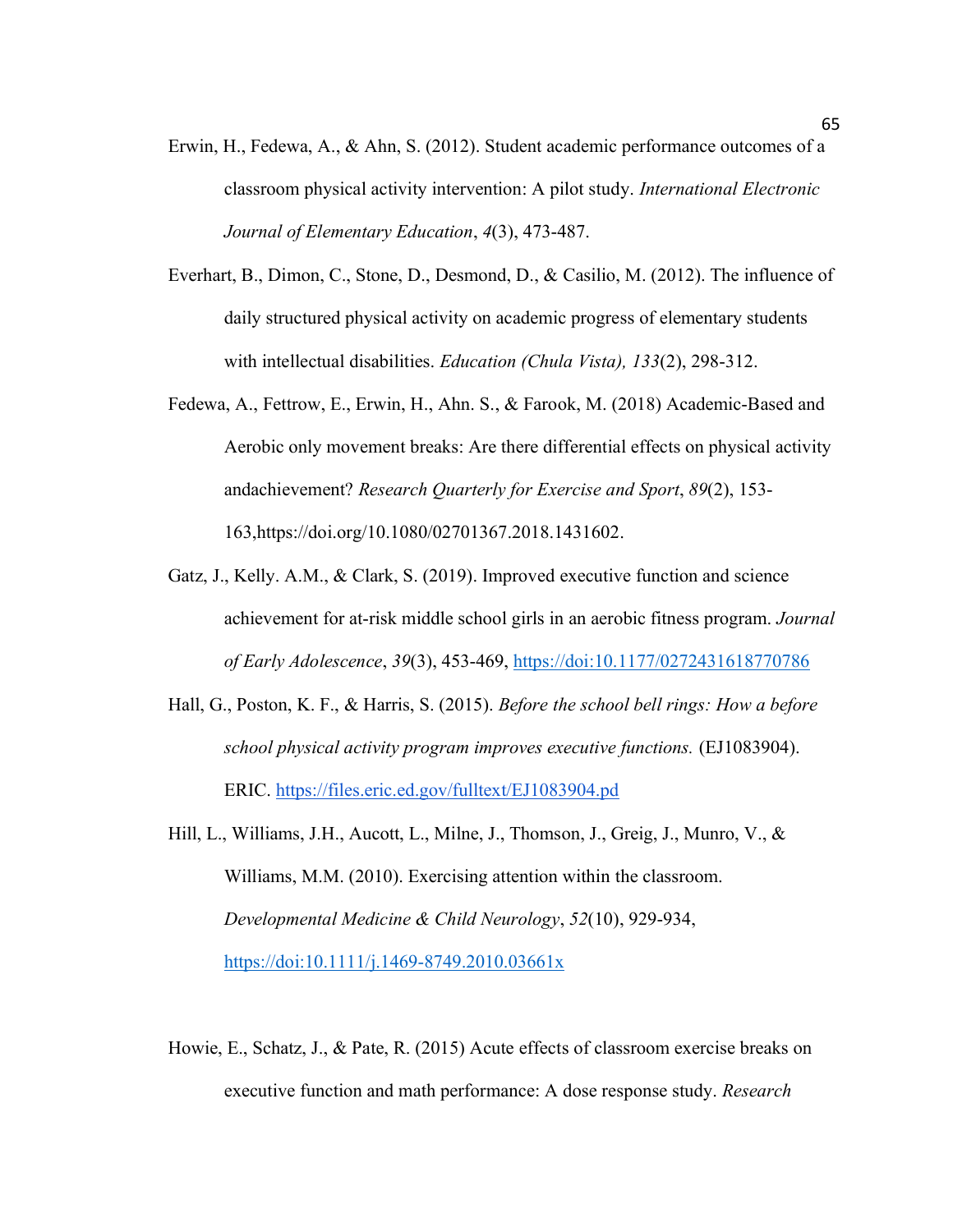*Quarterly for Exercise and Sport*, *86*, 217-224.

DOI:10.1080/02701367.2015.1039892

- Kerpan, S., Humbert, M.L., Rodgers, C.D., & Stoddart, A.L. (2019. Improving kindergarten and grade one indigenous students' on-task behavior with the use of movement integration. *Journal of American Indian Education*, *58*(1-2), 84-107, <https://www.jstor.org/stable/10.5749/jamerindieduc.58.1-2.0084>
- Ma, J., Le Mare, L., & Gurd, B. (2014). Classroom-based high intensity interval activity improves off-task behaviour in primary schools. *Applied Physiology, Nutrition, and Metabolism*, *39*(12), 1332-1337.
- Maykel, C., Bray, M., & Rogers, H. (2018). A classroom-based physical activity intervention for elementary student on-task behavior. *Journal of Applied School Psychology,* 34(3), 259-274, [https://doi.org/10.1080/15377903.2017.1403402.](https://doi.org/10.1080/15377903.2017.1403402)
- Mazzoli, E., Salmon, J., Pesce, C., Teo, P., & Rinehart, N. (2021). Effects of classroom activity breaks on cognition, sitting and on task behaviour in children with intellectual disability: A pilot study. *Journal of Intellectual Disability Research*, *65*(5), 464-488. Doi.10.1111/jir.12826.
- McClelland, A., & Stein, J. (2015). Enhanced academic performance using a novel classroom physical activity intervention to increase awareness, attention and self-control:Putting embodied cognition into practice. *Improving Schools,*  18(1)83-100. https://doi:10.1177/13654480214562125
- Moreau, D. (2015). Brains and brawn: Complex motor activities to maximize cognitive enhancement. *Educational Psychology Review*, *27*(3), 475-482. <https://www.jstor.org/stable/43548491>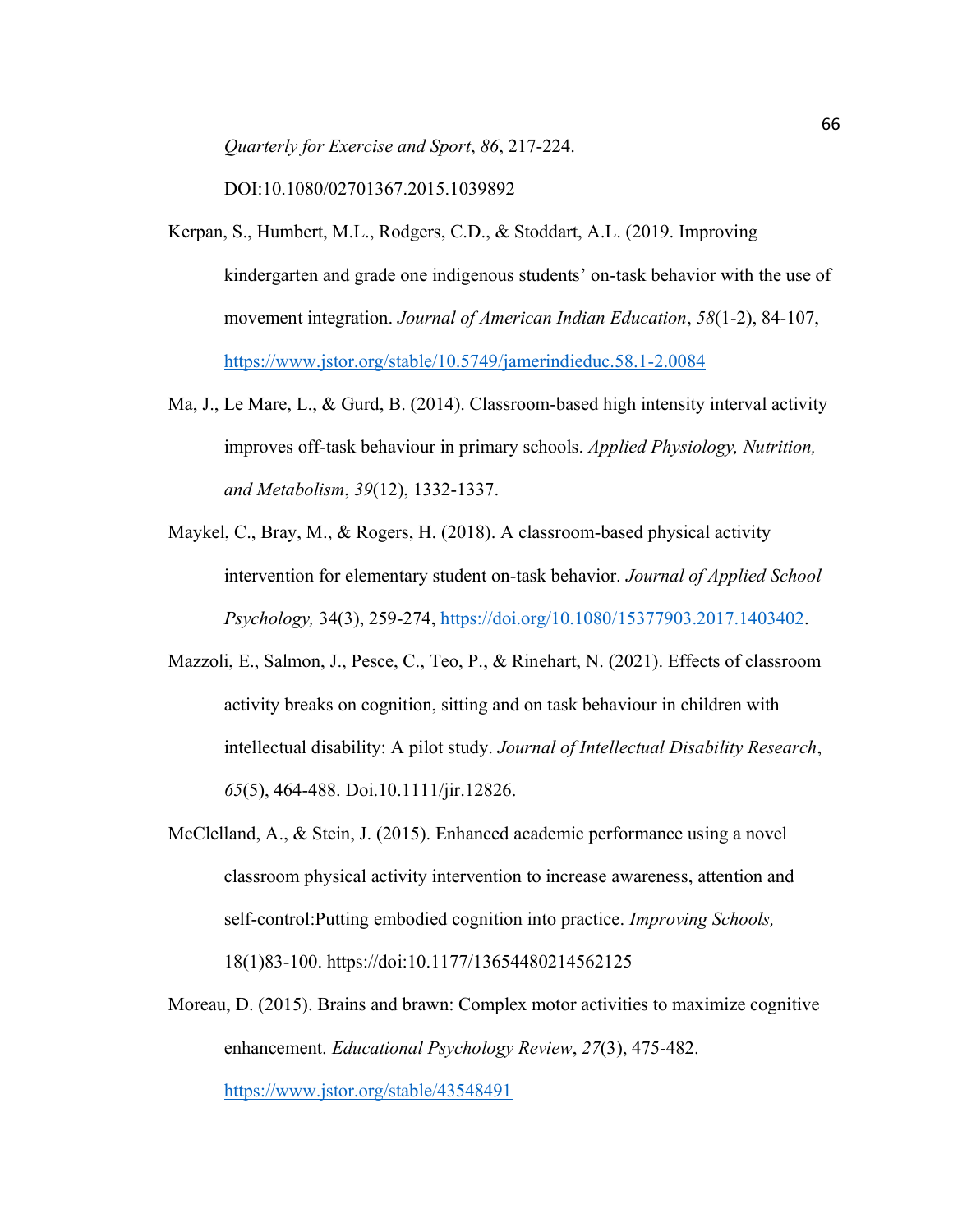Mullender-Wijnsma, M., Hartman, E., De Greefe, J.W., Bosker, R., & Doolaard, S. (2014). Improving academic performance of school-age children by physical activity in the classroom: 1-year program evaluation. *Journal of School Health, 85*(6), 365-371.

Mullins, N.M., Michaliszyn, S.F., Miller, N.K., & Groll. L. (2019). Elementary school classroom physical activity breaks: Student, teacher, and facilitator perspectives. *The American Physiological Society*, *43*(2), 140-148, <https://doi:10.1152/advan.00002.2019>

- Nakutin, S.N., & Gutierrez, G. (2019). Effect of physical activity on academic engagement and executive functioning in children with ASD. *School Psychology Review, 48*(2),177-184.<https://doi.org/10.17105/SPR-2017> 0124.V48-2
- Protic, M., & Valkova, H. (2018). The relationship between executive functions and physical activity in children with an intellectual disability. *Journal of Physical Education and Sport,* 18(2), 844-952. DOI: 10.7752/jpes.2018.02125
- Raver, C.C., & Blair. C. (2016). Neuroscientific Insights: Attention, working memory, and inhibitory control. *The Future of Children*, *26*(2) 95-118. <https://www.jstor.org/stable/43940583>

Resaland, G., Aadland, E., Moe, V., Aadland, K., Skrede, T., Stavnsbo, M., Suominen, L., Steene-Johannessen, J., Glosvik, O., Andersen, J., Kvalheim, O., Engelsrud, G., Andersen, L., Holme, I., Ommundsen, Y., Kriemler, S., van Mechelen, W., McKay, H., Ekelund, U., & Anderssen, S. (2016). Effects of physical activity on schoolchildren's academic performance: The active smarter kids (ASK) cluster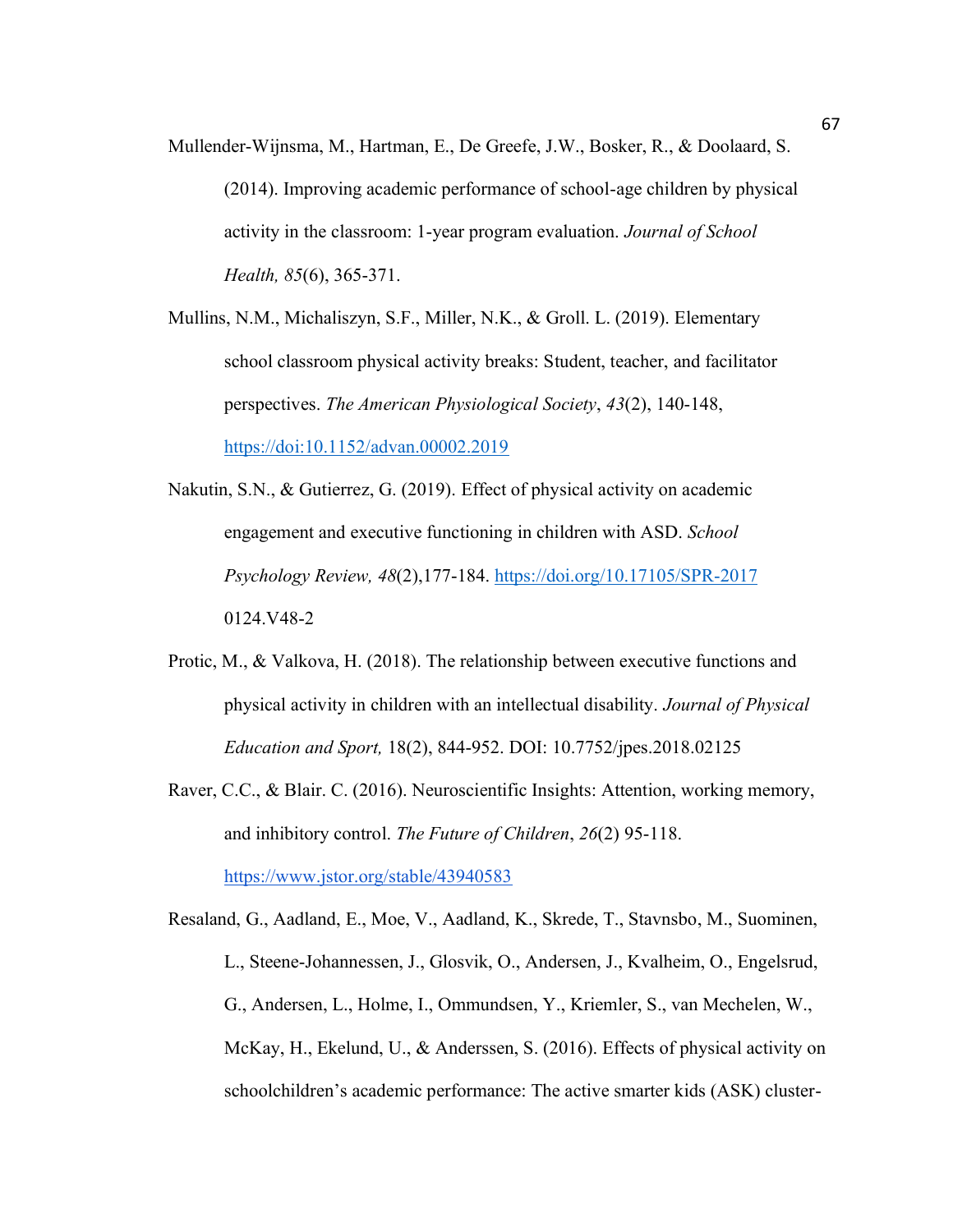randomized controlled trial. *Preventive Medicine*, (*91*) ,322-328.

www.elsevier.com/located/ypmed

- Savina, E., Garrity, K., Kenny, P., & Doerr, C. (2016). The benefits of movement for youth: A whole child approach. *Contemporary School Psychology*, *20*, 282-292. <https://doi.org/10.1007/s40688-016-0084-z>
- Schmidt, M., Benzing, V., Wallman-Jones, A. Mavilidi, M., Lubans, D., & Paas, F. (2019). Embodied learning in the classroom: Effects on primary school children's attention and foreign language vocabulary learning. *Psychology of Sport & Exercise,43,* 45-54. www.elsevier.com/located/psychsport.
- Shoval, E., Sharir, T., Arnon, M., & Tenenbaum. (2018). The effect of integrating movemement into the learning environment of kindergarten children on their academic achievements. *Early Childhood Education Journal*, *46*, 355-364. https://doi10.1007/s10643-017-0870-x.
- Snyder, K., Dinkel, D., Schaffer, C., Hively, S., & Colpitts, A. (2017). Purposeful movement: The integration of physical activity into a mathematics unit. *International Journal of Research in Education and Science, 3*(1), 75-87. www.ijres.net.
- Stoepker, P., Dauenhauer, B., & McCall, T. (2018). Effects of a classroom walking program on physical activity accrual and on-task behavior. *The Physical Educator*, *75*(3), 498-514. https://doi.org/10.18666/TPE-2018-V75-13-8086
- Tilp, M., Scharf, C., Payer, G., Presker, M., & Fink, A. (2019). Physical exercise during the morning school-break improves basic cognitive functions. *Mind, Brain, and Education*, *14*(1), 24-31.